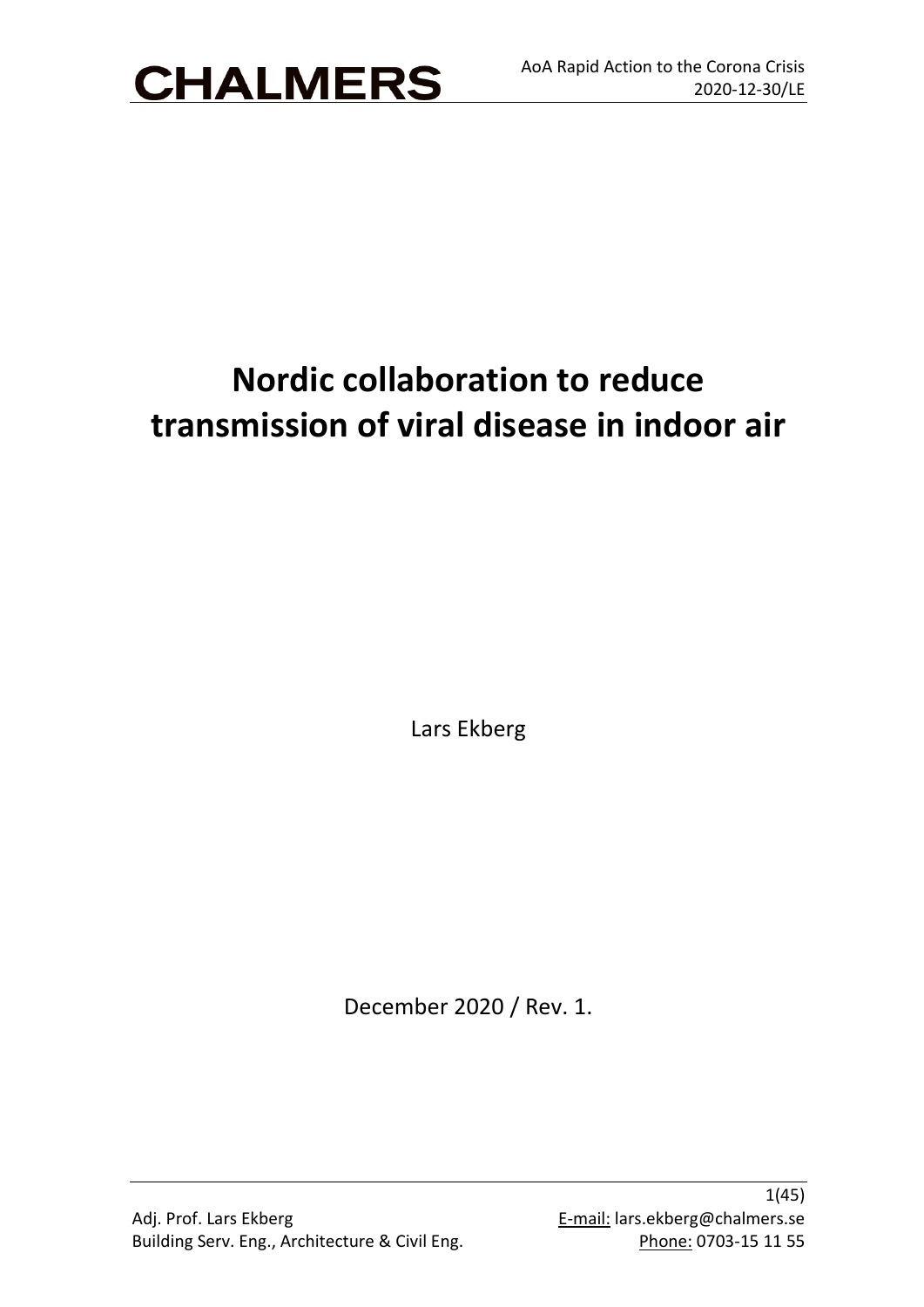## <span id="page-1-0"></span>Preface

During spring 2020 Chalmers' Areas of Advance initiated a joint effort aiming at rapid actions related to the Corona crisis. The intention was to initiate short-term projects for developing new knowledge. The present project was funded by the Energy Area of Advance.

The project contributes to building up knowledge regarding how to substantially reduce risks of spreading the SARS-CoV-2 and any other pathogens in indoor environments. The project is reported in the form of a knowledge review on the topic in question and a proposal for further actions.

The project has enabled Chalmers to participate in the work of the Nordic expert group NVG (Nordic Ventilation Group). Related to the SARS-CoV-2 pandemic, the overall aim of NVG is to contribute to providing important input to any revisions of building codes, standards, guidelines, and operational procedures, to better address the preparedness for future epidemics and protection of individuals against the transmission of infectious pathogens in our societies.

Gothenburg 2020-12-30

Lars Ekberg, Adj. Professor

Buildings Services Engineering Architecture and Civil Engineering Chalmers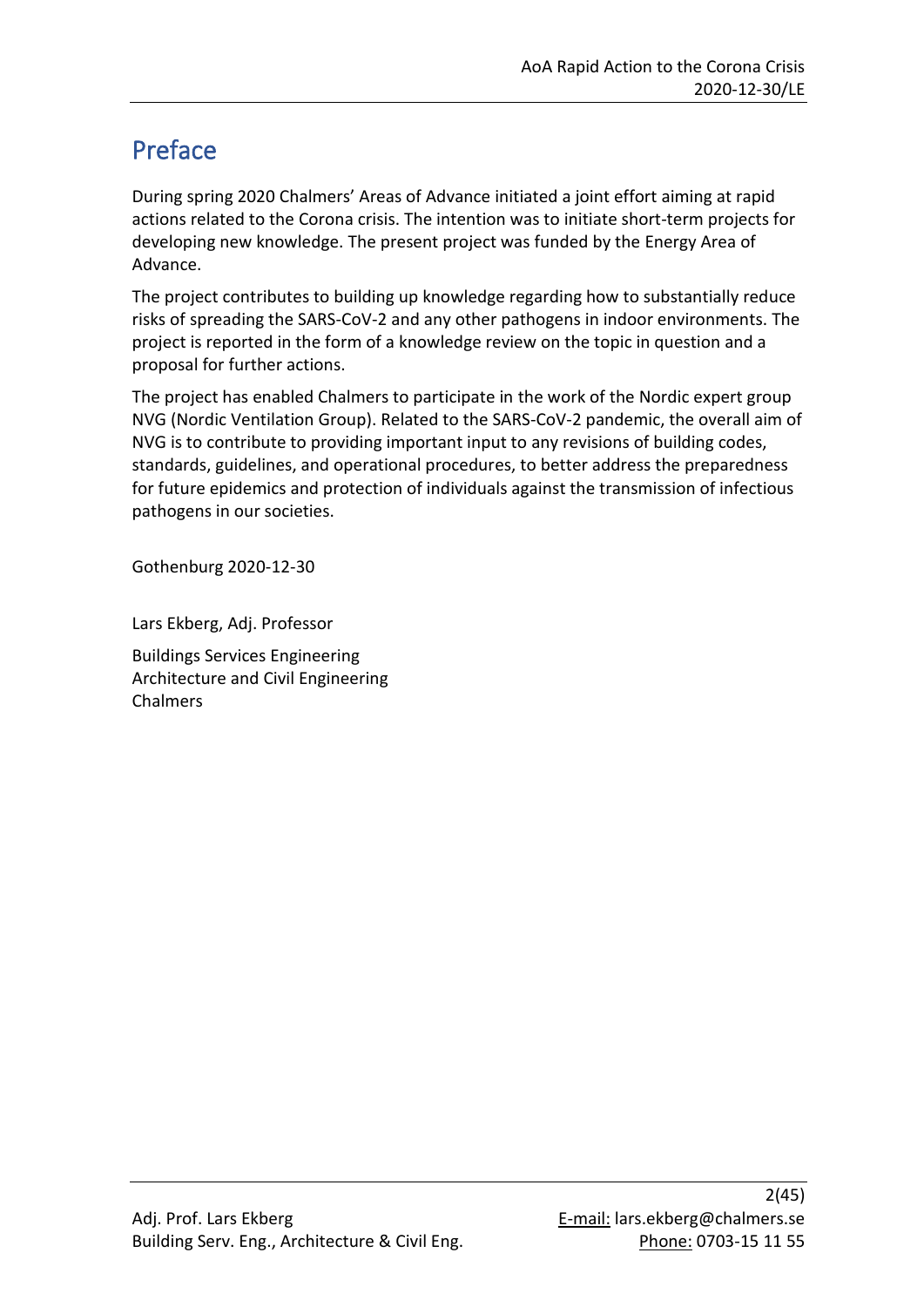## <span id="page-2-0"></span>**Contents**

| 1.       |                                                                                     |  |  |  |  |
|----------|-------------------------------------------------------------------------------------|--|--|--|--|
| 2.<br>3. |                                                                                     |  |  |  |  |
| 4.       |                                                                                     |  |  |  |  |
| 5.       |                                                                                     |  |  |  |  |
| 6.       |                                                                                     |  |  |  |  |
|          |                                                                                     |  |  |  |  |
|          |                                                                                     |  |  |  |  |
|          |                                                                                     |  |  |  |  |
|          | 6.3.1 Guidance from the European Centre for Disease Prevention and Control  11      |  |  |  |  |
|          | 6.3.2 Federation of European Heating, Ventilation and Air Conditioning Associations |  |  |  |  |
|          | 6.3.3 Guidance from the Centers for Disease Control and Prevention -CDC (USA)  15   |  |  |  |  |
|          | 6.3.4 Guidance from the American Society of Heating Refrigerating and Air-          |  |  |  |  |
| 7.       | Theoretical model for estimation of airborne pathogen transmission  18              |  |  |  |  |
|          |                                                                                     |  |  |  |  |
|          |                                                                                     |  |  |  |  |
|          | 7.3 Examples of modelling results of various scenarios are presented  23            |  |  |  |  |
| 8.       |                                                                                     |  |  |  |  |
| 9.       |                                                                                     |  |  |  |  |
|          |                                                                                     |  |  |  |  |
|          |                                                                                     |  |  |  |  |
|          |                                                                                     |  |  |  |  |
|          |                                                                                     |  |  |  |  |
|          |                                                                                     |  |  |  |  |
|          |                                                                                     |  |  |  |  |
|          |                                                                                     |  |  |  |  |
|          |                                                                                     |  |  |  |  |
|          |                                                                                     |  |  |  |  |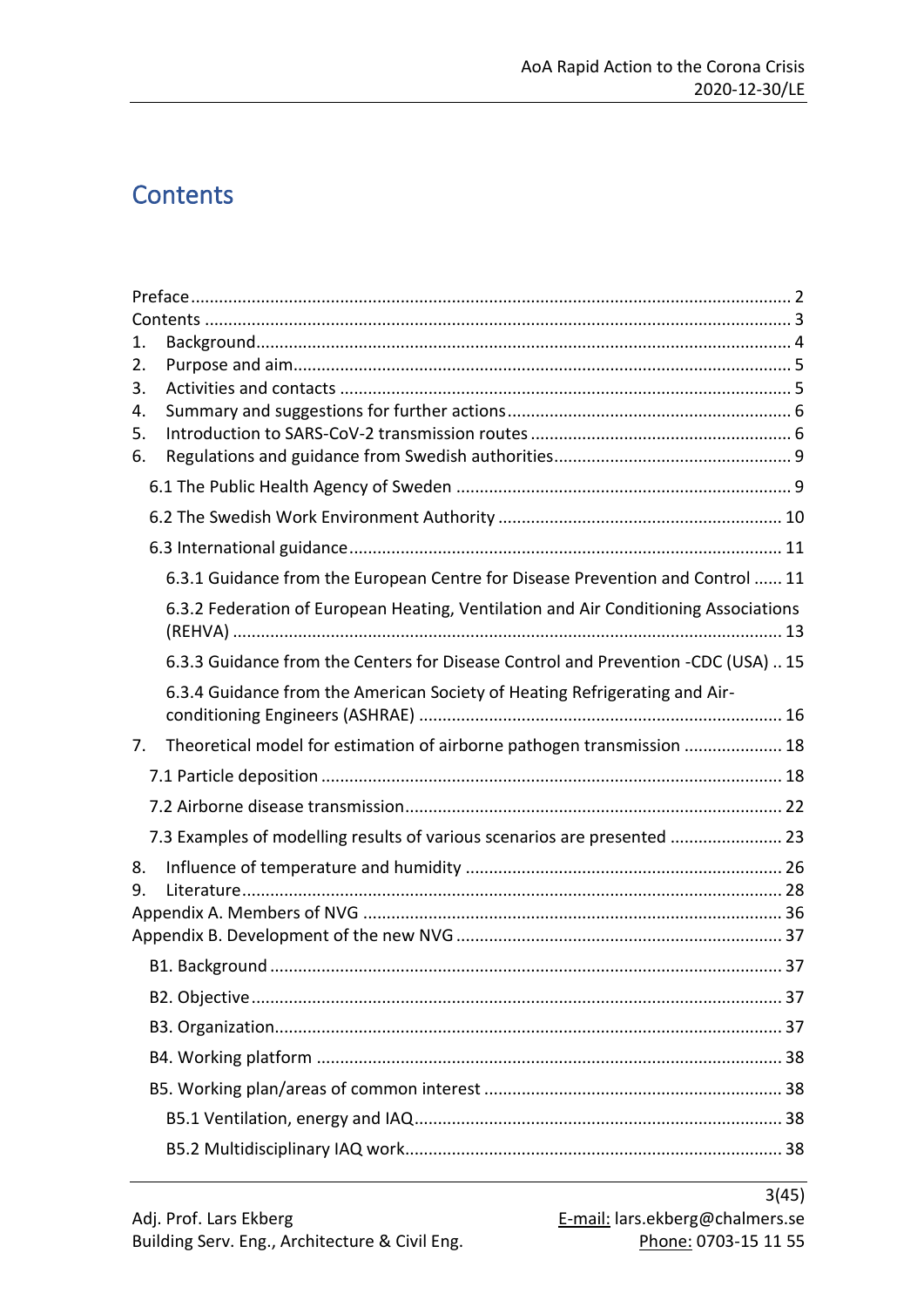| B5.6 Effect of potential cross contamination on ventilation guidelines 40   |  |
|-----------------------------------------------------------------------------|--|
|                                                                             |  |
|                                                                             |  |
|                                                                             |  |
|                                                                             |  |
|                                                                             |  |
|                                                                             |  |
|                                                                             |  |
|                                                                             |  |
|                                                                             |  |
|                                                                             |  |
| B5.17 Demand controlled ventilation (Load based control of ventilation)  43 |  |
|                                                                             |  |
|                                                                             |  |
|                                                                             |  |

## <span id="page-3-0"></span>1. Background

According to the WHO, the coronavirus SARS-CoV-2 has led to over 72 million infected persons and more than 1.6 million deaths worldwide to date (mid December 2020). The health and economic effects of the pandemic pose major social challenges for practically all countries. Throughout the year (2020) governments, academy and business actors have sought ways to prevent the spread of the virus in order to avoid drastic measures such as lockdowns. Despite this, the pandemic rages at an even higher intensity by the end of the first year of the pandemic.

The main transmission route of the SARS-CoV-2 virus is typically considered to be direct human-to-human contact, in conjunction with occasions when people secrete the virus as droplets by sneezing or coughing etc. A recommendation to keep a minimum distance of 1.5-2 m (social distancing) is a commonly recommended precaution. There are authorities and other influential actors that claim that the COVID-19 disease is not transmitted by airborne virus-carrying particles, implying that ventilation is not an important factor in this context. However, the possible and potential airborne spread of the SARS-CoV-2 virus has been suggested by vast groups of researchers and trade organizations (e.g. SCANVAC, REHVA, ASHRAE). Thus, there are opposing views on this matter, among authority officials, and among scientists.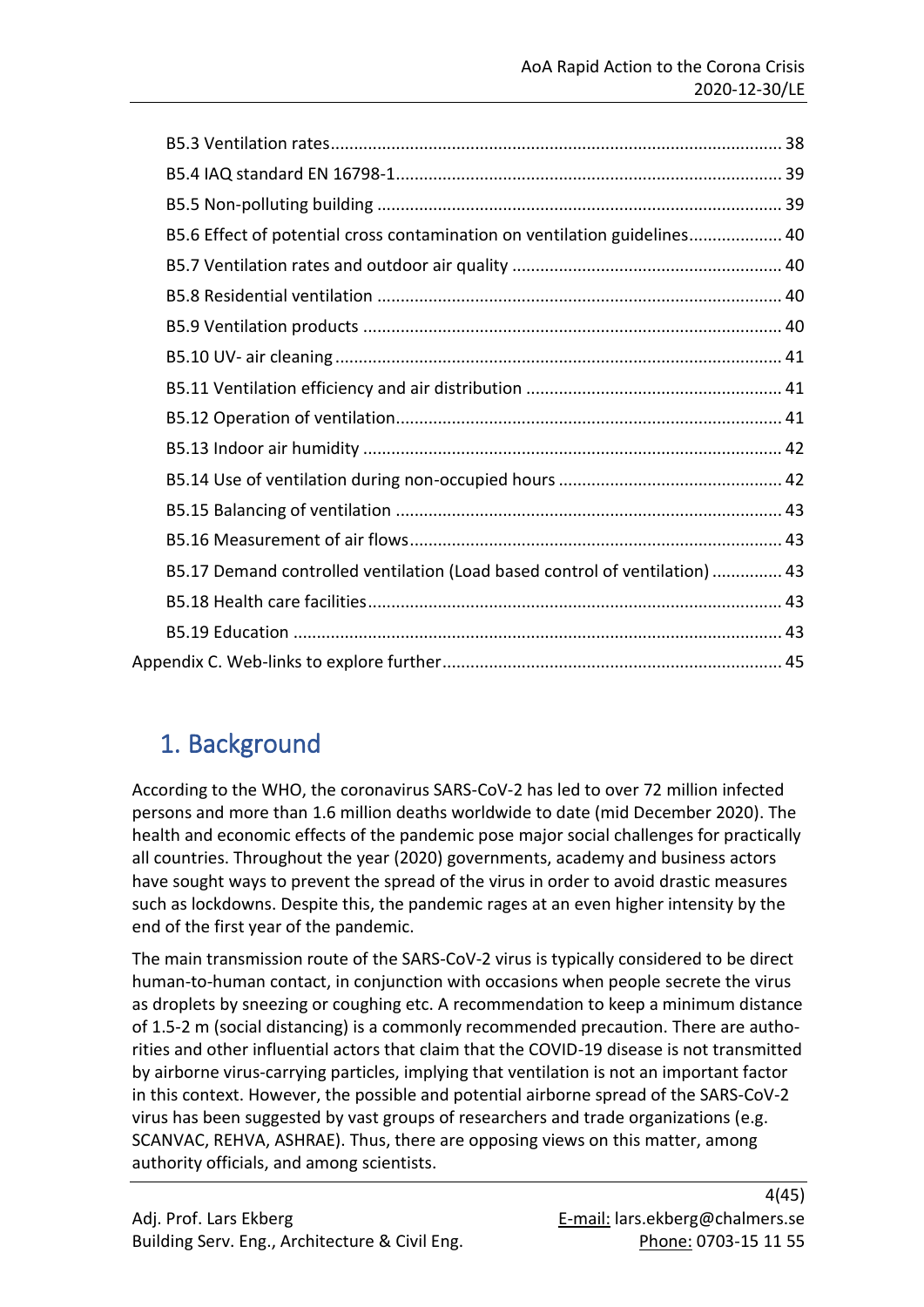Both in Europe and in the US actions have been recommended to prevent the spread of the virus within buildings. In the Nordic countries, SCANVAC [\(www.scanvac.eu\)](http://www.scanvac.eu/), has formed a group of experts in the field of ventilation and air filtration. The group, denominated the Nordic Ventilation Group (NVG), has about 20 members (see Appendix A) of which one is Chalmers, contributing with expertise within safety ventilation and all aspects of indoor air quality.

## <span id="page-4-0"></span>2. Purpose and aim

The purpose of the present project is to gather information regarding methods to substantially reduce risks of spreading the SARS-CoV-2 virus in indoor environments. The intention is also to initiate Chalmers to participate in the work of the Nordic expert group NVG. The overall and long-term aim is to contribute to providing important input to any revisions of building codes, standards, guidelines, and operational procedures, to better address the preparedness for future epidemics and protection of individuals against the transmission of infectious pathogens in our societies.

## <span id="page-4-1"></span>3. Activities and contacts

The following activities have been carried out within the scope of the present project:

- 1. A signed petition for measures against airborne transmission of infectious diseases
	- a. Early 2020 a group of about 20 researchers signed a petition for measures against airborne transmission of infectious diseases. [\(https://www.scanvac.eu/scanvac-petition.html](https://www.scanvac.eu/scanvac-petition.html)
	- b. The petition was translated to Swedish and published by the Swedish trade organization EMTF [https://www.energi](https://www.energi-miljo.se/medlemsnytt/oppet-brev-scanvac-begaran-om-atgarder-mot-luftburen-overforing-av-infektionssjukdomar)[miljo.se/medlemsnytt/oppet-brev-scanvac-begaran-om-atgarder-mot](https://www.energi-miljo.se/medlemsnytt/oppet-brev-scanvac-begaran-om-atgarder-mot-luftburen-overforing-av-infektionssjukdomar)[luftburen-overforing-av-infektionssjukdomar\)](https://www.energi-miljo.se/medlemsnytt/oppet-brev-scanvac-begaran-om-atgarder-mot-luftburen-overforing-av-infektionssjukdomar).
- 2. The new Nordic expert group on ventilation and air cleaning (NVG) was initiated during 2020 and a digital communications platform has been established. Group meetings are being held on a regular basis and data are being shared among the members.
- 3. A brief literature review has been carried out with focus on airborne spread of biological pathogens.
- 4. A theoretical model for estimation of airborne pathogen transmission has been summarized.

This report comprises a knowledge review and a proposal for how Chalmers can and should join forces with other representatives of the academy and with organizations representing both authorities and practitioners, in order to contribute to an enhanced preparedness to prevent airborne spread of infectious disease in indoor environments.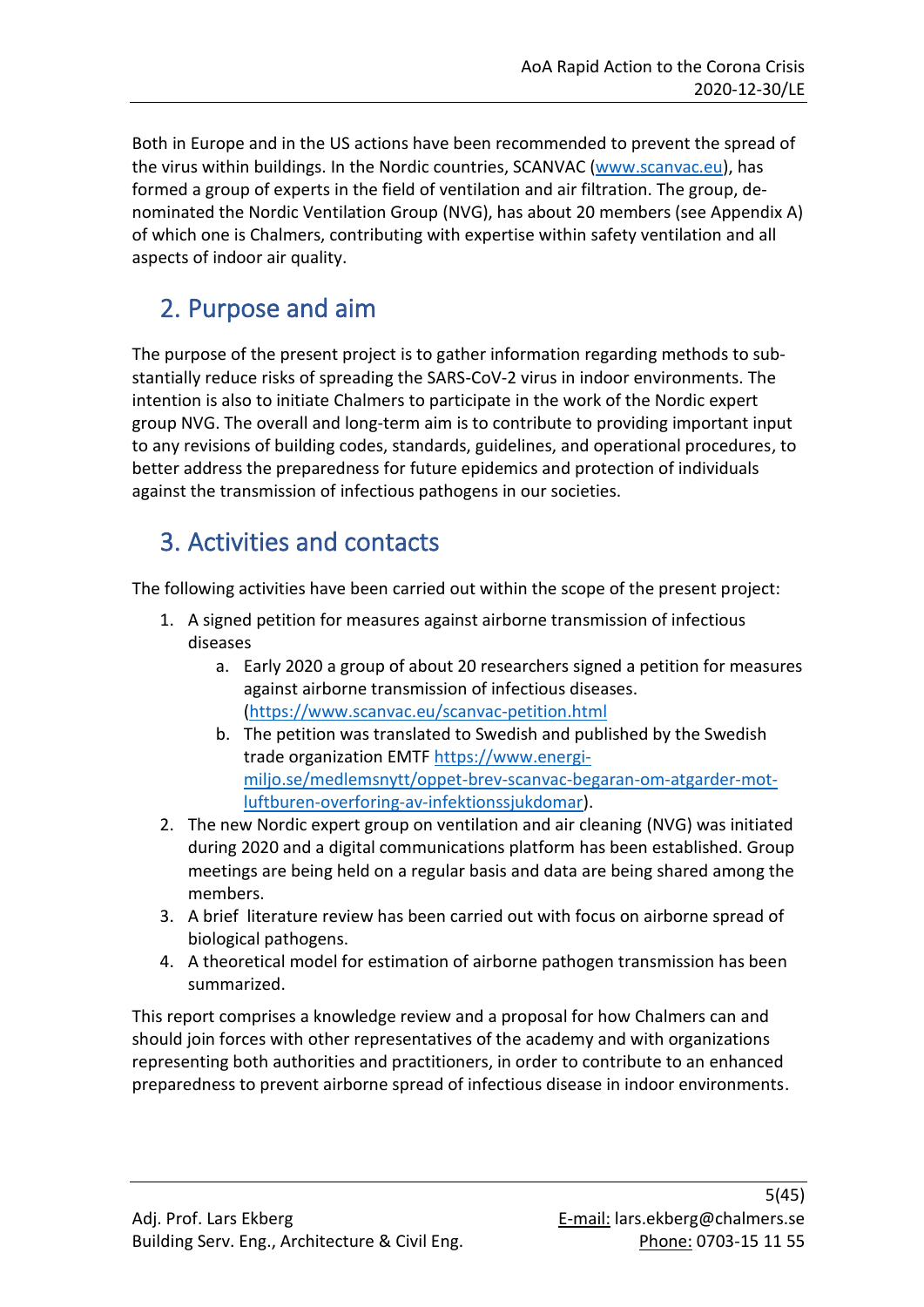## <span id="page-5-0"></span>4. Summary and suggestions for further actions

- There is reason to harmonize the guidance from Swedish authorities related to the role of ventilation system operation. Today there are substantial differences regarding the information and guidance from the Swedish authorities.
- Consistent information and guidance are provided by European organizations within public health on one hand, and within engineering on the other. This guidance needs to be further scrutinized, developed and disseminated.
- A theoretical basis for assessing the risk of disease transmission in indoor environments is available. There is reason to develop an engineering tool with the aim to provide aid for:
	- o risk assessment and analysis of existing environments
	- o design of ventilation solutions for future safe indoor environments
- The expert group NVG has formed a platform for its communication
	- o Work is in progress within several prioritized areas, some of which are briefly described in Appendix B
	- o Publications are planned, in the first run as a special issue of the REHVA European HVAC Journal [\(https://www.rehva.eu/rehva](https://www.rehva.eu/rehva-journal)[journal\)](https://www.rehva.eu/rehva-journal)
	- o The development of the activities within NVG will be shared with decision makers, academies and practitioners within the participating countries. In Sweden, the suggestion is to accomplish this primarily through communication with, and publication through, the trade organization EMTF and the networks of building owners BELOK and BEBO

## <span id="page-5-1"></span>5. Introduction to SARS-CoV-2 transmission routes

The main transmission route of virus carrying particles (a.k.a. viral droplets) was at an early stage considered to be direct human-to-human contact, in conjunction with occasions when people sneeze or cough and thus secrete the virus as droplets. Because these droplets are large and heavy, they fall quickly to the ground and can travel short distances in the air only. The recommendation to keep a minimum distance of 1.5 m to 2 m (social distancing) is based on this assumption. However, COVID-19 outbreaks have also been recorded, where the pathogens seem to have travelled far longer distances in the air [CEBM, 2020; Chirico et al., 2020; EFFAT, 2020; Hamner et al. 2020; Lednicky et al. 2020; Qian et al. 2020; Santarpia et al., 2020a]. This has been the case especially when many people have been present in one room simultaneously (e.g. at choir rehearsals). There are also reports of so called superspreading events where the viral droplets have been transported by strong air-currents through a room, e.g. by the fan in an air-condi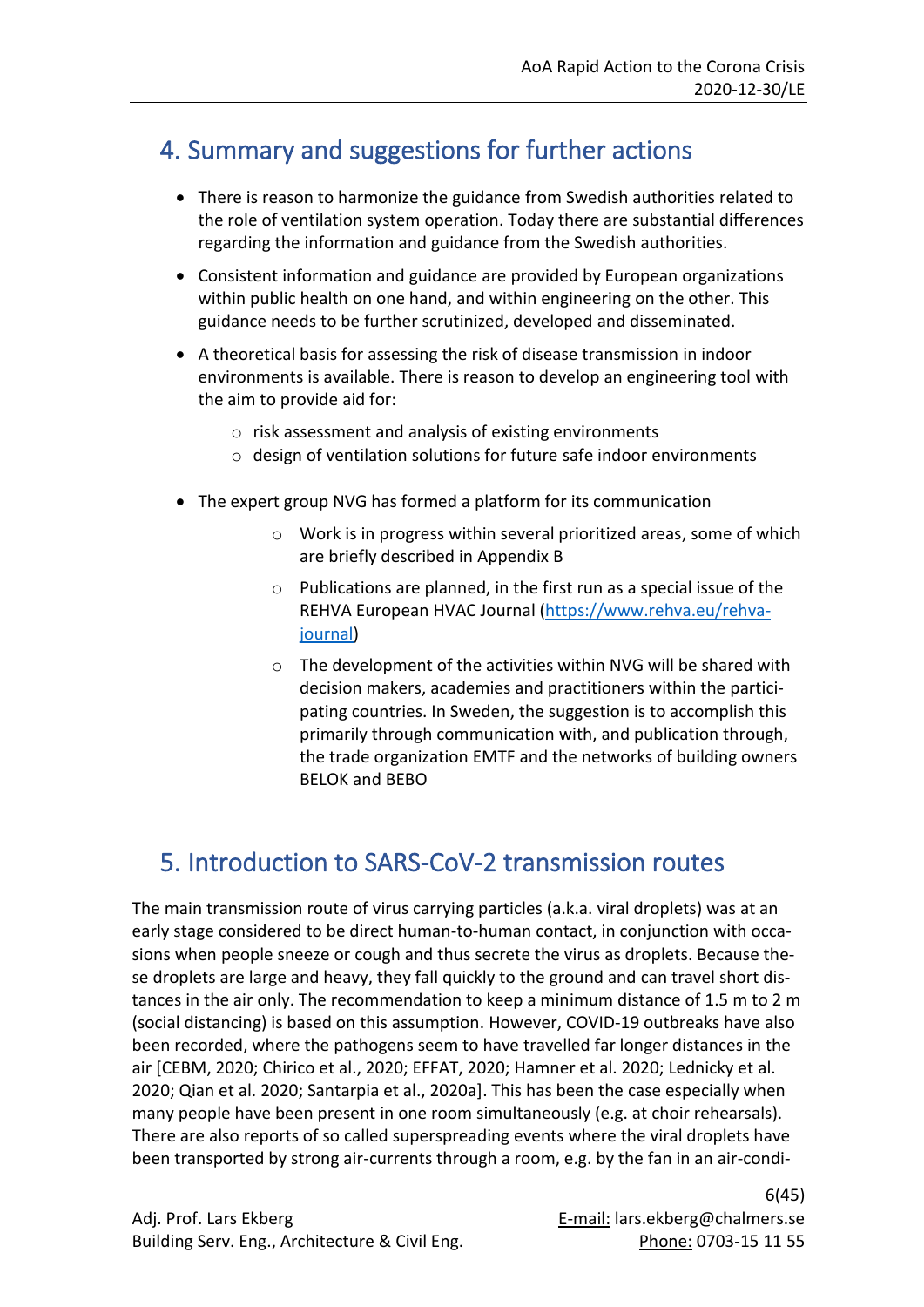tioning unit [Li et al., 2020; Miller et al. 2020]. Traces of the SARS-CoV-2 virus has also been found in the interior of the extract air ducts in ventilation systems, even quite far from the room where the source of the pathogen may have been located [Nissen et al., 2020; Horve et al. 2020].

Small droplets and droplet nuclei are constituents of aersosols and may remain airborne for extended periods. Larger droplets settle rapidly by gravity. The difference between small and large in this context has been debated. It has erroneously been claimed that particles smaller than 5  $\mu$ m are airborne aerosol particles and particles larger than 5  $\mu$ m are droplets that settle rapidly. Such misconceptions – unfortunately longstanding – is not based on aerosol science. Table 1 indicate entirely different particle size spans and also indicates that the pathway of the exposure changes with particle size.

No sharp distinction between aerosol particles and depositing particles can be made, which is illustrated in the subsequent chapter on theoretical modeling of particle transport. Instead, there is a transition zone covering quite a large particle size span [Jayaweera et al, 2020; Prather et al., 2020].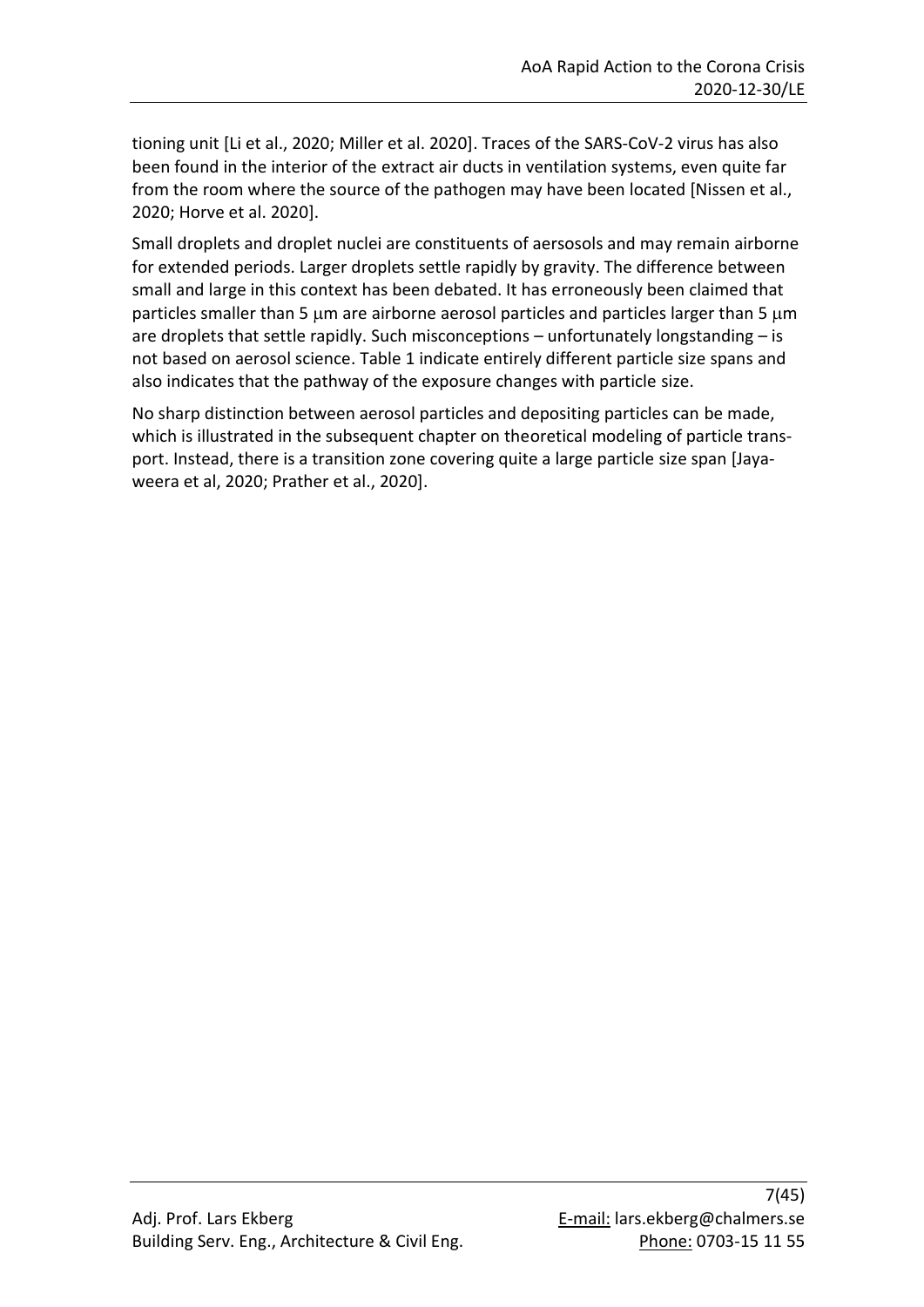|                      | <b>Traditional Thinking</b><br>(based on longstanding<br>misconceptions, not<br>informed by aerosol<br>science) | <b>Updated Descriptions</b><br>(informed by aerosol science and exposure pathways)                         |                                                                                                                                                                                                                                                   |                                                           |  |
|----------------------|-----------------------------------------------------------------------------------------------------------------|------------------------------------------------------------------------------------------------------------|---------------------------------------------------------------------------------------------------------------------------------------------------------------------------------------------------------------------------------------------------|-----------------------------------------------------------|--|
| <b>Terms</b>         |                                                                                                                 | Definition and<br><b>Typical Size</b>                                                                      | <b>Behavior in Air</b>                                                                                                                                                                                                                            | <b>Exposure</b><br>Pathways                               |  |
| Aerosol <sup>a</sup> | Particle <5 µm                                                                                                  | <b>Stable</b><br>suspension of<br>solid and/or<br>liquid particles in<br>air, smaller than<br>about 100 um | Can remain<br>airborne for<br>extended time.<br>Concentration is<br>highest near<br>source.<br>Concentration<br>decreases with<br>distance from<br>source but can<br>travel farther than<br>about 2 meters or<br>6 feet and build<br>up in a room | <b>Inhaled</b> into<br>respiratory<br>system              |  |
| <b>Droplet</b>       | Particle $>5 \mu m$                                                                                             | Liquid particle,<br>larger than about<br>$100 \mu m$                                                       | Settles quickly to<br>the ground or on<br>to a surface.<br><b>Travels less than</b><br>about 2 meters or<br>6 feet, except<br>when propelled<br>(e.g., sneezes and<br>coughs)                                                                     | Exposure via<br>eyes, nose, or<br>mouth at close<br>range |  |

#### **Table 1.** Terminology for particles involved in airborne disease transmission. From National Academies of Sciences, Engineering, and Medicine (2020).

<sup>a</sup> Aerosol is used here as a shorthand for "aerosol particle," reflecting common usage. When the physical attribute of the particle is described in this document, the term aerosol particle is used.

NOTES: The table illustrates how differences in language can contribute to confusion and prevent a shared understanding of the science. Several workshop leaders proposed terminology informed by aerosol science and emphasizing exposure path to improve communication and understanding. This table is based on concepts presented by Linsey Marr and others at the workshop.

As mentioned above, there are reports of virus transport over longer distances than a few meters from the source [Guo et al., 2020; Razzini et al. ,2020; Liu et al., 2020; Santarpia et al., 2020b; Ong et al., 2020]. Coughing, shouting, singing and speaking are activities known to produce a mix of droplets and aerosol particles [Klompas et al., 2020], i.e. a mix of particles that rapidly deposit on surfaces and particles that remain airborne for extended periods. Sometimes, it is claimed that the virus traces found far away from the source are not necessarily active and thus do not contribute to the spread of the disease. However, cultivable SARS-CoV-2 have been found airborne indoors [Lednicky et al. 2020; Santarpia et al., 2020a]. The instance the viral droplet left the source, it was apparently active. How long it remains active may depend on various factors of which two are temperature and humidity [Dietz et al., 2020]. These influencing factors are discussed in a separate section.

One reflection of the information above is that a safety distance of 1-2 m cannot be considered universally valid. The possibility of long distance SARS-CoV-2 transport must be considered, especially in indoor locations where infected and healthy people are toget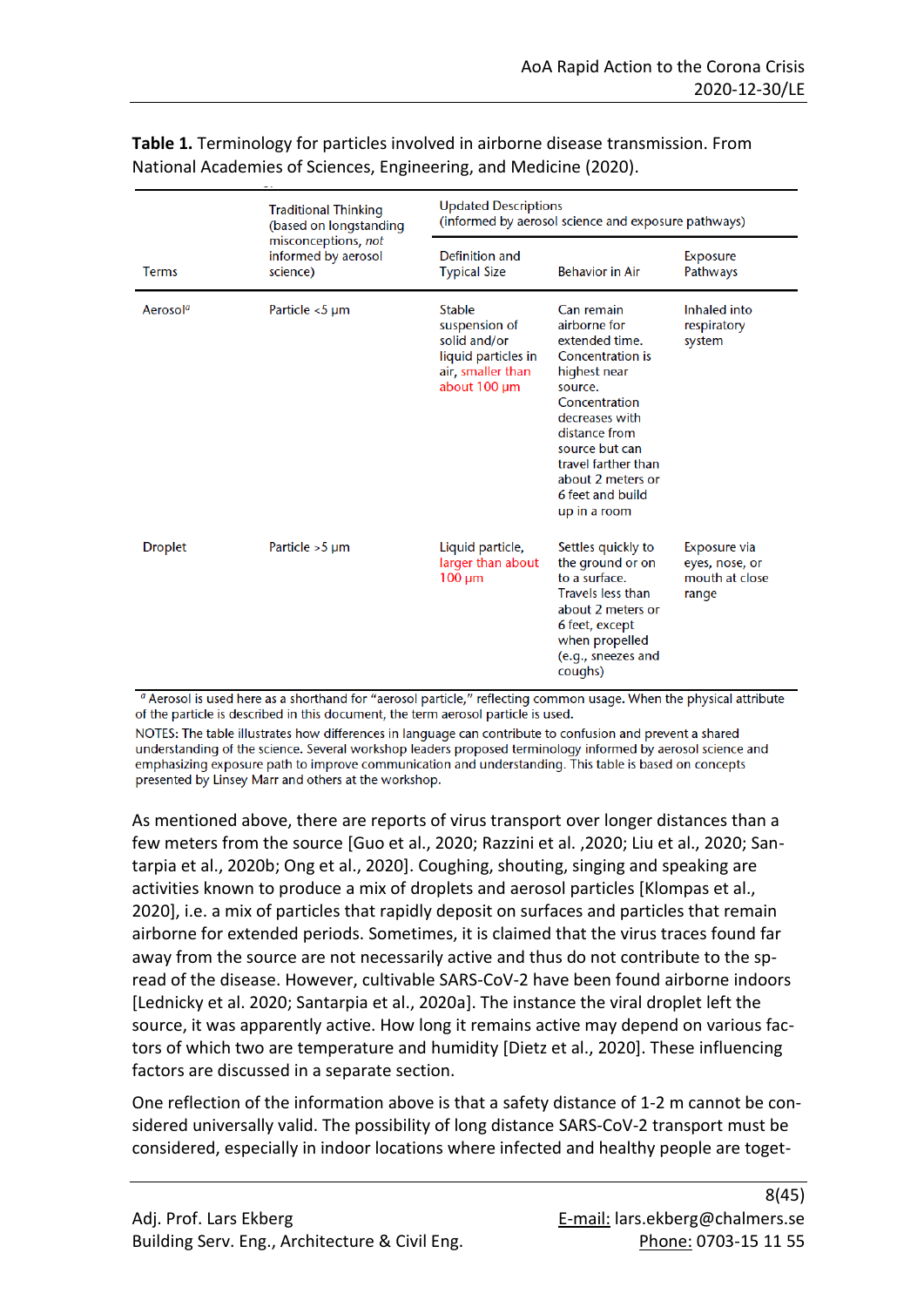her for extended periods. The transmission is claimed to be particularly effective in "closed spaces", including transmission from pre-symptomatic COVID-19 cases [Lu et al, 2020; Rothe et al., 2020; WHO 2020a]. The wording "closed spaces" is far from clear – but it indicates that it is a matter of small rooms with low ventilations rates. SARS-CoV-2 transmission has been suggested to take place in such indoor environments occupied by many people who stay for longer periods of time [Lednicky et al. 2020; Santarpia et al., 2020a]. The high occupancy density suggests that it is a matter of "short-range" aerosol transmission. The relative importance of large droplet disease transmission compared to aerosol transmission remains unclear.

## <span id="page-8-0"></span>6. Regulations and guidance from Swedish authorities

Two Swedish authorities issue regulations and guidance with respect to the transmission of the present corona virus disease. These are The Public Health Agency of Sweden and The Swedish Work Environment Authority. The guidance related to the context of ventilation published by these authorities are summarized below.

## <span id="page-8-1"></span>6.1 The Public Health Agency of Sweden

On the English version of the agency's web-page, it is claimed (per mid December 2020) that the SARS-CoV-2 is mainly transmitted via respiratory droplets or secretions from the respiratory tract (FoHM 2020a). Such transmission happens when an infected person e.g. coughs or sneezes and the droplets reach mucous tissue in someone's eyes, nose, or mouth. It is also claimed that the droplets fall to the ground within approximately one meter from the source. It is acknowledged that the virus also can be transmitted indirectly via contaminated surfaces, but it is claimed that the risk of disease transmission by that route is considered to be very low.

The Swedish version of the agency´s web page gives a somewhat elaborated view (per mid December 2020). In addition to the statement about transmission via respiratory droplets there is a text about airborne virus disease transmission in general. The information is given that airborne disease transmission often is a matter of virus particles that reproduce in blisters on the skin and that such particles become suspended in the air. It is acknowledged that the viruses causing measles and chicken-pox can travel long distances, and that small dried droplets can cause disease if inhaled when they become sufficiently many and remain airborne. The agency informs that airborne disease transmission constitutes a smaller risk outdoors and at places with "good air change", where the droplets quickly become diluted.

It is explicitly claimed that the Coronavirus (SARS-CoV-2) that causes Covid-19 is not transmitted as an airborne disease.

> In Swedish: *"Coronaviruset (SARS-CoV-2) som orsakar sjukdomen covid-19 smittar inte som luftburen smitta utan som droppsmitta".*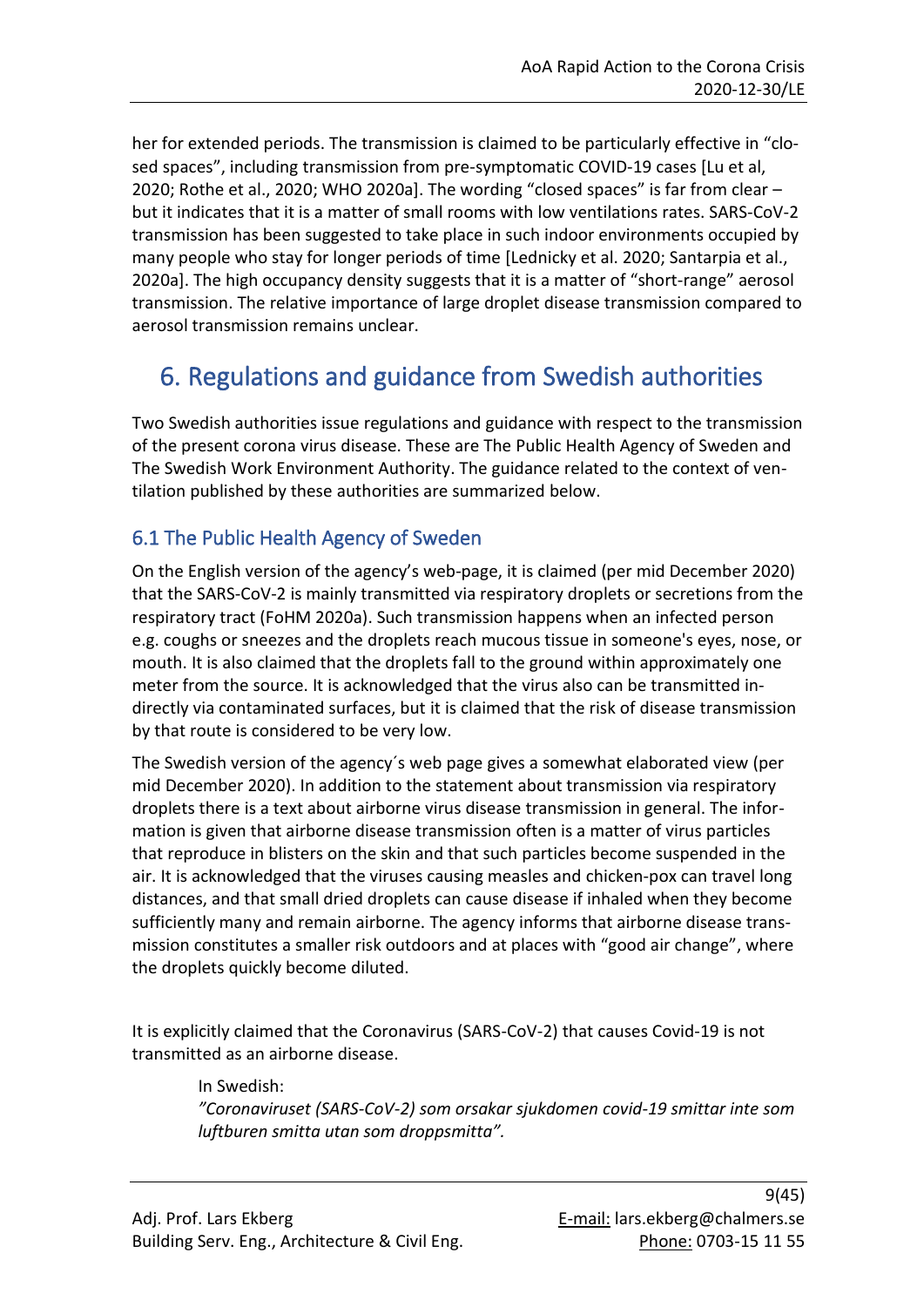The citation in Swedish could be found on the web-page of the authority in August 2020. In mid-December the statement had been altered to *"…covid-19 räknas inte som en luftburen smitta"* (In English: covid-19 does not count as an airborne disease).

The Public Health Agency makes a statement that free-standing fans, portable air-conditioning units and other comfort-cooling systems shall be avoided in rooms occupied by more than one person. It is of special importance not to direct fans directly towards groups of people. The reason is claimed to be that there is a theoretical possibility that the fan will blow liquid droplets with viruses farther away from the source. The authority states that this may be valid also for COVID-19 even if the influence of fans on this disease, and its virus-particles, has not been studied scientifically. Thus, the authority gives the advice that fans shall not be directed towards groups of people. However, it is apparently ok to use that free-standing fans and similar devices in rooms with one person only.

Furthermore, the Agency informs that, currently, it is not clear how long the virus can survive on surfaces. The material and the surrounding humidity, temperature, and sunlight will determine how long the virus is viable. It is claimed that further studies will clarify the importance of transmission via surfaces and items for the overall spread of COVID-19.

Finally, the information is given that the risk of transmission can be decreased by keeping a distance from other people in public spaces, washing hands often with soap and warm water, avoiding touching the face, and by staying at home if feeling ill.

No guidance or other comments regarding any influence of ventilation is given (as per December 2020).

FoHM (2020a) [https://www.folkhalsomyndigheten.se/the-public-health-agency-of](https://www.folkhalsomyndigheten.se/the-public-health-agency-of-sweden/communicable-disease-control/covid-19/)[sweden/communicable-disease-control/covid-19/](https://www.folkhalsomyndigheten.se/the-public-health-agency-of-sweden/communicable-disease-control/covid-19/)

FoHM (2020b) [https://www.folkhalsomyndigheten.se/smittskydd](https://www.folkhalsomyndigheten.se/smittskydd-beredskap/utbrott/aktuella-utbrott/covid-19/om-sjukdomen-och-smittspridning/smittspridning/)[beredskap/utbrott/aktuella-utbrott/covid-19/om-sjukdomen-och](https://www.folkhalsomyndigheten.se/smittskydd-beredskap/utbrott/aktuella-utbrott/covid-19/om-sjukdomen-och-smittspridning/smittspridning/)[smittspridning/smittspridning/](https://www.folkhalsomyndigheten.se/smittskydd-beredskap/utbrott/aktuella-utbrott/covid-19/om-sjukdomen-och-smittspridning/smittspridning/)

## <span id="page-9-0"></span>6.2 The Swedish Work Environment Authority

Under the heading "Good ventilation with the new coronavirus", per mid-December, the authority makes the following statements (AV 2020a):

The new coronavirus is spread mainly by droplet infection when people are close to each other. Several organizations such as the World Health Organization, WHO, the EU's infection control authority ECDC, and others, state that infection can also be spread by droplets that remain suspended in the air. The droplets originate from infected people who sneeze, cough or talk.

Furthermore, the authority claims that ventilation normally needs to be in operation for at least one hour before the start of the working day. The authority also states that, to be on the safe side, WHO, ECDC and others recommend that ventilation be in operation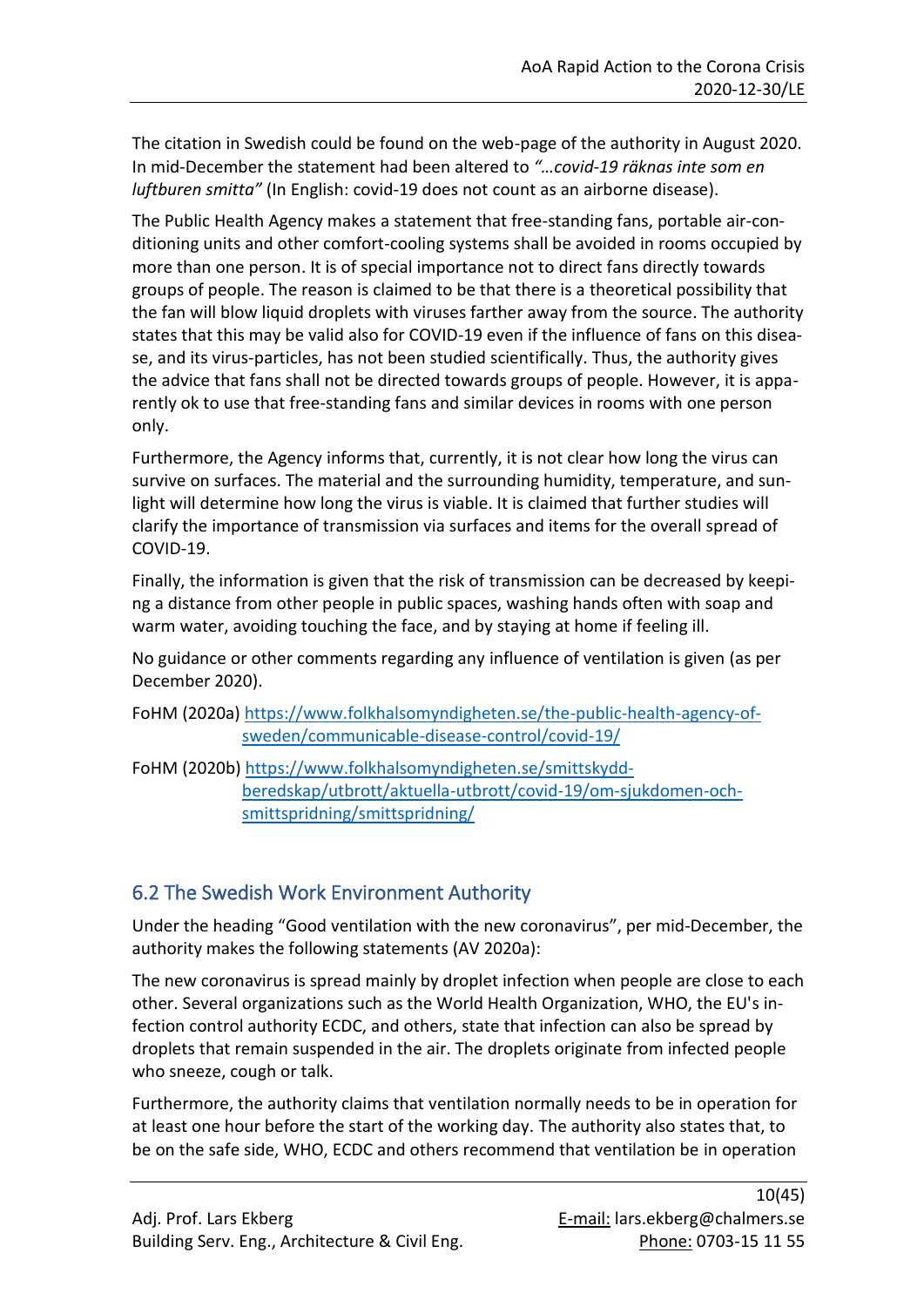for two hours before and two hours after the working day in order for pollutants and infectious agents to be ventilated out.

The work environment authority gives the following advice, directly related to the new coronavirus and ventilation of indoor environments: To reduce the risk of infecting others in the workplace, it is important to keep your distance. When several people work in a room with a small volume of air, the risk increases of inhaling other people's exhaled air, which may contain infectious substances. To ventilate away any infectious agents and other contaminants, the ventilation must be sufficient for the number of people working in the room. Taking frequent breaks and window airing are good ways to quickly change the air in the room and thus reduce the risks. The number of people should be limited with respect to the room volume and ventilation.

There is great variation in how well different ventilation solutions work and in how efficiently the air is exchanged. A review of the ventilation may be needed to make sure that it is working properly.

So, the Swedish Work Environment Authority acknowledges the possibility of airborne transmission and gives a set of recommendations related to ventilation system operation. However, no details are given regarding the required ventilations rates. One interpretation is that the recommendation is to ensure that the ventilation system operates properly and in accordance with general requirements and guidelines effective regardless of the present corona virus pandemic. The authority gives general information on the main risks of infection in the work environment, not specifically addressing COVID-19 (AV 2020b).

- AV (2020a) <https://www.av.se/inomhusmiljo/luft-och-ventilation/>
- AV (2020b) [https://www.av.se/en/health-and-safety/diseases-infection-and](https://www.av.se/en/health-and-safety/diseases-infection-and-microbiological-risks/risk-of-diseases-in-the-workplace/main-risks-of-infection/)[microbiological-risks/risk-of-diseases-in-the-workplace/main-risks-of](https://www.av.se/en/health-and-safety/diseases-infection-and-microbiological-risks/risk-of-diseases-in-the-workplace/main-risks-of-infection/)[infection/](https://www.av.se/en/health-and-safety/diseases-infection-and-microbiological-risks/risk-of-diseases-in-the-workplace/main-risks-of-infection/)

## <span id="page-10-0"></span>6.3 International guidance

## <span id="page-10-1"></span>6.3.1 Guidance from the European Centre for Disease Prevention and Control

The European Centre for Disease Prevention and Control (ECDC 2020a; ECDC 2020b) has issued guidance for public health authorities in EU/EEA countries and the UK on the ventilation of indoor spaces in the context of COVID-19. The key-messages are:

- It is now well-established that COVID-19 transmission commonly occurs in closed spaces
- If well-maintained and adapted for use in the COVID-19 pandemic, heating, ventilation and air-conditioning (HVAC) systems may have a complementary role in decreasing potential airborne transmission of SARS-CoV-2
- Four groups of non-pharmaceutical interventions (NPIs) should be considered to reduce potential airborne transmission of SARS-CoV-2 in closed spaces:
	- o Control of SARS-CoV-2 sources in closed spaces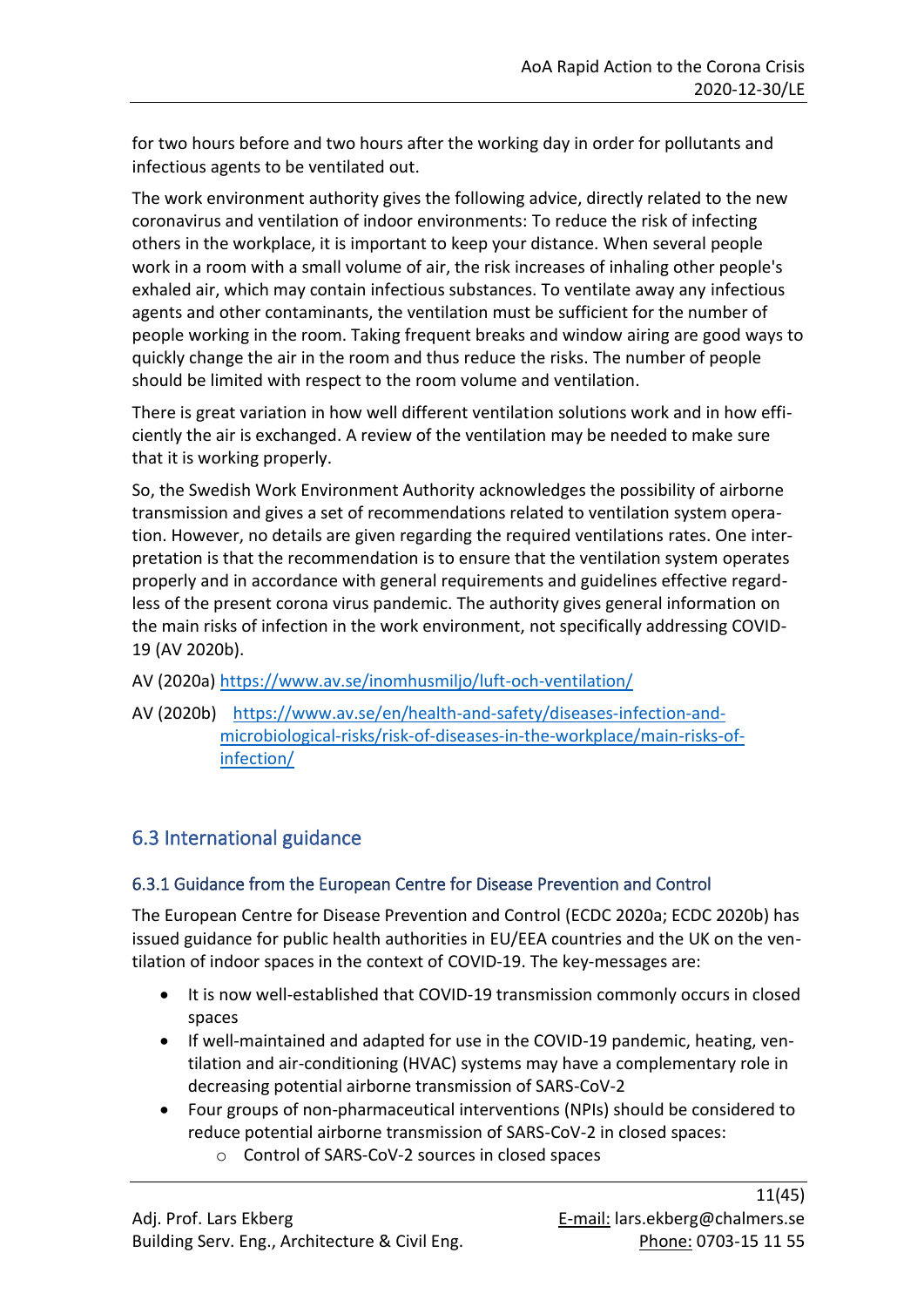- Hold off persons with COVID-19 or with COVID-19-related symptoms from staying with other people in closed indoor spaces
- o Engineering controls in mechanically ventilated (by HVAC systems) and naturally ventilated closed spaces
	- Comply with best practice of maintenance and settings of HVAC systems in the context of COVID-19;
	- Ensure frequently opened windows in naturally ventilated closed spaces.
- o Administrative controls
	- Reduce occupancy of closed indoor spaces.
- o Personal protective behavior
	- Keep physical distance;
	- Practice respiratory etiquette;
	- Wear a community face mask.

Among the four groups of non-pharmaceutical interventions mentioned in the list above, one is dedicated to *Engineering controls in mechanically ventilated (by HVAC systems) and naturally ventilated closed spaces*. Guidelines and information given in this context comprise:

- Building administrators should review, maintain (including the upgrade of filters where appropriate), and monitor HVAC-systems according to the manufacturer's current instructions, particularly in relation to the cleaning and changing of filters [2]. There is no benefit or need for additional maintenance cycles in connection with COVID-19.
- The minimum number of air exchanges per hour, in accordance with the applicable building regulations, should be ensured at all times. Increasing the number of air exchanges per hour will reduce the risk of transmission in closed spaces. This may be achieved by natural or mechanical ventilation, depending on the setting [1,6,32,33,34].
- Specific recommendations for natural ventilation through opening windows and doors should be developed on an individual basis, taking into account the characteristics of the room (volume, size and function of openings, occupancy rates), the activities taking place in the room, the climatic and weather conditions, as well as energy conservation and the comfort of the users. Advice on these topics can be found in the documents referenced in this guidance [2,33,38].
- When it is not possible to measure the ventilation rate, measuring carbon dioxide air levels can be considered, especially in naturally ventilated rooms, as a surrogate of the sufficiency of ventilation. Technical guidelines recommend that the carbon dioxide concentration is kept below 800 to 1 000 ppm to ensure sufficient ventilation [2].
- Energy-saving settings, such as demand-controlled ventilation in central HVAC systems controlled by a timer or  $CO<sub>2</sub>$  detectors, should be assessed for their possible impact on risks of transmission. Consideration should also be given to extending the operating times of HVAC systems before and after the regular period [1,2,39].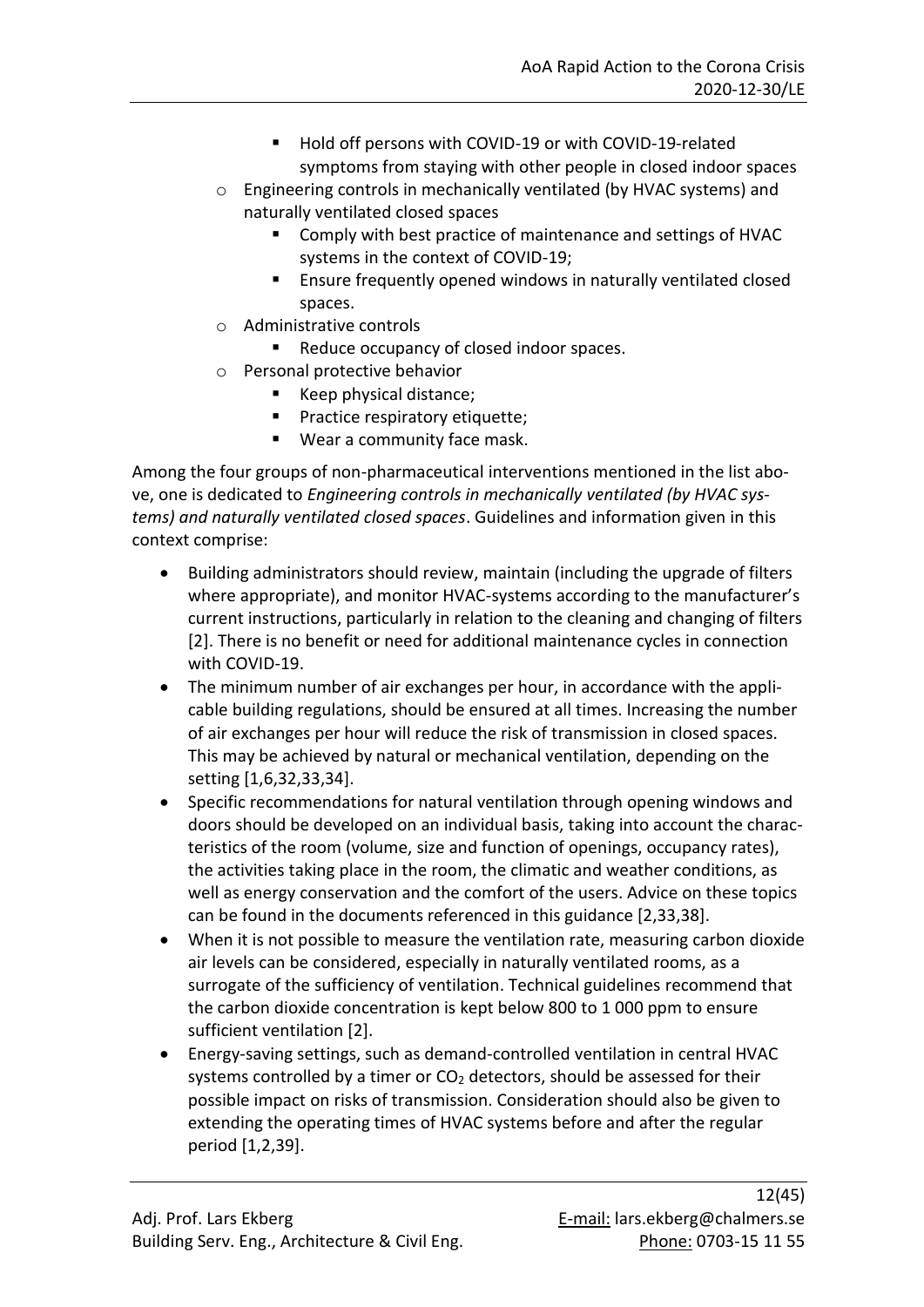- Direct air flow should be diverted away from groups of individuals to avoid the dispersion of SARS-CoV-2 from infected persons and transmission to other persons. For example, in supermarkets, cashiers and customers have different levels of mobility and durations of occupancy. As a general principle, mechanical ventilation should be arranged so that it minimizes the direction of sustained air flow towards stationary persons.
- Building administrators should, with the assistance of their technical/maintenance teams, explore options to avoid the use of air recirculation as much as possible [1,2,39]. They should consider reviewing their procedures for the use of recirculation in HVAC systems based on information provided by the manufacturer or, if unavailable, seeking advice from the manufacturer.
- It is not recommended to change heating set points, cooling set points and possible humidification set points of HVAC systems as a measure to reduce potential SARS-CoV-2 transmission [2,33].
- The use of stand-alone air cleaning devices equipped with an HEPA filter or a filter with comparable efficiency level can be considered, especially in spaces in which optimal ventilation is impossible. Such 'room air cleaners', however, usually only cover small areas and need to be placed close to the people occupying the room [2]. UVGI devices, either in the ducts of HVAC systems or placed sufficiently high in rooms, can also be considered, but they should be shielded from direct vision due to the risk of causing cataracts [47]. Stand-alone air cleaning devices and UVGI devices can have a role in settings where central HVAC systems are not capable of increasing the air exchange or reducing the re-circulation of air.
- The technical specifications regarding the logistical arrangement of closed spaces, including the physical placement of HVAC systems, need to be informed by scientific evidence and technical expertise, so as to minimise the risk of transmission of SARS-CoV-2. These specifications also need to take into account the expected number of users, the different types of user, and the users' activity.

### ECDC (2020a) <https://www.ecdc.europa.eu/en/covid-19-pandemic>

ECDC (2020b) [https://www.ecdc.europa.eu/en/publications-data/heating-ventilation](https://www.ecdc.europa.eu/en/publications-data/heating-ventilation-air-conditioning-systems-covid-19)[air-conditioning-systems-covid-19](https://www.ecdc.europa.eu/en/publications-data/heating-ventilation-air-conditioning-systems-covid-19)

### <span id="page-12-0"></span>6.3.2 Federation of European Heating, Ventilation and Air Conditioning Associations (REHVA)

REHVA (2020) has issued a COVID-19 guidance document. The document has the title "How to operate HVAC and other building service systems to prevent the spread of the coronavirus (SARS-CoV-2) disease (COVID-19) in workplaces". The information given below relates to an update made , August 3, 2020

[https://www.rehva.eu/fileadmin/user\\_upload/REHVA\\_COVID-](https://www.rehva.eu/fileadmin/user_upload/REHVA_COVID-19_guidance_document_V3_03082020.pdf)[19\\_guidance\\_document\\_V3\\_03082020.pdf](https://www.rehva.eu/fileadmin/user_upload/REHVA_COVID-19_guidance_document_V3_03082020.pdf)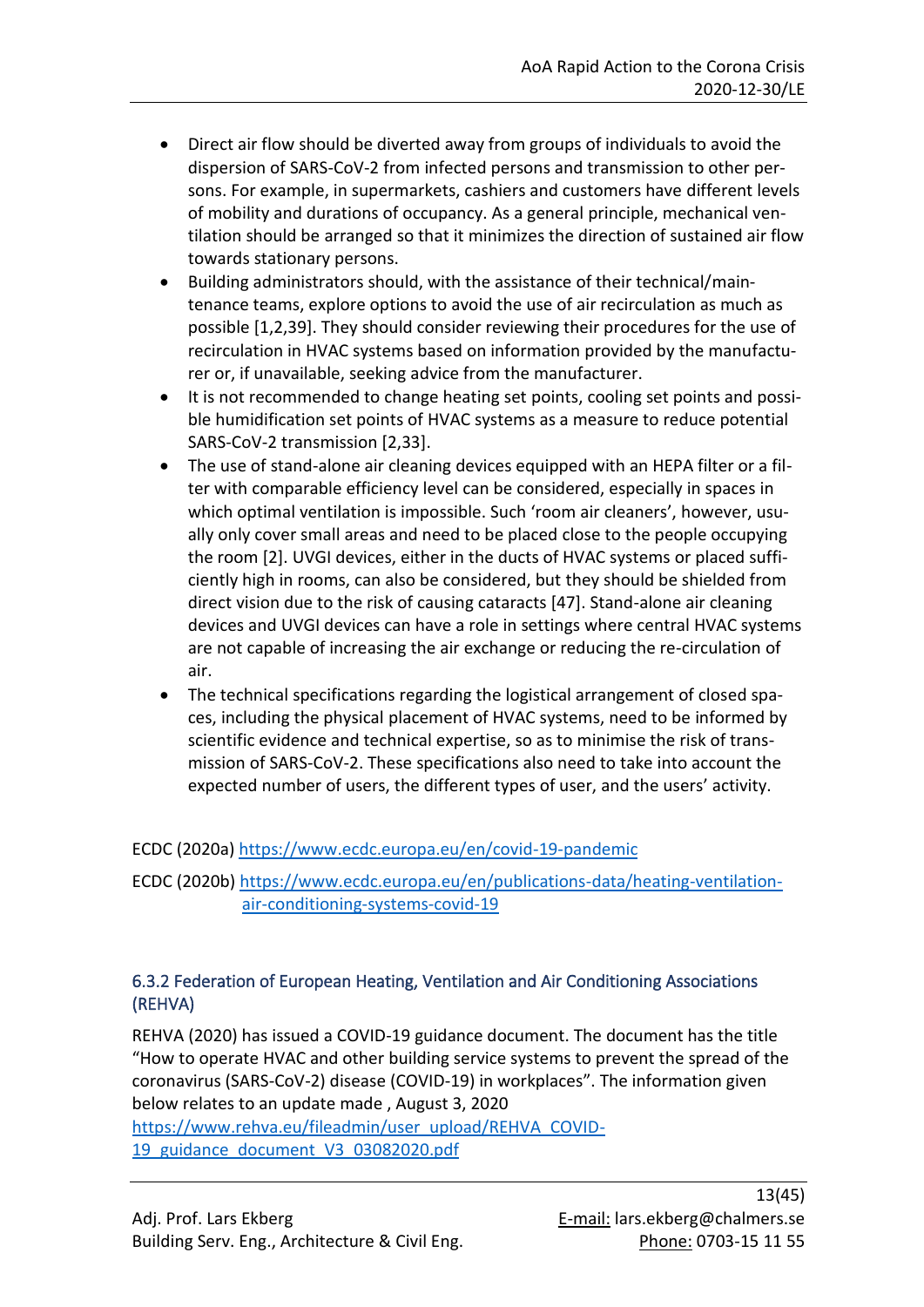REHVA references the ECDC-guidance as described in the previous section, and the traditional infection control hierarchy, see Figure 1. According to that hierarchy, ventilation and other HVAC-related measures (engineering) are at a higher level than application of administrative controls and personal protective equipment. REHVA claims that it therefore is very important to consider measures on ventilation and other building services systems to protect against airborne disease transmission.



Figure 3. Traditional infection control pyramid adapted from the US Centers for Disease Control<sup>xxiii</sup>.

**Figure 1.** The traditional infection control hierarchy as presented by REHVA 2020.

Briefly summarized the REHVA-guidance comprises the following practical measures for building services operation during an epidemic:

- 1. Provide adequate ventilation of spaces with outdoor air
- 2. Switch ventilation on at nominal speed at least 2 hours before the building opening time and set it to lower speed 2 hours after the building usage time
- 3. At nights and weekends, do not switch ventilation off, but keep systems running at a lower speed
- 4. Open windows regularly (even in mechanically ventilated buildings)
- 5. Keep toilet ventilation in operation 24/7
- 6. Avoid open windows in toilets to maintain the right direction of ventilation
- 7. Instruct building occupants to flush toilets with closed lid
- 8. Switch air handling units with recirculation to 100% outdoor air
- 9. Inspect heat recovery equipment to be sure that leakages are under control
- 10. Adjust fan coil settings to operate so that fans are continuously on
- 11. Do not change heating, cooling and possible humidification setpoints
- 12. Carry out scheduled duct cleaning as normal (additional cleaning is not required)
- 13. Replace central outdoor air and extract air filters as normal, according to the maintenance schedule
- 14. Regular filter replacement and maintenance works shall be performed with common protective measures including respiratory protection
- 15. Introduce an IAQ sensor network that allows occupants and facility managers to monitor that ventilation is operating adequately.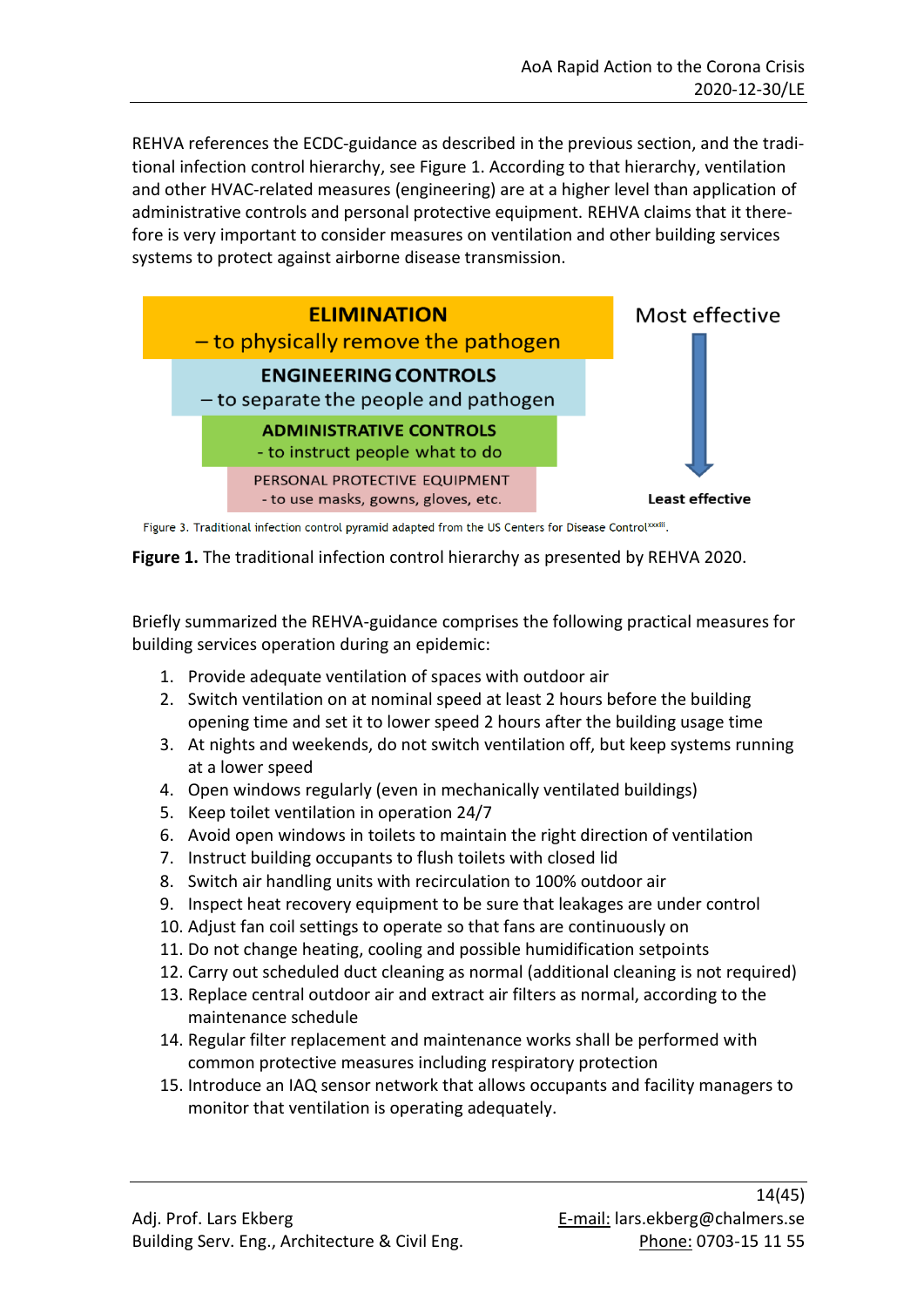### <span id="page-14-0"></span>6.3.3 Guidance from the Centers for Disease Control and Prevention -CDC (USA)

CDC states that COVID-19 can sometimes be spread by airborne transmission. It is explained that some infections can be spread by exposure to virus in small droplets and particles that can linger in the air for minutes to hours. Such particles may infect people who are further than 6 feet (1.8 m) away from the infected person, or even after that person has left the space.

The described spread is referred to as airborne transmission and is an important way that infections like tuberculosis, measles, and chicken pox are spread.

It is pointed out that under certain conditions airborne transmission of COVID-19 has occurred within enclosed spaces with inadequate ventilation. In some cases the transmission occurred when the infected person was breathing heavily, for example while singing or exercising. These circumstances contribute to elevated amounts of infectious smaller droplets and particles

A disclaimer is made that it likely is much more common for the SARS-CoV-2 virus to spread through close contact with an infected person than through airborne transmission. It is also claimed that COVID-19 spreads less commonly through contact with contaminated surfaces.

The CDC gives quite extensive recommendations regarding ventilation and filtration. The points given below were collected mid-December 2020 from: <https://www.cdc.gov/coronavirus/2019-ncov/community/ventilation.html> (CDC 2020).

Ventilation improvements may include some or all of the following considerations:

- Increase outdoor air ventilation, using caution in highly polluted areas.
- When weather conditions allow, increase fresh outdoor air by opening windows and doors. Do not open windows and doors if doing so poses a safety or health risk (e.g., risk of falling, triggering asthma symptoms) to occupants in the building.
- Use fans to increase the effectiveness of open windows. To safely achieve this, fan placement is important and will vary based on room configuration. Avoid placing fans in a way that could potentially cause contaminated air to flow directly from one person over another. One helpful strategy is to use a window fan, placed safely and securely in a window, to exhaust room air to the outdoors. This will help draw fresh air into room via other open windows and doors without generating strong room air currents.
- Decrease occupancy in areas where outdoor ventilation cannot be increased.
- Ensure ventilation systems operate properly and provide acceptable indoor air quality for the current occupancy level for each space.
- Increase airflow to occupied spaces when possible.
- Turn off any demand-controlled ventilation (DCV) controls that reduce air supply based on occupancy or temperature during occupied hours. In homes and buildings where the HVAC fan operation can be controlled at the thermostat, set the fan to the "on" position instead of "auto," which will operate the fan continuously, even when heating or air-conditioning is not required.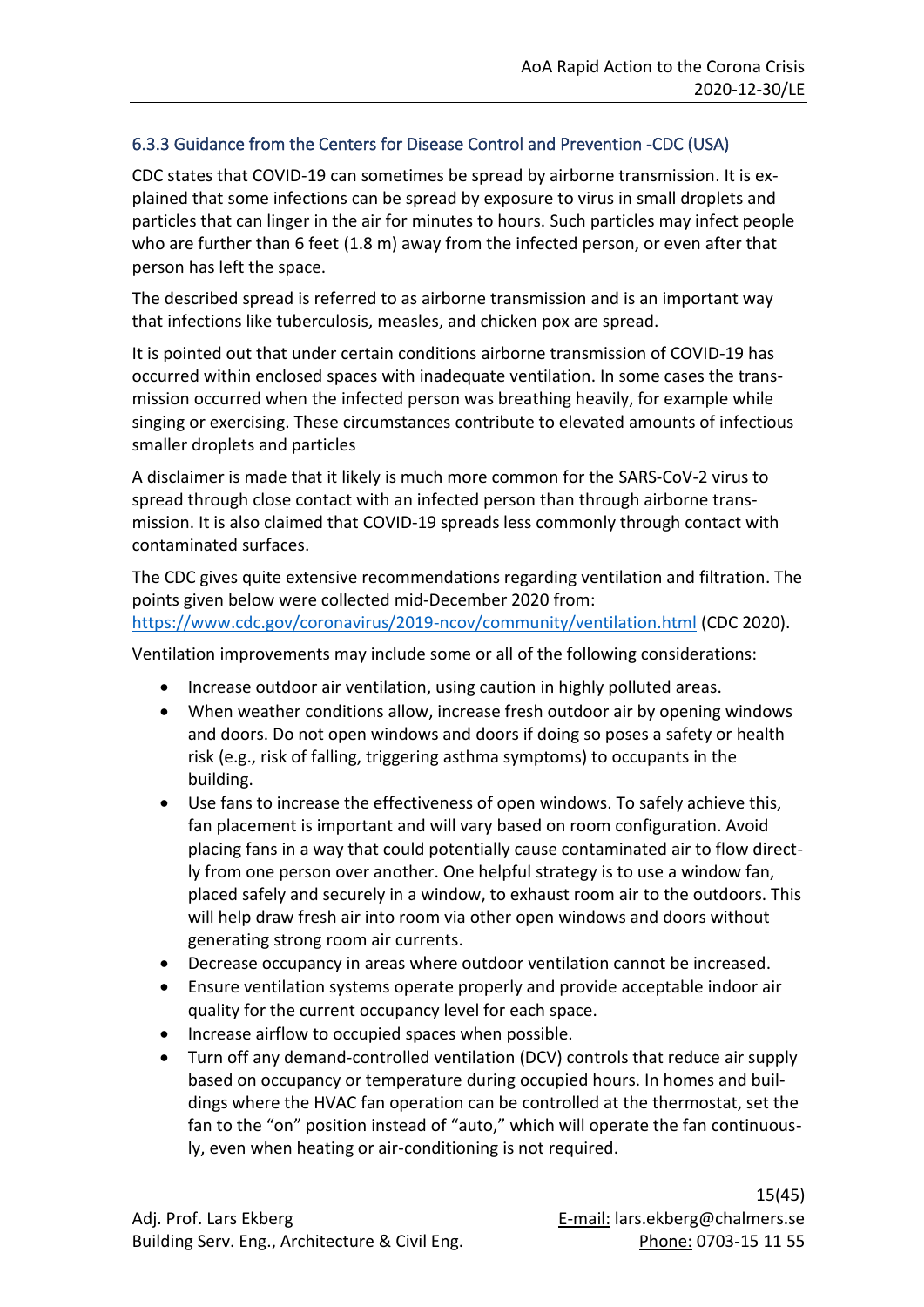- Open outdoor air dampers beyond minimum settings to reduce or eliminate HVAC air recirculation. In mild weather, this will not affect thermal comfort or humidity. However, this may be difficult to do in cold, hot, or humid weather.
- Improve central air filtration:
	- $\circ$  [Increase air filtration](https://www.ashrae.org/technical-resources/filtration-disinfection#mechanical) to as high as possible without significantly reducing design airflow.
	- $\circ$  Inspect filter housing and racks to ensure appropriate filter fit and check for ways to minimize filter bypass.
	- o Check filters to ensure they are within their service life and appropriately installed.
- Ensure restroom exhaust fans are functional and operating at full capacity when the building is occupied.
- Inspect and maintain local exhaust ventilation in areas such as kitchens, cooking areas, etc. Operate these systems any time these spaces are occupied. Consider operating these systems, even when the specific space is not occupied, to increase overall ventilation within the occupied building.
- Consider portable high-efficiency particulate air (HEPA) fan/filtration systems to help enhance air cleaning (especially in higher risk areas such as a nurse's office or areas frequently inhabited by persons with higher likelihood of COVID-19 and/or increased risk of getting COVID-19).
- Generate clean-to-less-clean air movement by re-evaluating the positioning of supply and exhaust air diffusers and/or dampers (especially in higher risk areas).
- Consider using ultraviolet germicidal irradiation (UVGI) as a supplement to help inactivate SARS-CoV-2, especially if options for increasing room ventilation are limited. [Upper-room UVGI systems](https://www.cdc.gov/niosh/docs/2009-105/pdfs/2009-105.pdf?id=10.26616/NIOSHPUB2009105) can be used to provide air cleaning within occupied spaces, and in-duct UVGI systems can help enhance air cleaning inside central ventilation systems.

## <span id="page-15-0"></span>6.3.4 Guidance from the American Society of Heating Refrigerating and Air-conditioning Engineers (ASHRAE)

In April2020 ASHRAE published the following two statements regarding transmission of SARS-CoV-2 and the operation of HVAC systems during the COVID-19 pandemic: [https://www.ashrae.org/about/news/2020/ashrae-issues-statements-on-relationship](https://www.ashrae.org/about/news/2020/ashrae-issues-statements-on-relationship-between-covid-19-and-hvac-in-buildings)[between-covid-19-and-hvac-in-buildings](https://www.ashrae.org/about/news/2020/ashrae-issues-statements-on-relationship-between-covid-19-and-hvac-in-buildings) (ASHRAE 2020a).

## *ASHRAE's statement on airborne transmission of SARS-CoV-2/COVID-19*

Transmission of SARS-CoV-2 through the air is sufficiently likely that airborne exposure to the virus should be controlled. Changes to building operations, including the operation of heating, ventilating, and air-conditioning systems, can reduce airborne exposures.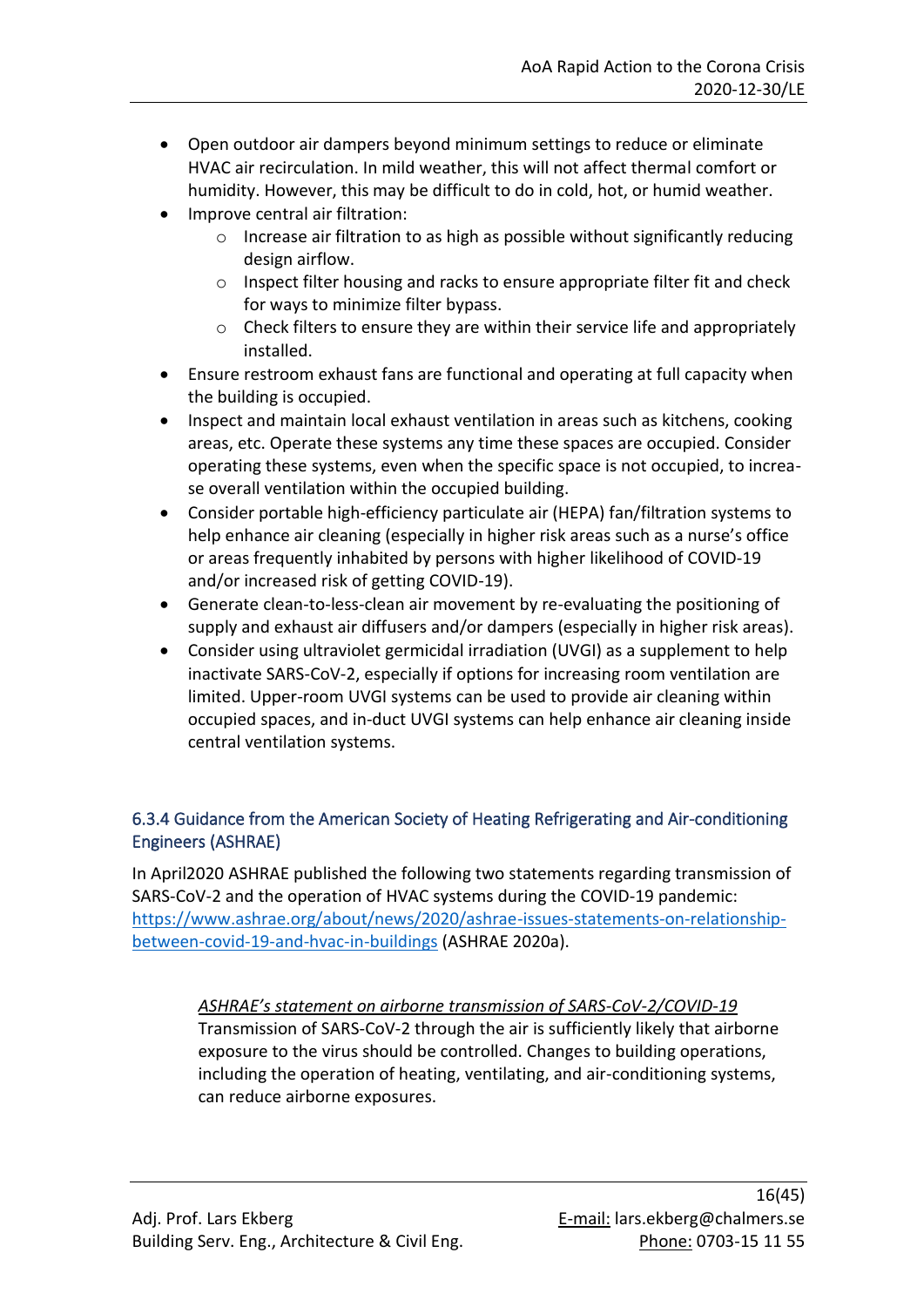*ASHRAE's statement on operation of heating, ventilating, and air-conditioning systems to reduce SARS-CoV-2/COVID-19 transmission*

Ventilation and filtration provided by heating, ventilating, and air-conditioning systems can reduce the airborne concentration of SARS-CoV-2 and thus the risk of transmission through the air. Unconditioned spaces can cause thermal stress to people that may be directly life threatening and that may also lower resistance to infection. In general, disabling of heating, ventilating, and airconditioning systems is not a recommended measure to reduce the transmission of the virus.

Detailed guidance is presented on the web-portal of ASHRAE: <https://www.ashrae.org/technical-resources/resources> (ASHRAE 2020b)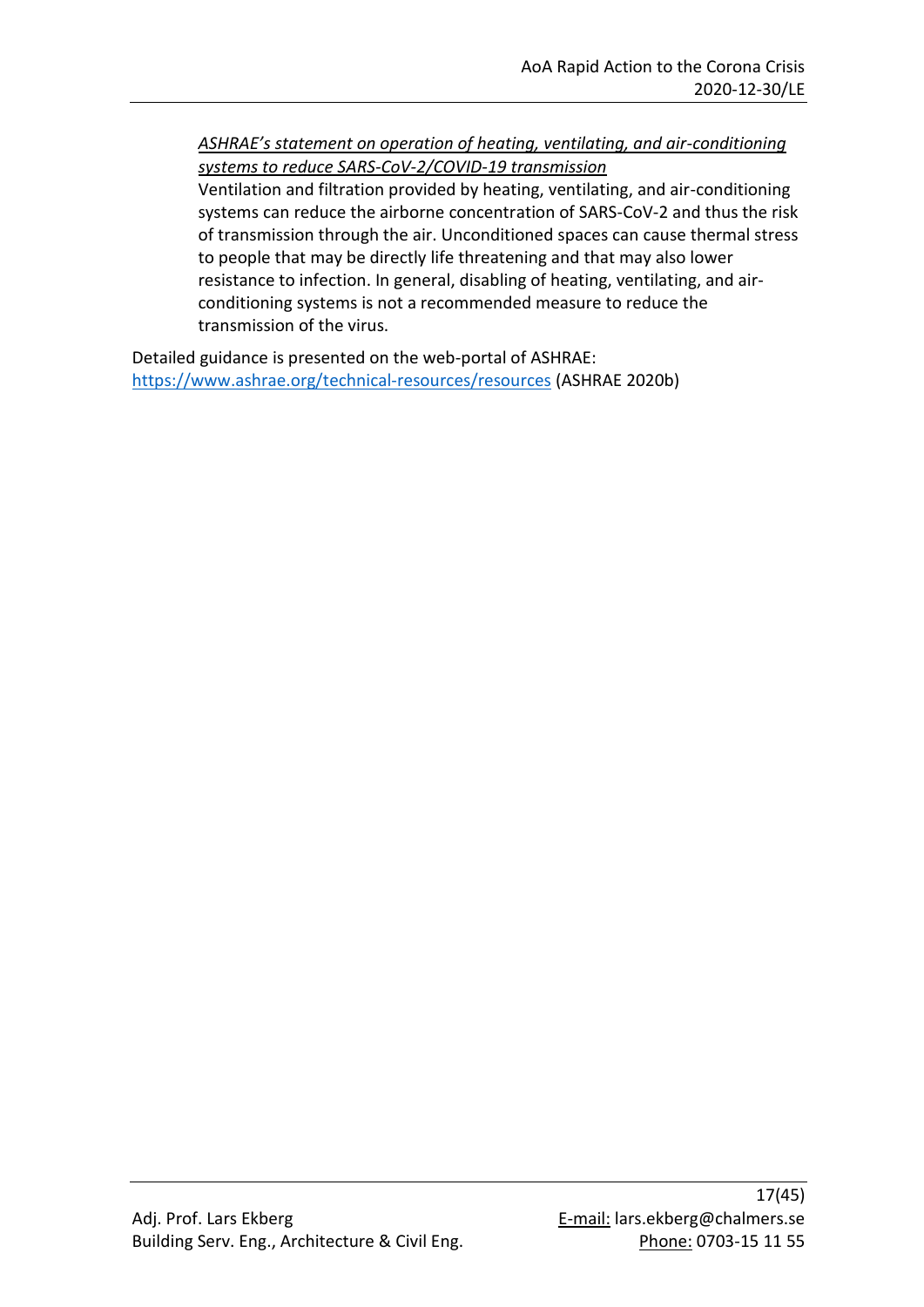## <span id="page-17-0"></span>7. Theoretical model for estimation of airborne pathogen transmission

This chapter illustrates some basics related to theoretical modeling of the spread of potentially infectious particles. First, a summary is presented regarding the removal of particles from air by deposition. Then, the theoretical approach for assessing the risk of disease transmission according to the Welles-Riley equation is summarized, together with the basic equation for air exchange and particle dilution in a ventilated room.

## <span id="page-17-1"></span>7.1 Particle deposition

Figure 2 shows the result from calculations of the particle settling (deposition) velocity according to the theory described in by Hinds (1999) and by Kulkarni et al. (2011). The upper curve was obtained when neglecting the drag-force that occurs at high velocities/high values of the Reynolds number. The difference is small when comparing with the case accounting for the drag at high velocities.



**Figure 2.** Particle settling velocity calculated for spherical particles of various sizes. Temperature, pressure and particle density set to 20°C, 101,3 kPa and 1 g/cm<sup>3</sup>. Theory according to Hinds (1999). Note: The regression curve (cubic polynomial) for the high velocity case (green) cannot be used for particle sizes below 30  $\mu$ m due to loss of precision.

The settling velocities shown in Figure 2 was used to calculate the time it would take for the particles to settle on the floor after falling 2.0 m vertically in still air. The result is shown in Figure 3. A particle of the size 5  $\mu$ m would settle from 2 m height to the floor in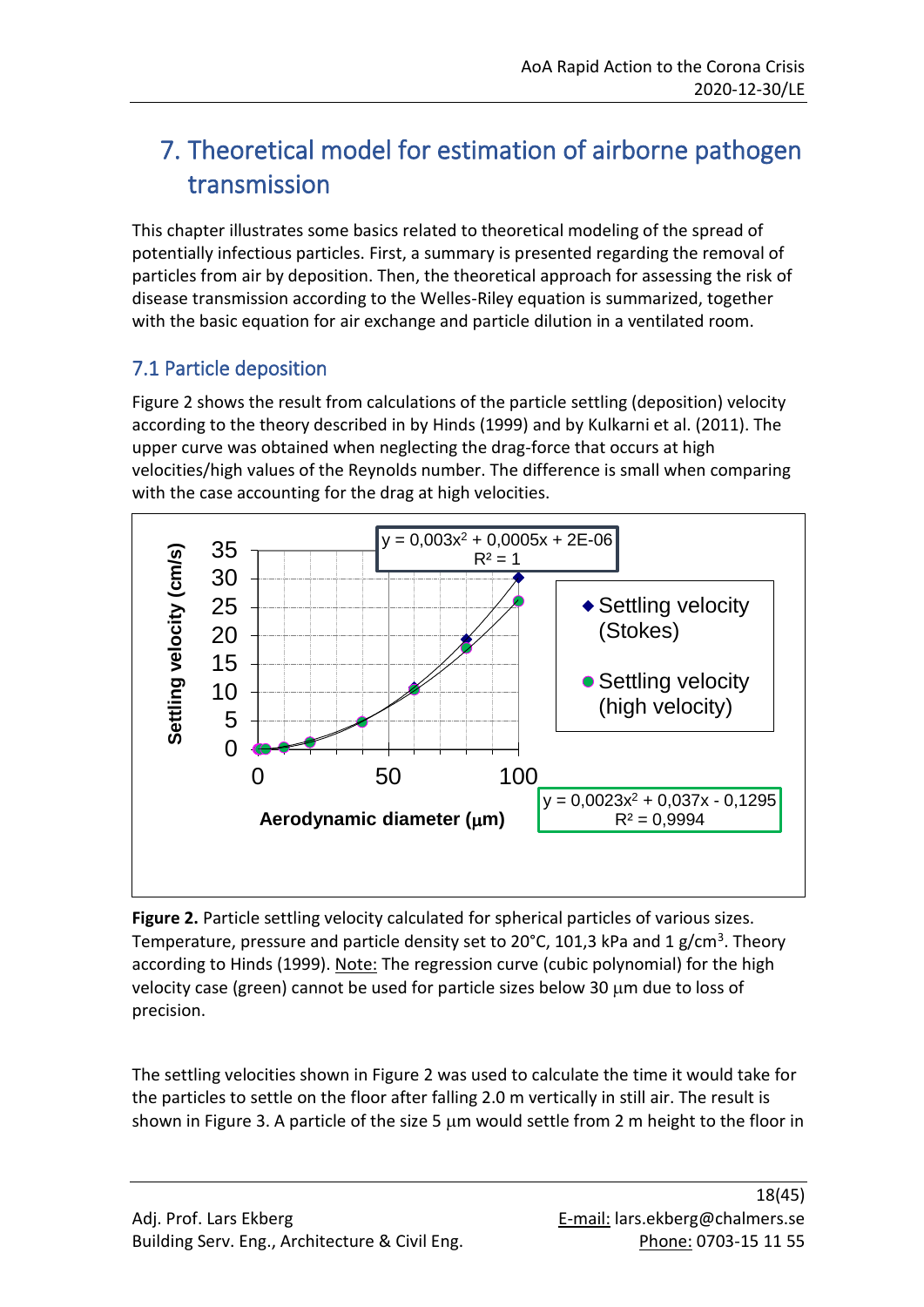

43 minutes. A 10  $\mu$ m particle would settle within 10 minutes. Particles smaller than 1  $\mu$ m will remain airborne for at least 8 hrs.

Figure 3. Settling time corresponding to the settling velocities shown in Figure 1 (data corrected for the drag at high Reynolds numbers). The calculated values represent a case where the particles fall vertically a distance of 2.0 m in still air.

Whether the settling velocities discussed above are to be considered short or long can be judged if the result is transformed to a value that can be compared to the other mechanisms of particle removal, primarily the air change rate of the room being studied. First it is suitable to calculate the magnitude of the particle removal by settling:

The removal of particles from the room air by settling can be calculated as the particle flux directed downwards due to the particle settling. The magnitude of the flux can be calculated as the product of the settling velocity and the cross-section of the room, perpendicular to the particle flux, typically the floor area. The flux will have a unit corresponding to a flow rate, and it can be transformed to e.g. *m<sup>3</sup> /h*. By dividing the flux by the free air volume of the room in question we obtain the particle removal rate, which has the unit  $h^{-1}$  (the same unit as for the air change rate).

$$
k_{dep} = \frac{v \times A}{V} \qquad [Eq. 1]
$$

Where:

 $k_{dep}$  = particle removal rate by deposition (h<sup>-1</sup>)  $v =$  particle settling velocity (m/h)  $A =$  floor area (m<sup>2</sup>)  $V =$  free room volume (m<sup>3</sup>)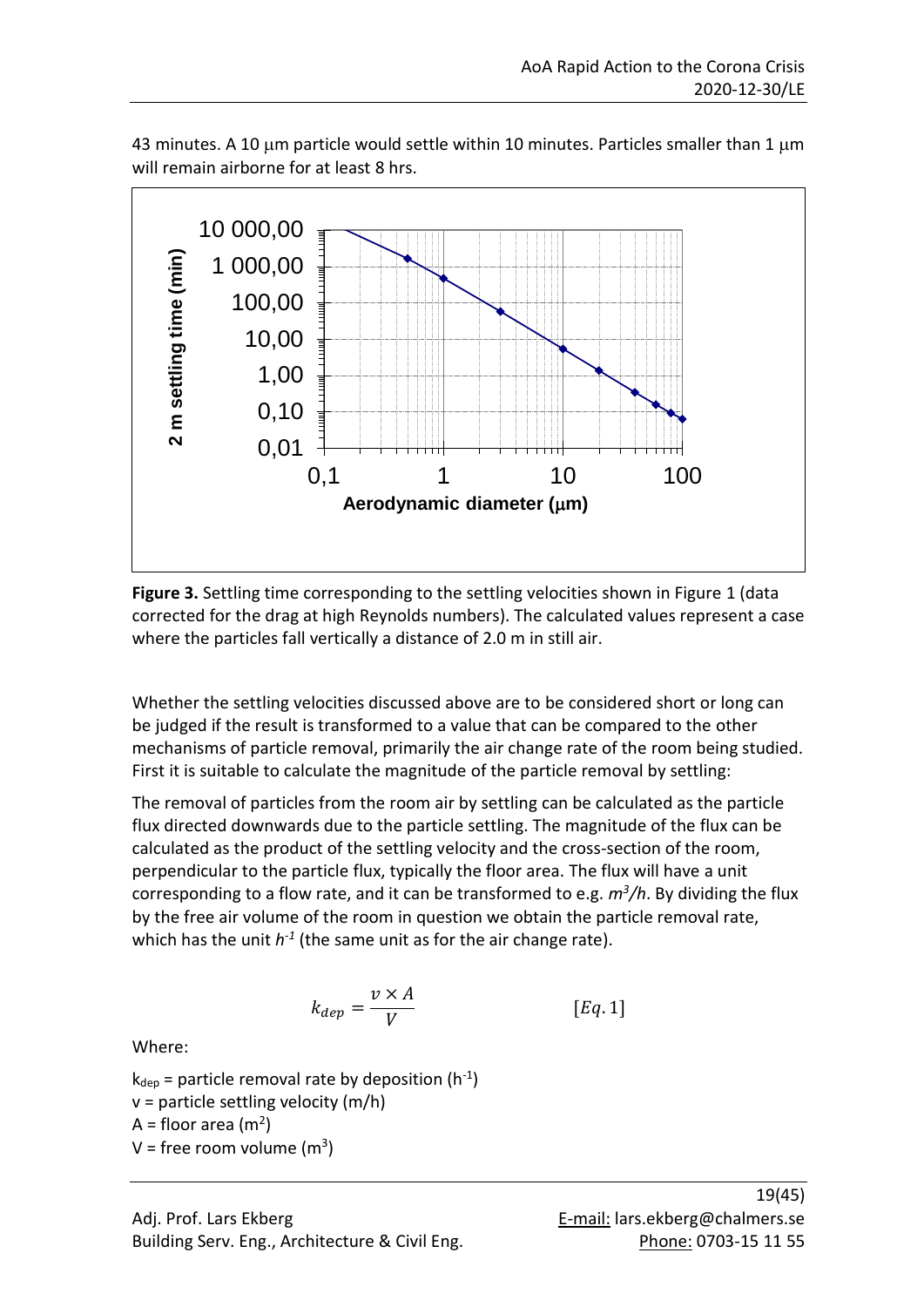Figure 4 shows the result of calculations using Eq. 1 with settling velocities according to Figure 2 and the assumption that the ratio V/A equals 2.4 m which represents a room ceiling height of 2.4 m. Towards the low end of the particle size scale the removal rate is much lower than the removal rate that any ventilation system typically would provide. Between 1  $\mu$ m and slightly larger than 10  $\mu$ m the removal rate is roughly of the same magnitude as the removal by ventilation, depending on which indoor setting being considered, residential on the lower end and classrooms, laboratories etc. on the high end. Thus, for particles up to 10 to 15  $\mu$ m, particle removal by ventilation will typically play an important role. For larger particles than that, the particle settling by gravity will typically dominate the total removal and, thus, ventilation will be of minor importance.



**Figure 4.** Particle removal rates calculated for various particle sizes. Settling velocities according to Figure 2. The V/A-ratio represents a ceiling height of 2.4 m.

Figure 5 shows the result of a simple calculation of the horizontal particle traveling distance when the particles are assumed to be released at the height 1 m above the floor with a horizontal velocity as indicated (0.1 m/s, 1.0 m/s and 3 m/s). The distances have been calculated for the particle settling velocities shown in Figure 2, and assuming that there is no other air movement in the room.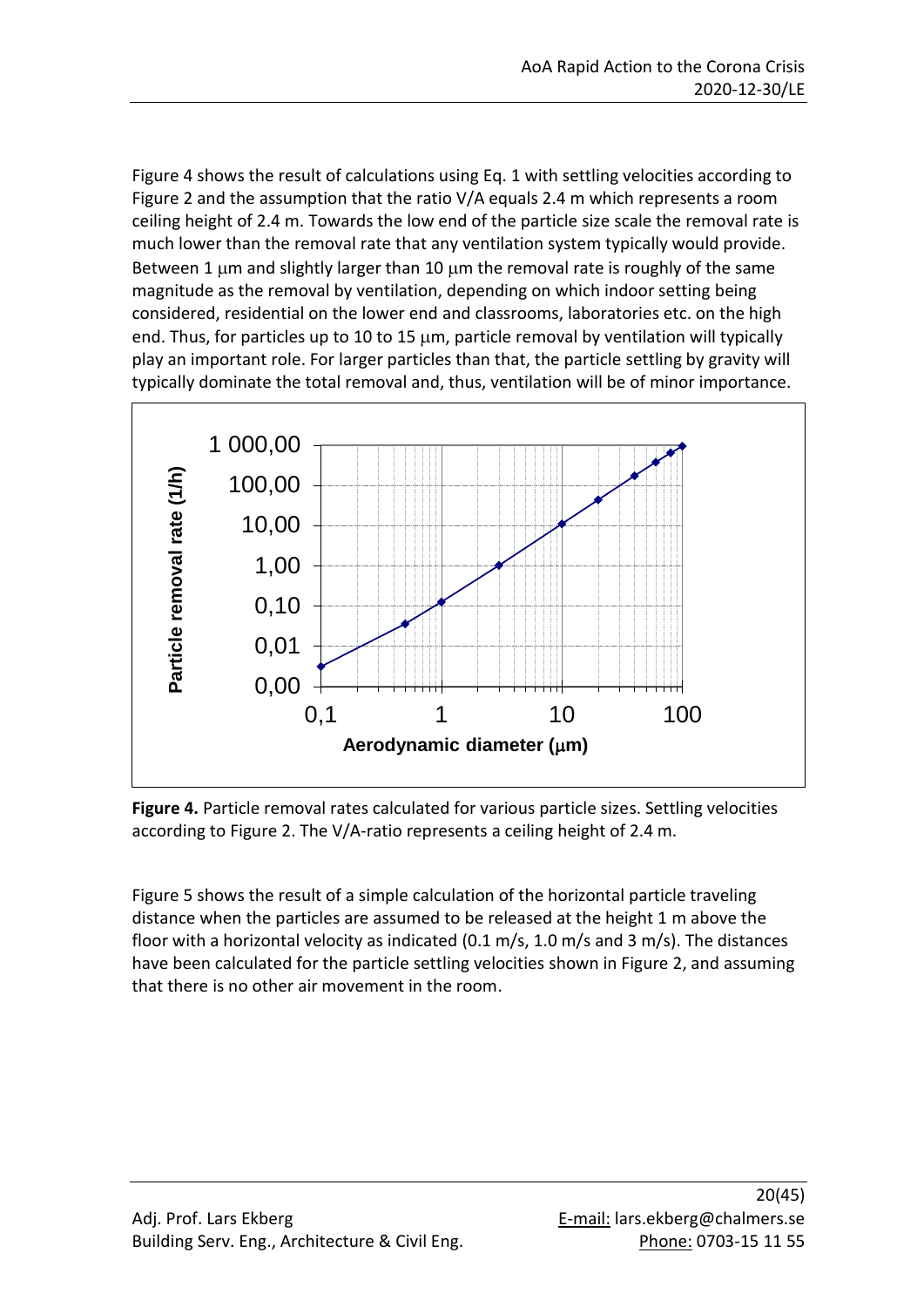

**Figure 5.** Horizontal particle traveling distance calculated for the particle settling velocities shown in Figure 1 for three different initial particle velocities horizontally. The particles are assumed to be released at the height 1 m above the floor with a horizontal velocity as indicated.

### **Examples of experimental data for comparison**

Laboratory measurements by Yang et al. (2007) showed that particles produced when healthy people were coughing had a size distribution within  $0.62-15.9 \mu m$ . The same publication presented data for people of various ages and for both genders. In addition data on the particle source strengths were presented.

Wang et el. (2020) studied the SARS-CoV-2 virus in human expelled particles during coughing and speaking. They reported that viruses are mostly contained in droplets larger than 10 μm and they observed virus containing particles all the way up and above 100 μm.

Dynamic modeling of transmission of SARS-CoV-2 in confined spaces carried out by Smith et al. (2020) suggests that aerosol transmission is not a very efficient route. Particularly from non-symptomatic or individuals with mild symptoms only. They concluded that highly infected people having a large viral load in their saliva and so called superspreaders producing lots of aerosols are likely far more dangerous.

Liu et al. (2016) explored a so called proximity effect of airborne exposure, which refers to a substantial increase of the concentration of airborne particles when a susceptible individual is within 1.5 m of the source patient. The effect is an additional effect to the short-range transmission of large droplets. The same publication also noted that the air speed of the exhalation or cough jets may be within 2-20 m/s, while the air movements in a room typically amounts to around 0.2–0.3 m/s.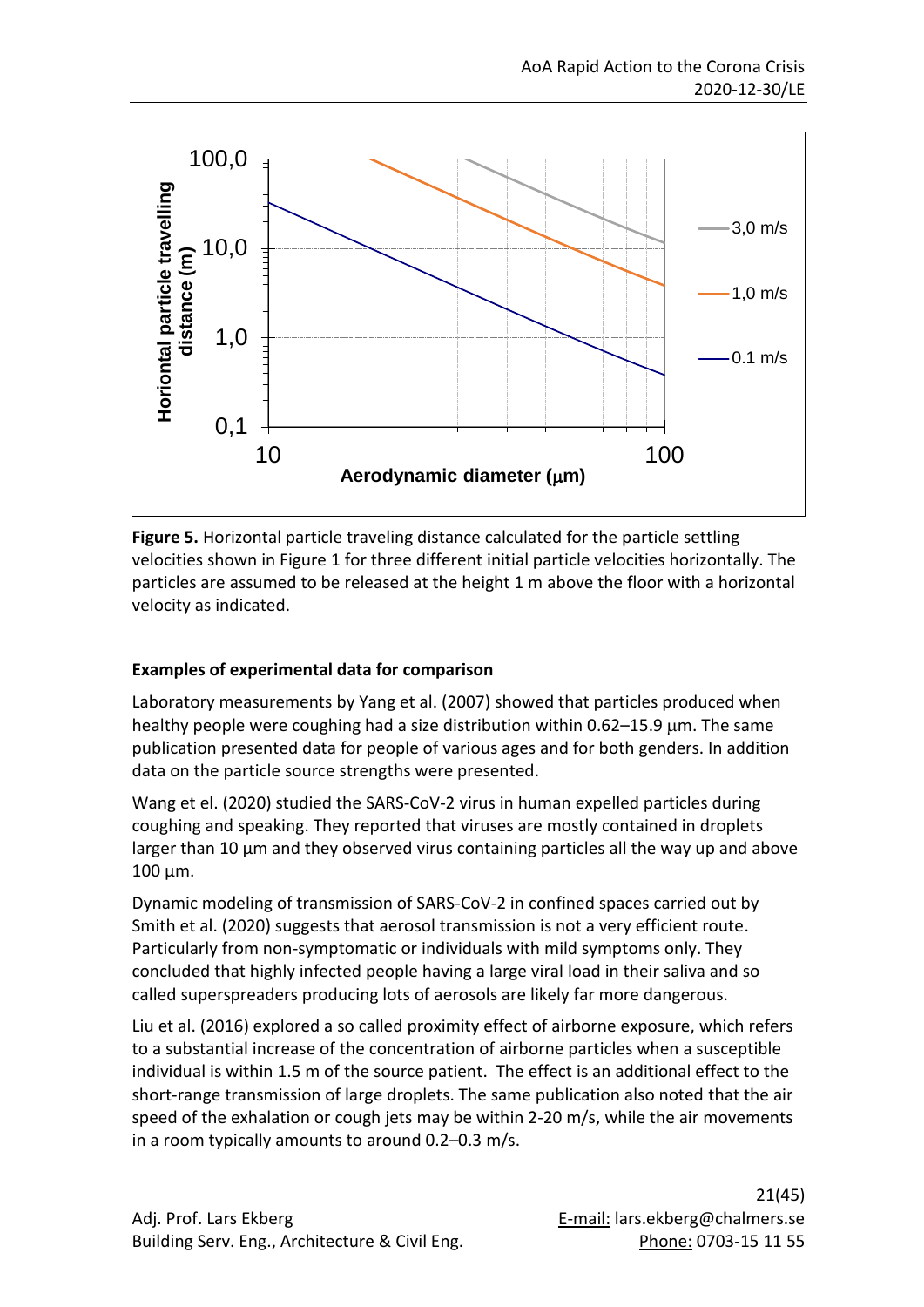## <span id="page-21-0"></span>7.2 Airborne disease transmission

The *Wells-Riley equation* can be used for modeling airborne disease transmission in ventilated rooms. It is a general model for assessing transmission of any airborne disease. It has been used to study also transmission of the COVID-19 disease. The Wells-Riley model was originally described by Riley et al. (1978). Applications of the model have been published by Miller et al. (2020), Buonnano et al. (2020a), Buonnano et al. (2020b).

The equation is used for calculation of the average rate of infection for a given room and time period. Close contact and fomite transmission (transmission via contaminated objects) are not accounted for – only airborne transmission. Complete air mixing (equal concentration throughout the room) in one single zone is assumed. The equation is not valid close to an infected person (within 1-2 m) since the concentration of virus carrying particles will most likely be substantially higher there than in the general room air.

The concentration dynamics can be taken into account using Eq 3, the "dilution equation".

$$
p = \frac{\text{infection cases}}{\text{susceptibles}} = 1 - e^{-\frac{E \cdot k_{br} \cdot \tau}{V \cdot \Sigma k}}
$$
 [Eq. 2]

$$
\frac{dC}{dt} = \frac{E}{v} - (k_{vent} + k_{dep} + k_{vd})C
$$
 [Eq. 3]

Where:

| $E =$ quanta emission rate                                                                                   | (q/h)             |
|--------------------------------------------------------------------------------------------------------------|-------------------|
| $k_{\text{br}}$ = breathing rate                                                                             | $(m^3/h)$         |
| $\tau$ = exposure time                                                                                       | (h)               |
| $V =$ room air volume                                                                                        | (m <sup>3</sup> ) |
| $\Sigma_k$ = sum of particle (quanta) removal rates = $k_{\text{vent}}$ + $k_{\text{dep}}$ + $k_{\text{vd}}$ | $(h^{-1})$        |
| $k_{vent}$ = ventilation (air change) rate                                                                   | $(h^{-1})$        |
| $k_{\text{dep}}$ = particle (quanta) decay rate                                                              | $(h^{-1})$        |
| $k_{vd}$ = virus activity decay rate                                                                         | $(h^{-1})$        |

Several of the input parameters are uncertain, especially the "quanta" generation rate; the source strength of pathogens/virus carrying particles. Thus, it must be acknowledged that the calculated probability of infection is uncertain, and the result should be used as a rough estimation of the order-of-magnitude. Examples of input data and calculated examples have been developed by Prof. Jarek Kurnitski and the REHVA COVID-19 Task Force;<https://www.rehva.eu/covid19-ventilation-calculator>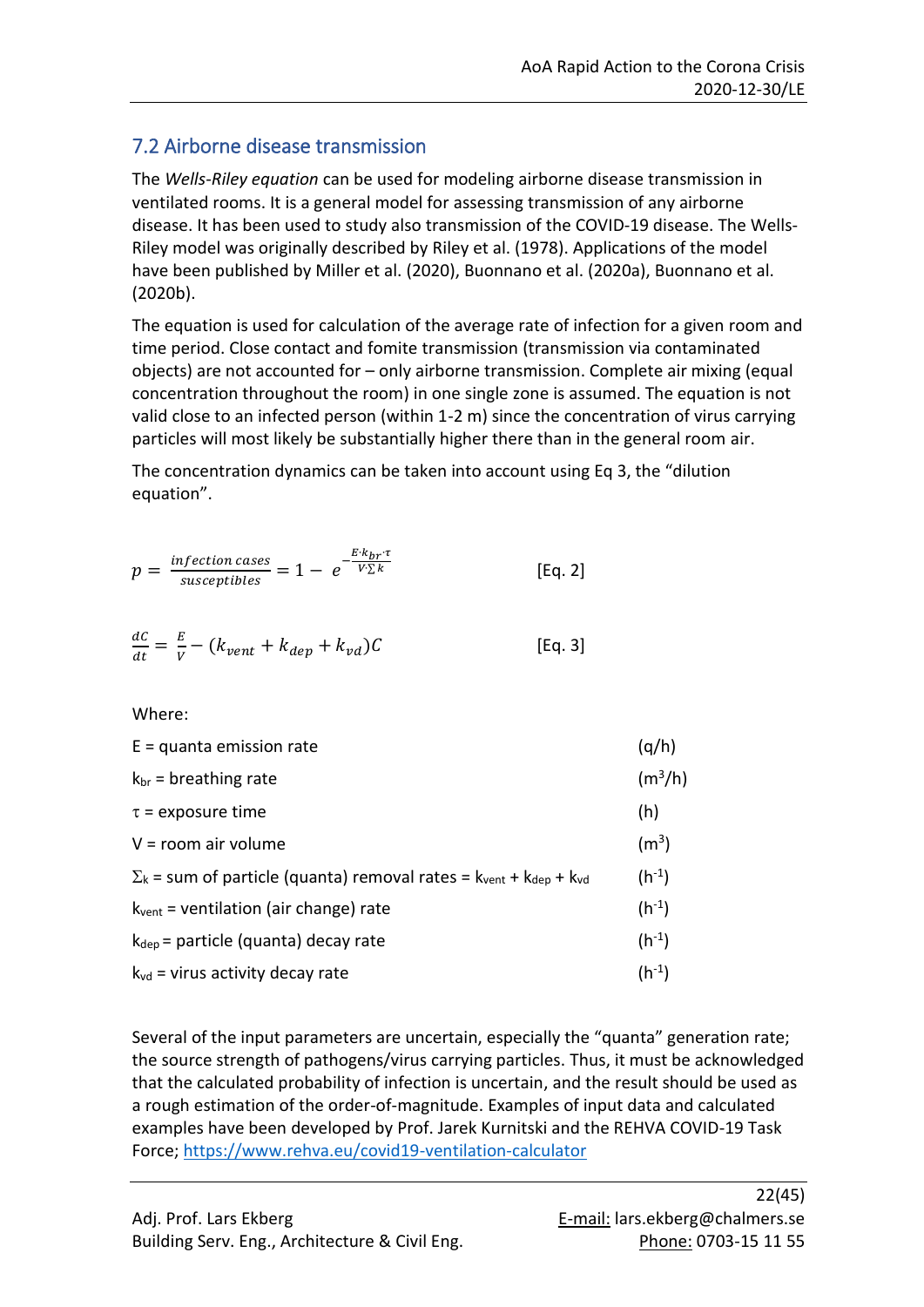Yet another version with suggested input data and calculated examples has been developed by Prof. Jimenez, University of Colorado-Boulder; [https://tinyurl.com/covid](https://tinyurl.com/covid-estimator)[estimator.](https://tinyurl.com/covid-estimator)

One further tool, called a COVID-19 Indoor Safety Guideline, has been published by Khan, Bush, and Bazant: [https://indoor-covid-safety.herokuapp.com/.](https://indoor-covid-safety.herokuapp.com/)

## <span id="page-22-0"></span>7.3 Examples of modelling results of various scenarios are presented

Below, a set of examples of calculation results based on the Welles-Riley equation are briefly summarized. Firstly, the probability of infection as a function of occupancy time for selected cases are presented according to the REHVA-model mentioned previously, see Figure 6.



**Figure 6.** Probability of infection as a function of occupancy time for selected cases according to the REHVA-model [\(https://www.rehva.eu/covid19-ventilation-calculator\)](https://www.rehva.eu/covid19-ventilation-calculator).

Figures 7 and 8 presents the results from rough estimations made using Eq2. Figure 7 shows the calculated probability of infection as a function of the relative ventilation rate. Figure 8 shows the corresponding reduction of the probability of infection as a function of the relative ventilation rate. In both figures the calculations are presented for thee three risk level situations. Note that the levels are arbitrary and the celcultations are primarily made in order to explore Eq2.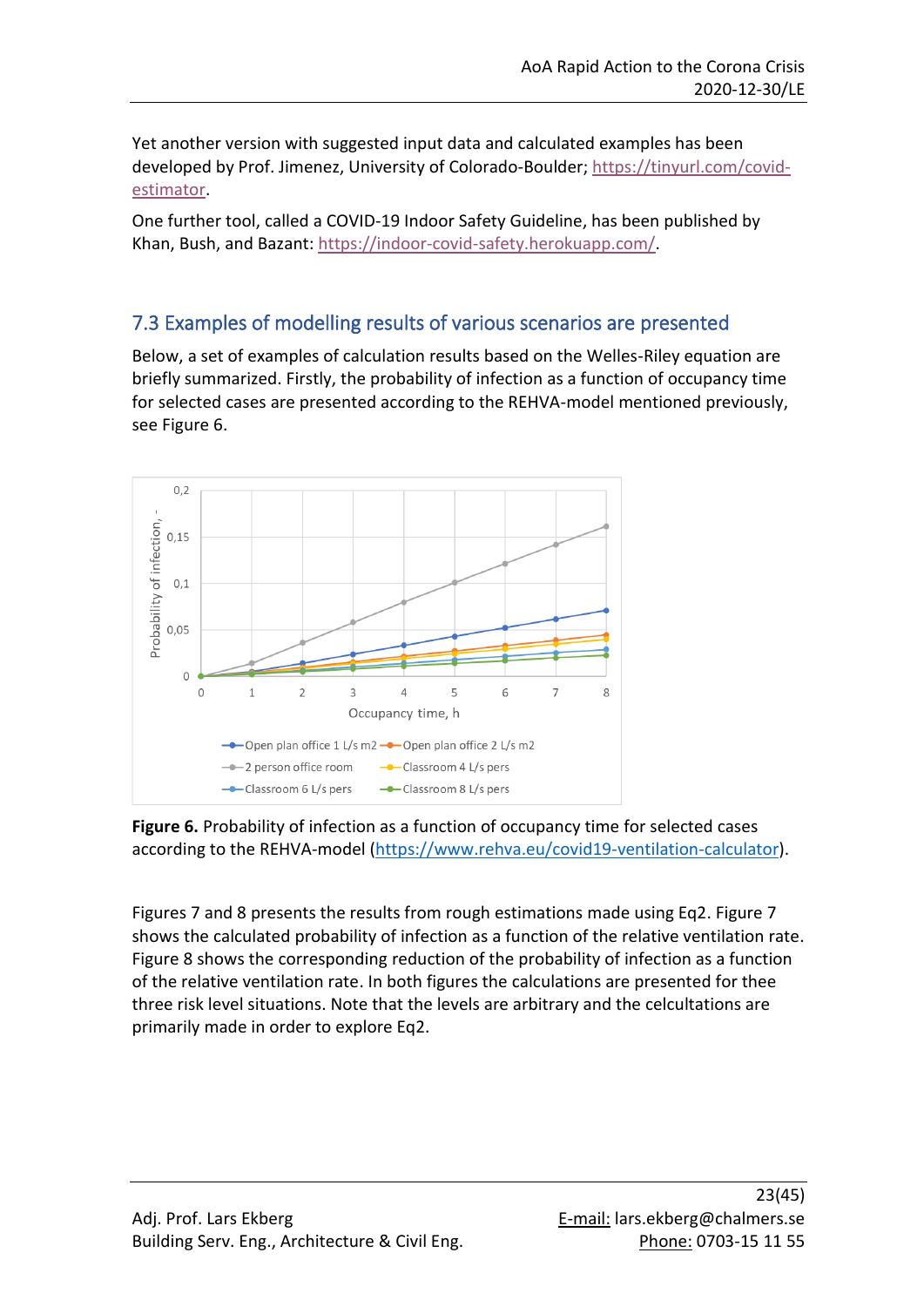- Low risk level
	- o The probability of infection is set to 1% at the nominal airflow rate having a relative value of 1.
- Intermediate risk level
	- $\circ$  The probability of infection is arbitrarily set to 93% at the nominal airflow rate having a relative value of 1.
	- o This risk level corresponds to a situation with roughly 250 times higher quanta emission rate compared to the low risk level.
- High risk level
	- o The probability of infection is arbitrarily set to 99.5% at the nominal airflow rate having a relative value of 1.
	- o This risk level corresponds to a situation with roughly twice the quanta emission rate compared to the intermediate risk level.





As an example, in Figure 7, we can note that if the ventilation rate is increased ten times above the nominal value, the calculated probability of infection is reduced from 1% to 0.1% for the low risk case. The same ventilation rate increase in the high risk case reduces the probability of infection from close to 100% to about 40%, and to a little over 20% for the intermediate risk case.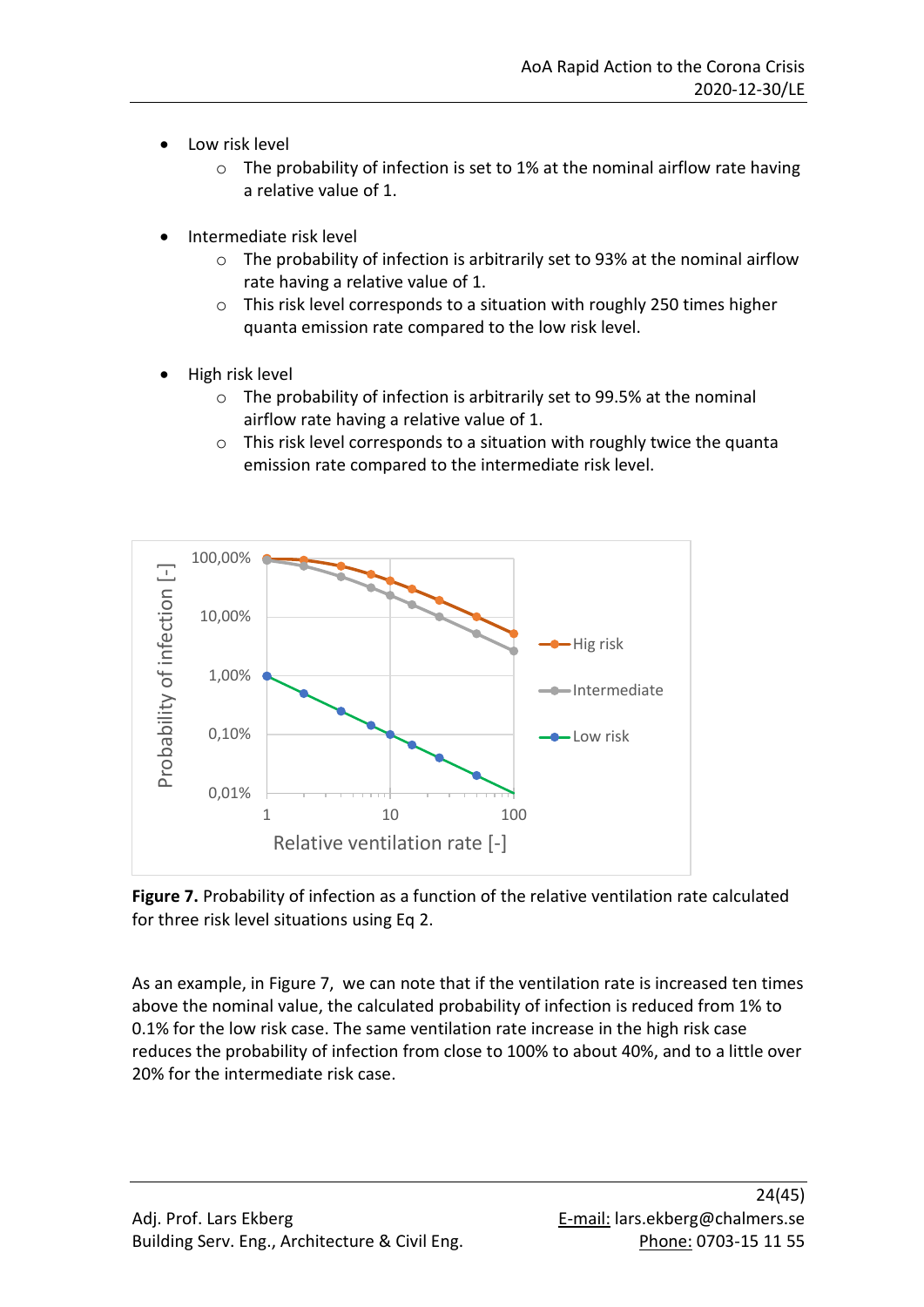

**Figure 8.** Reduction of the probability of infection calculated for three risk levels situations using Eq 2.

In Figure 8 the data in Figure 7 have been recalculated to the percentage the probability of infection is estimated to be reduced when the ventilation rate is increased. The calculations indicate the it may be practically impossible to obtain any substantial risk reductions by increasing the ventilation rate within realistic limits for cases represented by intermediate or high risk of infection. However, for low risk situations realistic changes of the ventilation rate appears to have a substantial influence. As indicated by Figure 9, a reduction of the ventilation rate may drastically increase the probability of infection. For example, if the ventilation rate is reduced to half its nominal value the probability of infection is doubled (shown in the diagram as a 100% negative reduction of the probability of infection).



**Figure 9.** Reduction of the probability of infection calculated for three risk levels situations using Eq 2. The diagram shows the corresponding data as in shown in Figure 8, but for a relative ventilation rate interval around the value 1.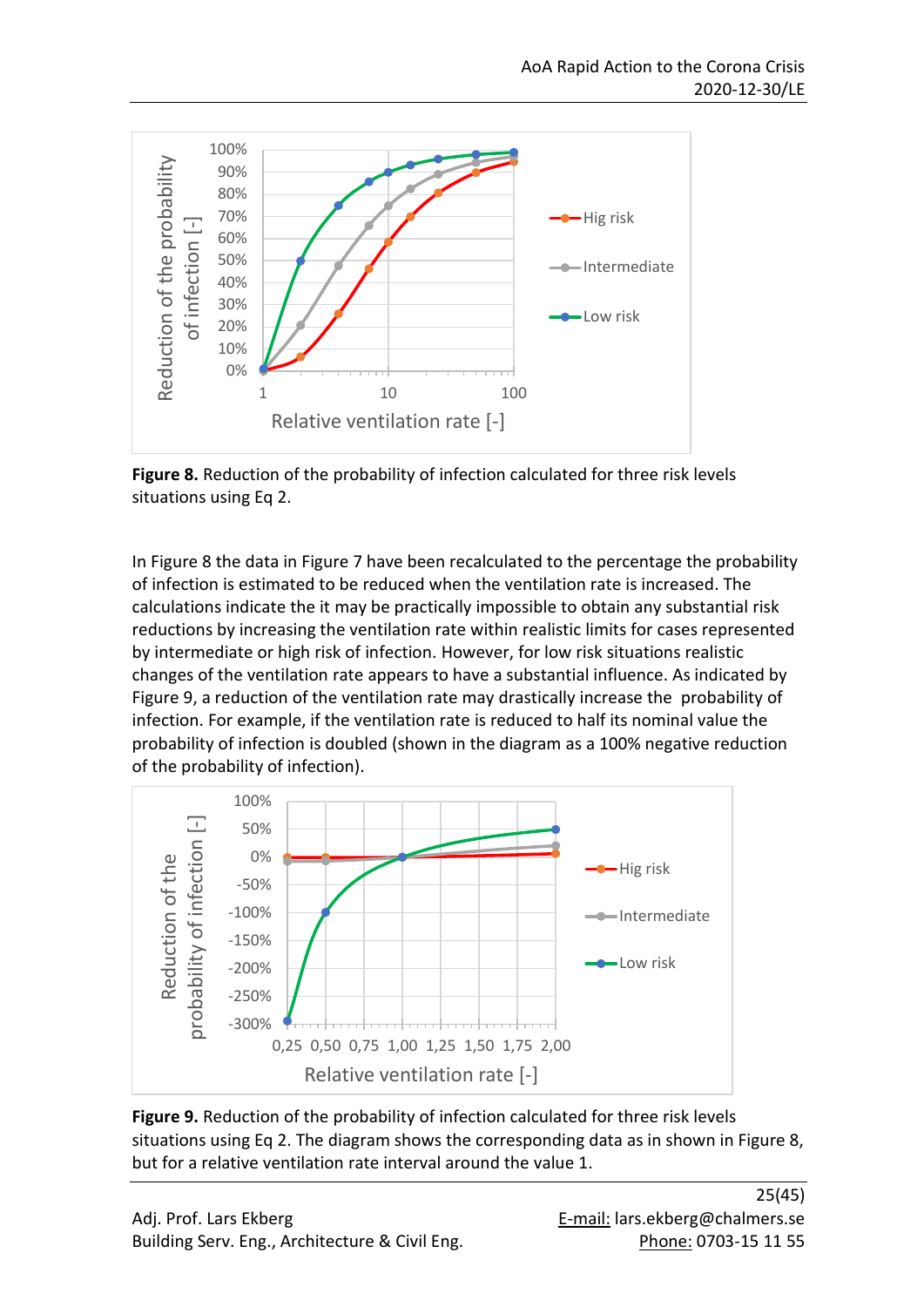## <span id="page-25-0"></span>8. Influence of temperature and humidity

Ahlawat et al. (2020) presented a review of ten international studies, published between 2007 and 2020, on the influence of humidity on survival, spread and infection with the pathogens of influenza and the corona viruses SARS-CoV-1, MERS and SARS-CoV-2. They concluded that a relative humidity of 40 to 60 percent could reduce the spread of the viruses. Specifically related to the present corona virus pandemic the authors interpreted the review to indicate that dry indoor environments (< 40% RH) increases the risk of airborne transmission of SARS-CoV-2 compared to humid environments (> 90% RH). They claimed that setting a minimum humidity standard of 40%RH for public buildings will reduce the impact of COVID-19, and it will reduce the impact of further viral outbreaks, both seasonal and novel.

A literature review by Mecenas et al. (2020) claimed that, on a low level of evidence, the spread of COVID-19 seems to be lower in warm and wet climates. They concluded that temperature and humidity alone cannot explain most of the variability of the COVID-19 outbreak.

A position document on infectious aerosols by ASHRAE (2020) state that temperature and humidity can influence transmissibility of infectious agents. With reference to Derby et al. (2016) and Taylor and Tasi (2018), ASHRAE encourages HVAC-designers to give careful consideration to temperature and relative humidity.

ASHRAE also refers to Mousavi et al. (2019) who report that the scientific literature generally reflects the most unfavorable survival for microorganisms when the relative humidity is between 40 %RH and 60 %RH

Taylor and Tasi (2018) stated that relative humidity is a significant driver of patient infections. It was shown that relative humidity values below 40%RH are associated with three factors that increase infections:

- Infectious aerosols emitted from a primary host shrink rapidly to become droplet nuclei, and these dormant yet infectious pathogens remain suspended in the air and are capable of traveling long distances.
- When pathogens encounter a hydrated secondary host, they rehydrate and are able to transmit the infection.
	- o Many viruses and bacteria are resistant to dry conditions (Goffau et al. 2009; Stone et al. 2016) and actually have increased viability in low-RH conditions.
- Ambient RH below 40% impairs mucus membrane barriers and other steps in immune system protection (Kudo et al. 2019).

The ASHRAE position document on infectious aerosols (ASHRAE 2020) does not make specific recommendations on indoor temperature and humidity set points as a means to control infectious aerosol transmission. It is stated that practitioners may use the information to make building design and operation decisions on a case-by-case basis.

Effect of environmental factors on viability of corona virus has been under investigations all over the world mainly in laboratory set-ups. Models have been developed, and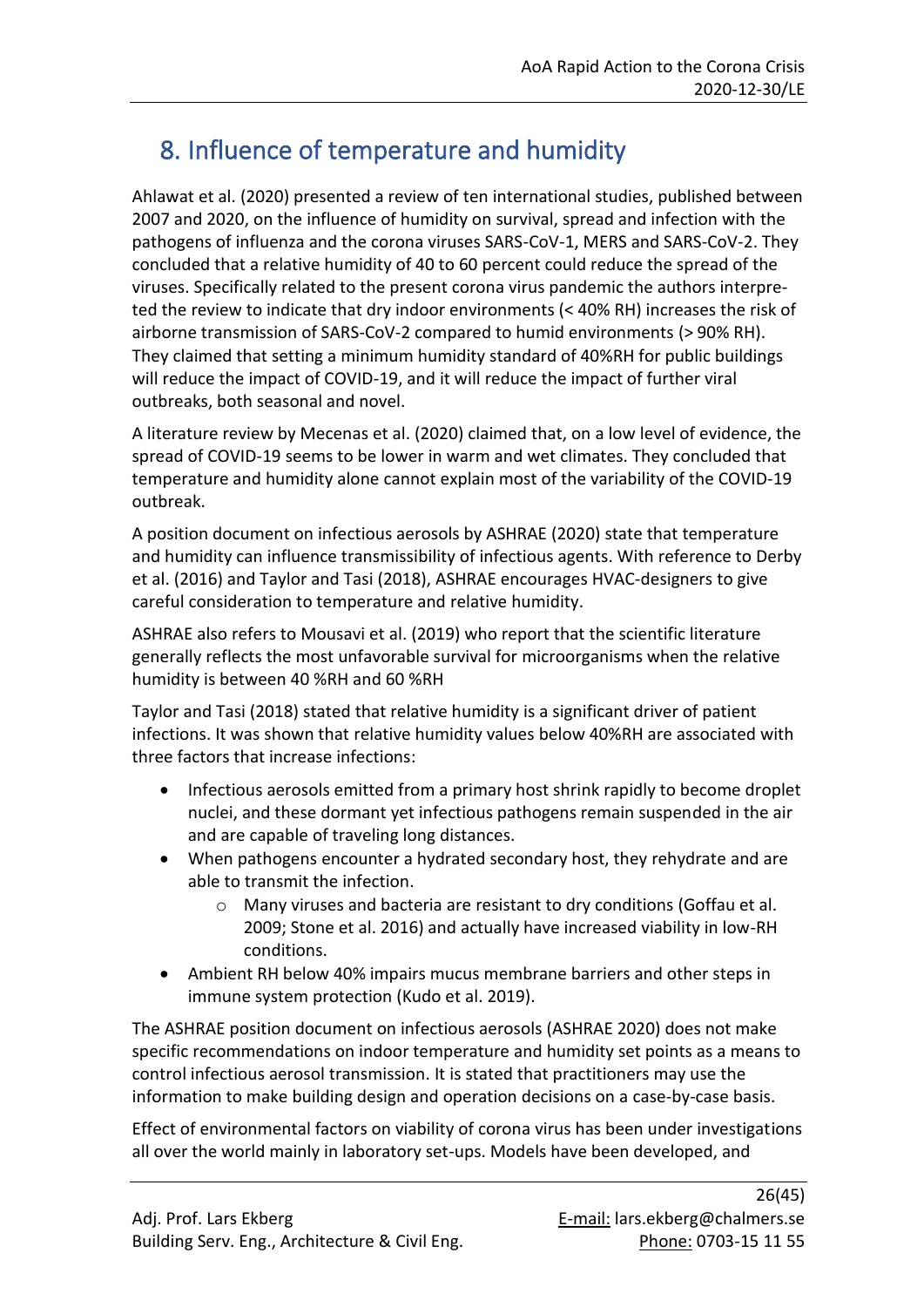published e.g. by the Homeland Security, US [https://www.dhs.gov/science-and](https://www.dhs.gov/science-and-technology/sars-airborne-calculator)[technology/sars-airborne-calculator](https://www.dhs.gov/science-and-technology/sars-airborne-calculator) . The model shows that increase of humidity, temperature, and UV-radiation will shorten the lifetime of the virus. However, it looks like the UV-radiation and temperature have greater influence than humidity.

The Nordic Ventilation Group (NVG) has initiated a sub-group addressing effects of indoor air humidity, in relation to the COVID-19 disease and other aspects. A first draft of a working document is available and a final publication may be expected during the spring of 2021.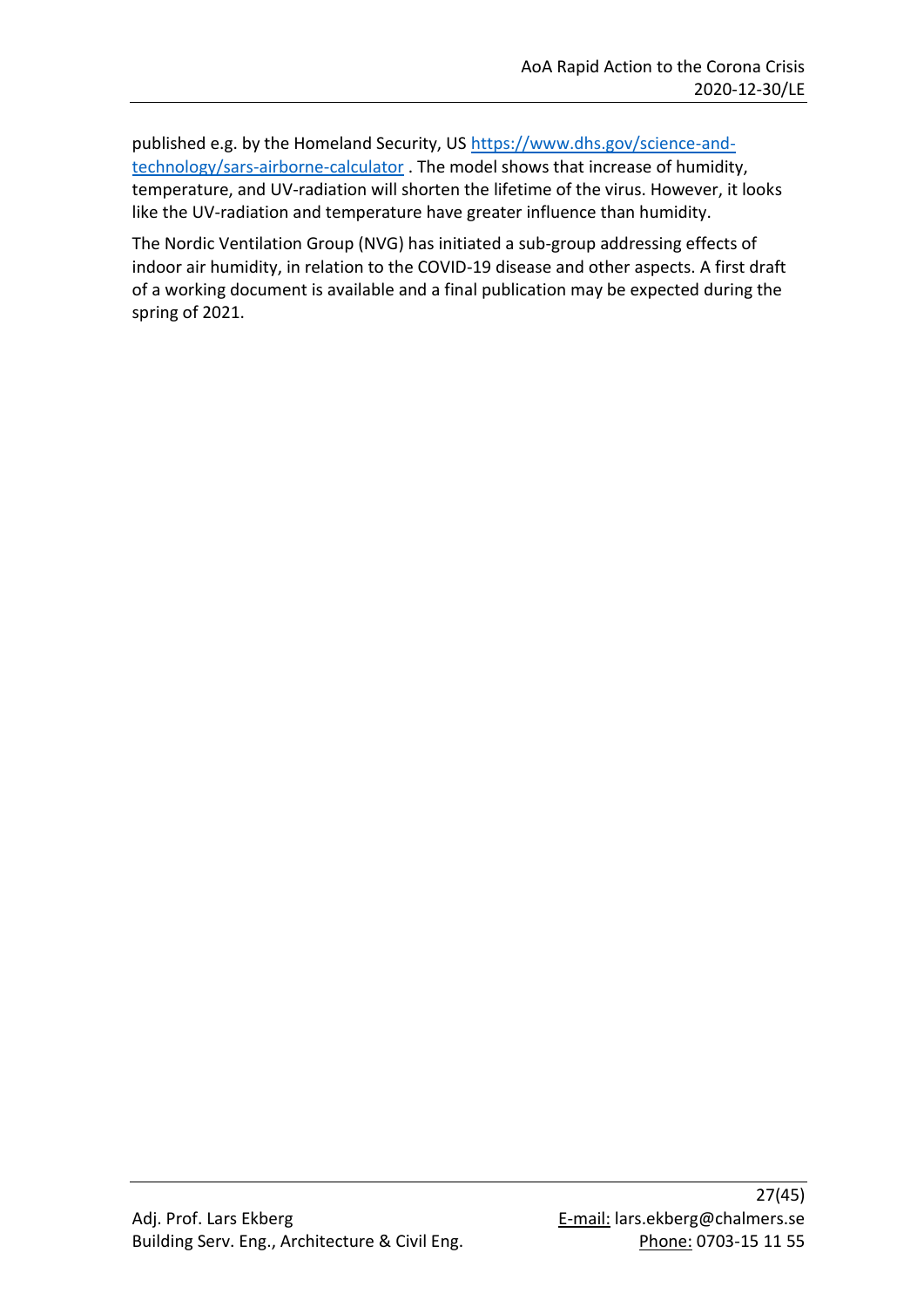## <span id="page-27-0"></span>9. Literature

Aerosol Medicine, pp. 484–494, Vol. 20, Nr. 4, 2007. <https://www.researchgate.net/publication/5690136>

Ajit Ahlawat, Alfred Wiedensohler, Sumit Kumar Mishra (2020) An Overview on the Role of Relative Humidity in Airborne Transmission of SARS-CoV-2 in Indoor Environments. *Aerosol and Air Quality Research*; 20 DOI:10.4209/aaqr.2020.06.0302.

ASHRAE (2015) Position Document on Filtration and Air Cleaning [updated 29 January 2015]. American Society of Heating Refrigerating and Air-Conditioning Engineers (ASHRAE).

[https://www.ashrae.org/file%20library/about/position%20documents/filtration-and](https://www.ashrae.org/file%20library/about/position%20documents/filtration-and-aircleaning-pd.pdf)[aircleaning-pd.pdf](https://www.ashrae.org/file%20library/about/position%20documents/filtration-and-aircleaning-pd.pdf)

ASHRAE (2020). ASHRAE position document on infectious aerosols, American Society of Heating Refrigerating and Air-Conditioning Engineers, ASHRAE; [cited 2020 14 June 2020][.https://www.ashrae.org/file%20library/about/position%20documents/pd\\_infecti](https://www.ashrae.org/file%20library/about/position%20documents/pd_infectiousaerosols_2020.pdf) [ousaerosols\\_2020.pdf](https://www.ashrae.org/file%20library/about/position%20documents/pd_infectiousaerosols_2020.pdf)

ASHRAE (2020c) Epidemic Conditions in Place (ECiP) [cited 28 October 2020]. American Society of Heating Refrigerating and Air-Conditioning Engineers (ASHRAE). <https://www.ashrae.org/technical-resources/building-readiness#ecip>

ASHRAE (2020d) Epidemic Task Force Building Guides [cited 2 November 2020]. American Society of Heating Refrigerating and Air-Conditioning Engineers (ASHRAE). [https://www.ashrae.org/file%20library/technical%20resources/covid-19/ashrae](https://www.ashrae.org/file%20library/technical%20resources/covid-19/ashrae-covid19-infographic-.pdf)[covid19-infographic-.pdf](https://www.ashrae.org/file%20library/technical%20resources/covid-19/ashrae-covid19-infographic-.pdf)

Azimi P, Stephens B. (2013) HVAC filtration for controlling infectious airborne disease transmission in indoor environments: Predicting risk reductions and operational costs. Build Environ; 2013. p. 150-60.

Bahl P, Doolan C, de Silva C, Chughtai AA, Bourouiba L, MacIntyre CR. (2020) Airborne or droplet precautions for health workers treating COVID-19? The Journal of Infectious Diseases [Preprint]. 16 April 2020; Available from:

<https://academic.oup.com/jid/advancearticle/doi/10.1093/infdis/jiaa189/5820886>

Bin, S. Y. et al. Environmental contamination and viral shedding in MERS patients during MERS-CoV outbreak in South Korea. Clin. Infect. Dis. 62, 755–760. <https://doi.org/10.1093/cid/civ1020> (2016).

Buonanno, G., Stabile, L., Morawska, L. (2020a) Estimation of airborne viral emission: Quanta emission rate of SARS-CoV-2 for infection risk assessment, Environment International, Vol. 141, 2020, [https://doi.org/10.1016/j.envint.2020.105794,](https://doi.org/10.1016/j.envint.2020.105794) <https://www.sciencedirect.com/science/article/pii/S0160412020312800>

Buonanno, G., Morawska, L., Stabile, L. (2020b) Quantitative assessment of the risk of airborne transmission of SARS-CoV-2 infection: Prospective and retrospective applications, Environment International, Vol. 145, 2020,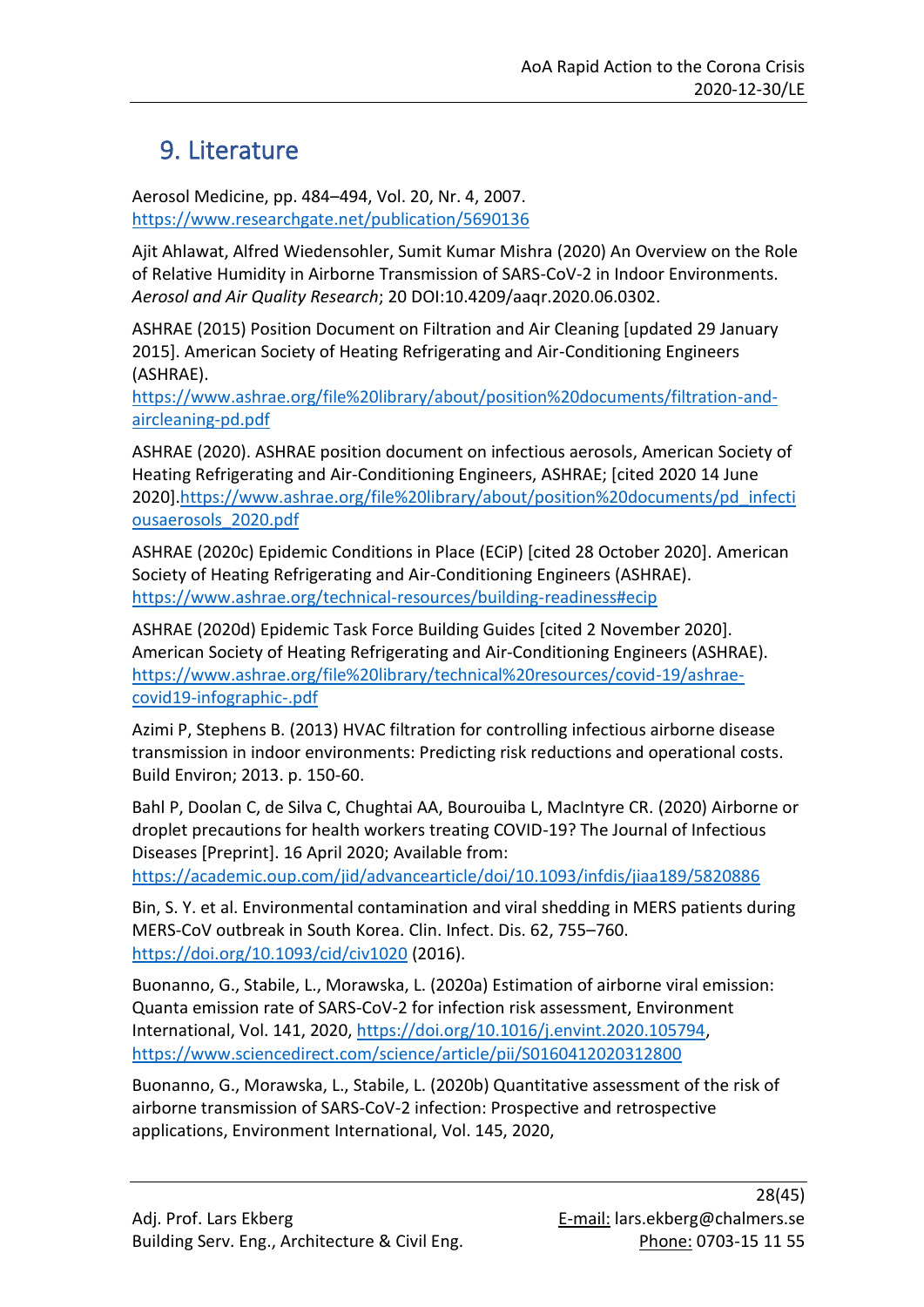[https://doi.org/10.1016/j.envint.2020.106112,](https://doi.org/10.1016/j.envint.2020.106112) <https://www.sciencedirect.com/science/article/pii/S0160412020320675?via%3Dihub>

CCIAQ (2020) Addressing COVID-19 in buildings. Module 15 [updated August 2020]. Canadian Committee on Indoor Air Quality.

<https://iaqresource.ca/wpcontent/uploads/2020/09/CCIAQB-Module15-Eng.pdf>

CEBM (2020) What explains the high rate of SARS-CoV-2 transmission in meat and poultry facilities? [updated 4 June 2020]. Centre for Evidence-Based Medicine (CEBM). [https://www.cebm.net/covid-19/what-explains-the-high-rate-of-sars-cov-2](https://www.cebm.net/covid-19/what-explains-the-high-rate-of-sars-cov-2-transmission-inmeat-and-poultry-facilities-2) [transmission-inmeat-and-poultry-facilities-2](https://www.cebm.net/covid-19/what-explains-the-high-rate-of-sars-cov-2-transmission-inmeat-and-poultry-facilities-2)

Centers for Disease Control and Prevention. Preparation of Viral Transport Medium [https://www.cdc.gov/coronaviru s/2019-ncov/downl oads/Viral-Transport-Medium.pdf](https://www.cdc.gov/coronaviru%20s/2019-ncov/downl%20oads/Viral-Transport-Medium.pdf) (2020).

Centers for Disease Control and Prevention, Respiratory Viruses Branch, Division of Viral Diseases. 2019-Novel Coronavirus (2019-nCoV) Real-Time rRT-PCR Panel Primers and Probes [https://www.cdc.gov/coronavirus/2019-ncov/downloads/rt-pcr-panel-prime r](https://www.cdc.gov/coronavirus/2019-ncov/downloads/rt-pcr-panel-prime%20r-probe%20s.pdf)[probe](https://www.cdc.gov/coronavirus/2019-ncov/downloads/rt-pcr-panel-prime%20r-probe%20s.pdf) s.pdf (2020).

Chartered Institution of Building Services Engineers (CIBSE). Lift Use and Occupancy [updated 29 June 2020]. Available from: [https://www.cibse.org/coronavirus-covid-](https://www.cibse.org/coronavirus-covid-19/emerging-fromlockdown#4)[19/emerging-fromlockdown#4](https://www.cibse.org/coronavirus-covid-19/emerging-fromlockdown#4)

Chia, P. Y. et al. Detection of air and surface contamination by SARS-CoV-2 in hospital rooms of infected patients. Nat. Commun. 11, 2800. [https://doi.org/10.1038/s41467-](https://doi.org/10.1038/s41467-020-16670-2) [020-16670-2](https://doi.org/10.1038/s41467-020-16670-2) (2020).

Chirico F, Sacco A, Bragazzi NL, Magnavita N. (2020) Can Air-Conditioning Systems Contribute to the Spread of SARS/MERS/COVID-19 Infection? Insights from a Rapid Review of the Literature. Int J Environ Res Public Health; 2020. p. 6052.

Cho, S. Y. et al. MERS-CoV outbreak following a single patient exposure in an emergency room in South Korea: An epidemiological outbreak study. Lancet 388, 994–1001. [https://doi.org/10.1016/S0140-6736\(16\)30623-7](https://doi.org/10.1016/S0140-6736(16)30623-7) (2016).

Corman, V. M. et al. Detection of 2019 novel coronavirus (2019-nCoV) by real-time RT-PCR. Eurosurveillance<https://doi.org/10.2807/1560-7917.ES.2020.25.3.2000045> (2020).

Correia, G., Rodrigues, L., Gameiro da Silva, M. & Gonçalves, T. Airborne route and bad use of ventilation systems as non-negligible factors in SARS-CoV-2 transmission. Med. Hypotheses 141, 109781.<https://doi.org/10.1016/j.mehy.2020.109781> (2020).

Dabisch, P., Schuit, M., Herzog, A., Beck, K., Wood,S., Krause, M., Miller, D., Weaver, W., Freeburger, D., Hooper, I., Green, B., Williams, G., Holland, B., Bohannon, J., Wahl, V. Yolitz, J., Hevey, M. & Ratnesar-Shumate, S. (2020) The influence of temperature, humidity, and simulated sunlight on the infectivity of SARS-CoV-2 in aerosols, Aerosol Science and Technology, DOI: 10.1080/02786826.2020.1829536

Dbouk, T. & Drikakis, D. Weather impact on airborne coronavirus survival. Phys. Fluids 32, 093312.<https://doi.org/10.1063/5.0024272> (2020).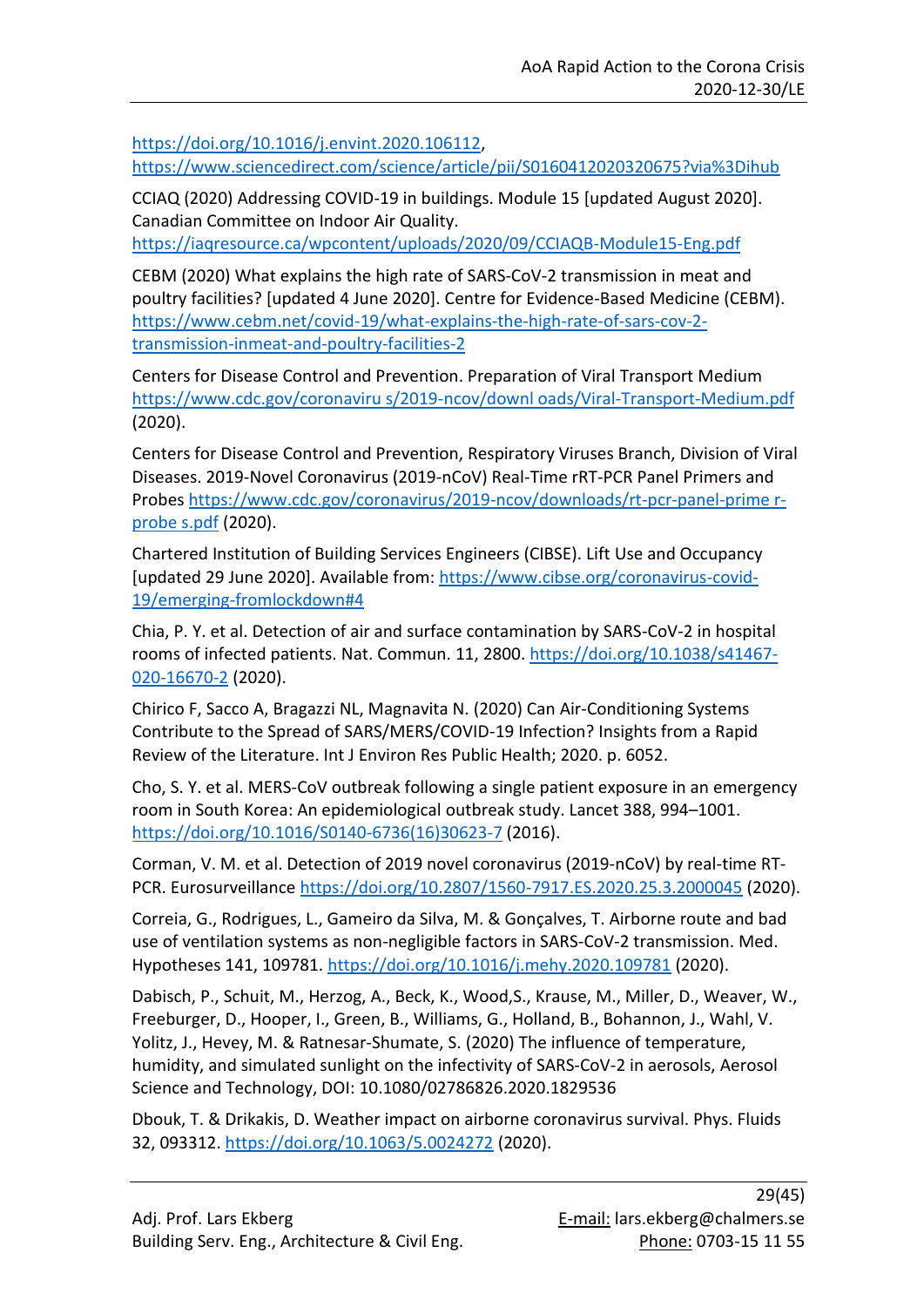Dietz L, Horve PF, Coil DA, Fretz M, Eisen JA, Van Den Wymelenberg K. (2020) 2019 Novel Coronavirus (COVID-19) Pandemic: Built Environment Considerations To Reduce Transmission. mSystems. 2020 Apr 7;5(2):e00245-20.

Deutsche Welle (2020) 1.8 million people in Germany could be infected with coronavirus, researchers find [cited 2 Novmber 2020]. Available from: [https://www.dw.com/en/18-million-people-in-germany-could-be-infected-with](https://www.dw.com/en/18-million-people-in-germany-could-be-infected-with-coronavirus-researchers-find/a-53330608)[coronavirus-researchers-find/a-53330608](https://www.dw.com/en/18-million-people-in-germany-could-be-infected-with-coronavirus-researchers-find/a-53330608)

van Doremalen, N. et al. Aerosol and surface stability of SARS-CoV-2 as compared with SARS-CoV-1. N. Engl. J. Med. 382, 1564–1567.<https://doi.org/10.1056/NEJMc2004973> (2020).

EFFAT (2020). Covid-19 outbreaks in slaughterhouses and meat processing plants. State of affairs and proposals for policy action at EU level [updated 30 June 2020]. European Federation of Trade Unions in the Food Agriculture and Tourism (EFFAT) [https://effat.org/wpcontent/uploads/2020/06/EFFAT-Report-Covid-19-outbreaks-in](https://effat.org/wpcontent/uploads/2020/06/EFFAT-Report-Covid-19-outbreaks-in-slaughterhouses-and-meatpacking-plants-State-of-affairs-and-proposals-for-policy-action-at-EU-level-30.06.2020.pdf)[slaughterhouses-and-meatpacking-plants-State-of-affairs-and-proposals-for-policy](https://effat.org/wpcontent/uploads/2020/06/EFFAT-Report-Covid-19-outbreaks-in-slaughterhouses-and-meatpacking-plants-State-of-affairs-and-proposals-for-policy-action-at-EU-level-30.06.2020.pdf)[action-at-EU-level-30.06.2020.pdf](https://effat.org/wpcontent/uploads/2020/06/EFFAT-Report-Covid-19-outbreaks-in-slaughterhouses-and-meatpacking-plants-State-of-affairs-and-proposals-for-policy-action-at-EU-level-30.06.2020.pdf)

European Centre for Disease Prevention and Control (ECDC). Guidelines for the implementation of non-pharmaceutical interventions against COVID-19 Stockholm: ECDC; 2020 [updated 24 September 2020]. Available from:

[https://www.ecdc.europa.eu/en/publications-data/covid-19-guidelines-non](https://www.ecdc.europa.eu/en/publications-data/covid-19-guidelines-non-pharmaceuticalinterventions)[pharmaceuticalinterventions](https://www.ecdc.europa.eu/en/publications-data/covid-19-guidelines-non-pharmaceuticalinterventions)

Fennelly, K. P. Particle sizes of infectious aerosols: Implications for infection control. Lancet Respir. Med. 8, 914–924. [https://doi.org/10.1016/S2213-2600\(20\)30323-4](https://doi.org/10.1016/S2213-2600(20)30323-4) (2020).

Folkehelseinstituttet (FOI) - Norwegian Institute of Public Health (NIPH). Inneklima og risiko for smitte av covid-19 - Råd om ventilasjon [updated 27 October 2020]. Available from:

[https://www.fhi.no/contentassets/5920619a87854078bf79e4032097b9fe/inneklima](https://www.fhi.no/contentassets/5920619a87854078bf79e4032097b9fe/inneklima-ogrisiko-for-smitte-av-covid-19---rad-om-ventilasjon_27102020.pdf)[ogrisiko-for-smitte-av-covid-19---rad-om-ventilasjon\\_27102020.pdf](https://www.fhi.no/contentassets/5920619a87854078bf79e4032097b9fe/inneklima-ogrisiko-for-smitte-av-covid-19---rad-om-ventilasjon_27102020.pdf)

Frieden, T. R. & Lee, C. T. Identifying and interrupting superspreading eventsimplications for control of severe acute respiratory syndrome coronavirus 2. Emerg. Infect. Dis. 26, 1059–1066[. https://doi.org/10.3201/eid2606.200495](https://doi.org/10.3201/eid2606.200495) (2020).

Furukawa, N. W., Brooks, J. T. & Sobel, J. Evidence supporting transmission of severe acute respiratory syndrome coronavirus 2 while presymptomatic or asymptomatic. Emerg. Infect. Dis.<https://doi.org/10.3201/eid2607.201595> (2020).

Gralton, J., Tovey, E., McLaws, M.-L. & Rawlinson, W. D. The role of particle size in aerosolised pathogen transmission: A review. J. Infect. 62, 1–13. <https://doi.org/10.1016/j.jinf.2010.11.010> (2011).

Guo M, Xu P, Xiao T, He R, Dai M, Miller SL. (2020) Review and comparison of HVAC operation guidelines in different countries during the COVID-19 pandemic. Build Environ [Preprint]. 11 October 2020[; https://doi.org/10.1016/j.buildenv.2020.107368](https://doi.org/10.1016/j.buildenv.2020.107368)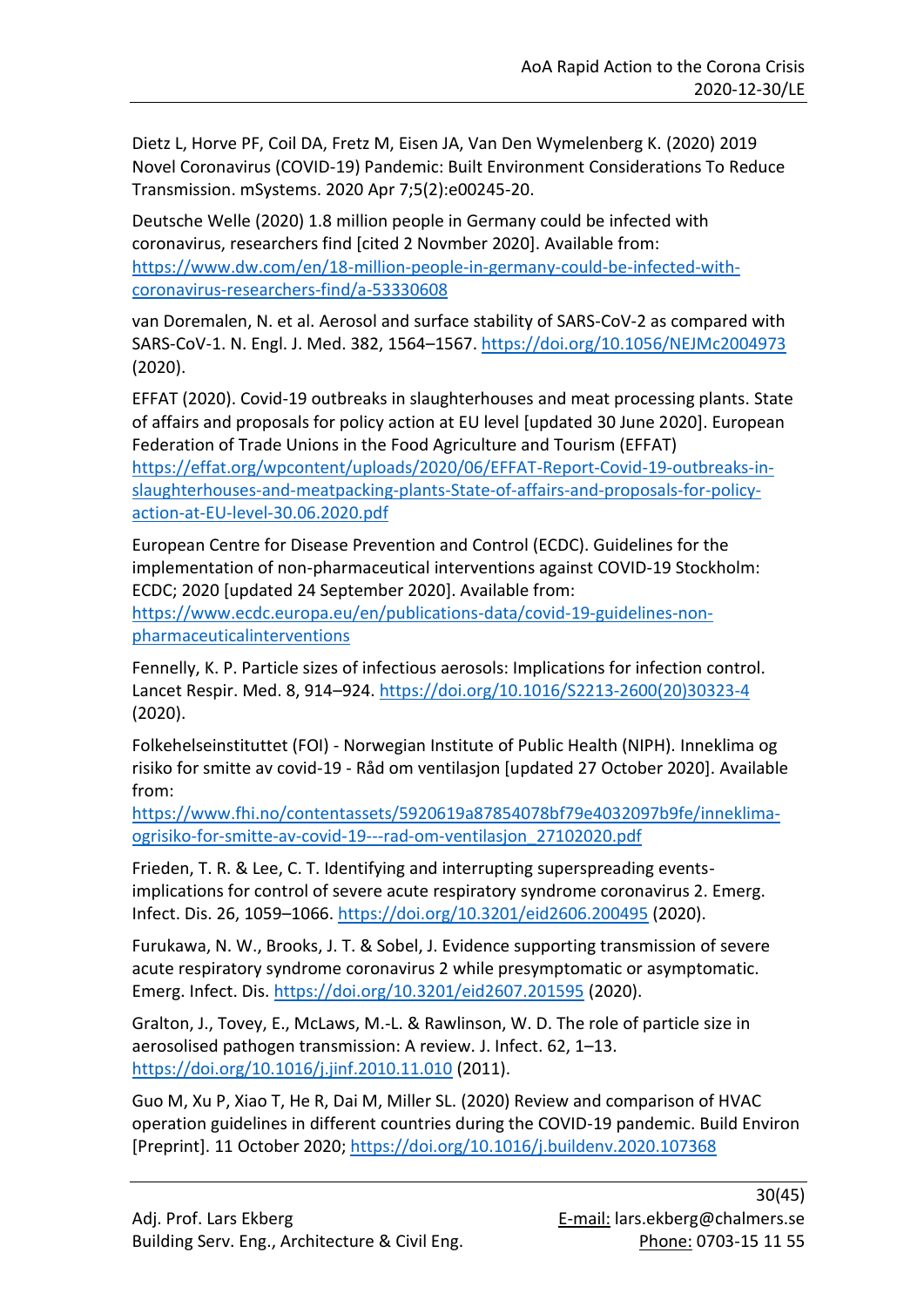Guo, Z.-D. et al. Aerosol and surface distribution of severe acute respiratory syndrome coronavirus 2 in hospital wards, Wuhan, China, 2020. Emerg. Infect. Dis. 26, 1583–1591. <https://doi.org/10.3201/eid2607.200885> (2020).

Hamner L, Dubbel P, Capron I, Ross A, Jordan A, Lee J, et al. (2020) High SARS-CoV-2 Attack Rate Following Exposure at a Choir Practice — Skagit County, Washington, March 2020. Morbidity and Mortality Weekly Report. Surveillance Summaries; 2020. p. 606-10.

Health Protection Surveillance Centre (HPSC). Guidance on Non-Healthcare Building Ventilation during COVID-19 [updated 15 October 2020]. Available from: [https://www.hpsc.ie/az/respiratory/coronavirus/novelcoronavirus/guidance/infectionpr](https://www.hpsc.ie/az/respiratory/coronavirus/novelcoronavirus/guidance/infectionpreventionandcontrolguidance/buildingsandfacilitiesguidance) [eventionandcontrolguidance/buildingsandfacilitiesguidance](https://www.hpsc.ie/az/respiratory/coronavirus/novelcoronavirus/guidance/infectionpreventionandcontrolguidance/buildingsandfacilitiesguidance)

Health and Safety Executive (HSE). Air conditioning and ventilation during the coronavirus pandemic [updated 5 October 2020]. Available from: [https://www.hse.gov.uk/coronavirus/equipment-and-machinery/air-conditioning](https://www.hse.gov.uk/coronavirus/equipment-and-machinery/air-conditioning-andventilation.htm)[andventilation.htm](https://www.hse.gov.uk/coronavirus/equipment-and-machinery/air-conditioning-andventilation.htm)

He, X. et al. Temporal dynamics in viral shedding and transmissibility of COVID-19. Nat. Med. 26, 672–675.<https://doi.org/10.1038/s41591-020-0869-5> (2020).

Hinds, W.C. (1999) Aerosol Technology: Properties, Behavior, and Measurement of Airborne Particles, J. Wiley and Sons, 2nd edition 1999.

Horve, P., Dietz, L., Fretz, M., Constant, D.A., Wilkes, A., Townes, J.M., Martindale, R.G., Messer, W.B., Van Den Wymelenberg, K. (2020) Identification of SARS-CoV-2 RNA in Healthcare Heating, Ventilation, and Air Conditioning Units, medRxiv 2020.06.26.20141085; doi:<https://doi.org/10.1101/2020.06.26.20141085>

INSPQ (2020) COVID-19: Indoor Environment 2020 [updated 6 May 2020]. Institut National de Sante Publique du Quebec (INSPQ). [https://www.inspq.qc.ca/sites/default/files/covid/2992-indoor-environment](https://www.inspq.qc.ca/sites/default/files/covid/2992-indoor-environment-covid19.pdf)[covid19.pdf](https://www.inspq.qc.ca/sites/default/files/covid/2992-indoor-environment-covid19.pdf)

Jayaweera M, Perera H, Gunawardana B, Manatunge J. (2020) Transmission of COVID-19 virus by droplets and aerosols: A critical review on the unresolved dichotomy. Environmental Research; 2020. p. 109819. 17. Prather KA, Marr LC, Schooley RT, McDiarmid MA, Wilson ME, Milton DK. Airborne transmission of SARS-CoV-2. Science. 2020;370(6514):303-4.

Jiang SY, Ma A, Ramachandran S. (2018) Negative Air Ions and Their Effects on Human Health and Air Quality Improvement. Int J Mol Sci; 2018.

Jing, Q.-L. et al. Household secondary attack rate of COVID-19 and associated determinants in Guangzhou, China: A retrospective cohort study. Lancet. Infect. Dis. 20, 1141–1150. [https://doi.org/10.1016/S1473-3099\(20\)30471-0](https://doi.org/10.1016/S1473-3099(20)30471-0) (2020).

Kim, S.-H. et al. Extensive viable middle east respiratory syndrome (MERS) coronavirus contamination in air and surrounding environment in MERS isolation wards. Clin. Infect. Dis. 63, 363–369[. https://doi.org/10.1093/cid/ciw239](https://doi.org/10.1093/cid/ciw239) (2016).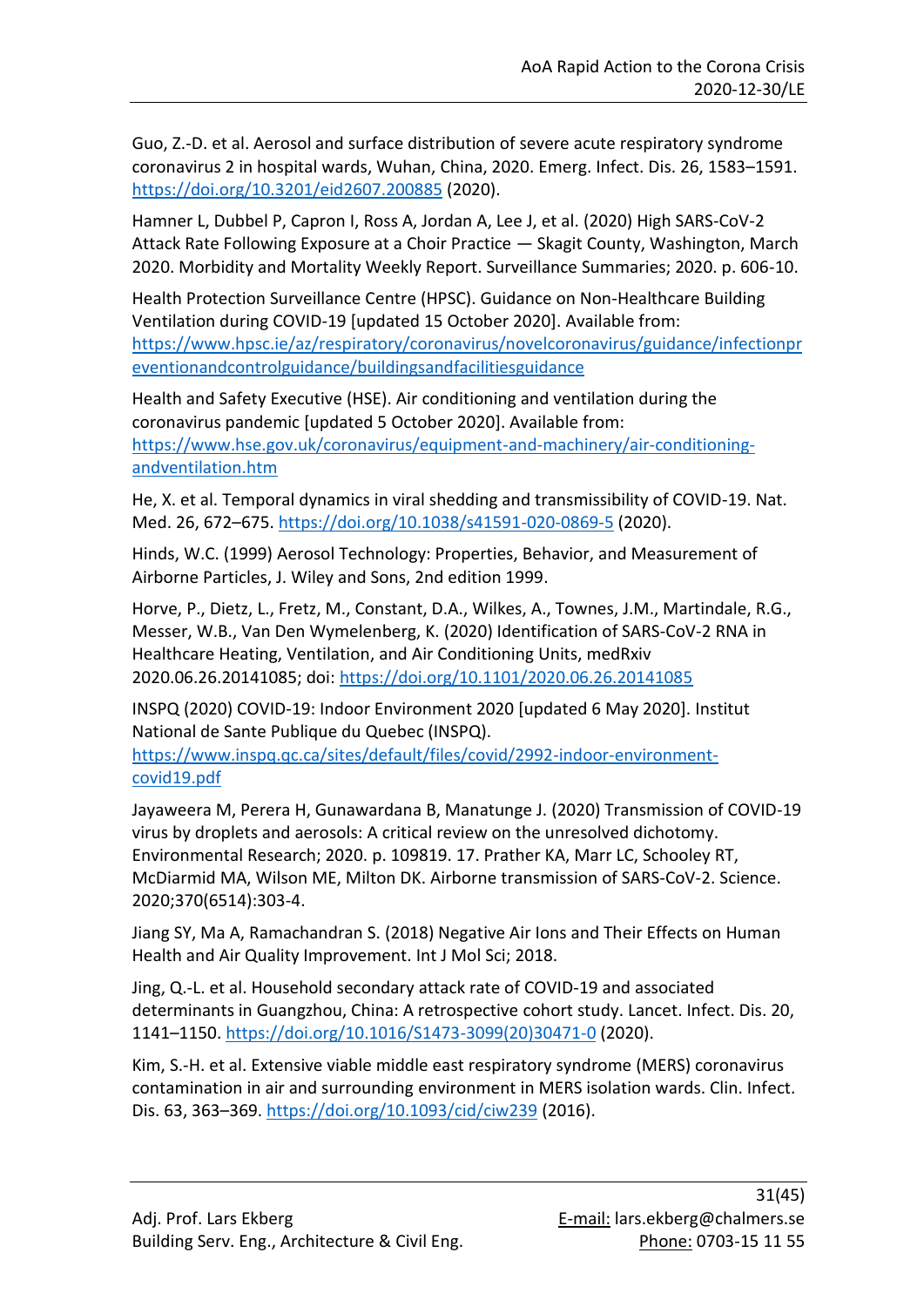Kim, K. H., Tandi, T. E., Choi, J. W., Moon, J. M. & Kim, M. S. Middle East respiratory syndrome coronavirus (MERS-CoV) outbreak in South Korea, 2015: Epidemiology, characteristics and public health implications. J. Hosp. Infect. 95, 207–213. <https://doi.org/10.1016/j.jhin.2016.10.008> (2017).

Klompas M, Baker MA, Rhee C. (2020) Airborne Transmission of SARS-CoV-2: Theoretical Considerations and Available Evidence. JAMA. 2020 Jul 13;324(5):441-2.

Knibbs LD, Morawska L, Bell SC, Grzybowski P. (2011) Room ventilation and the risk of airborne infection transmission in 3 health care settings within a large teaching hospital. Am J Infect Control. 2011 Dec;39(10):866-72.

Kulkarni, P., Baron, P.A., Willeke, K. eds. (2011) Aerosol Measurement: Principles, Techniques, and Applications, J. Wiley and Sons, 3rd Edition 2011.

Leclerc QJ, Fuller NM, Knight LE, Funk S, Knight GM. (2020) What settings have been linked to SARSCoV-2 transmission clusters? Wellcome Open Research. 2020;5(83).

Lednicky JA, Lauzard M, Fan ZH, Jutla A, Tilly TB, Gangwar M, et al. (2020) Viable SARS-CoV-2 in the air of a hospital room with COVID-19 patients. Int J Infect Dis; 2020. p. 476- 82.

Leung, N. H. L. et al. Respiratory virus shedding in exhaled breath and efficacy of face masks. Nat. Med. 26, 676–680[. https://doi.org/10.1038/s41591-020-0843-2](https://doi.org/10.1038/s41591-020-0843-2) (2020).

Li, W. et al. Characteristics of household transmission of COVID-19. Clin. Infect. Dis. <https://doi.org/10.1093/cid/ciaa450> (2020).

Li et al, 2020. Evidence for probable aerosol transmission of SARS-CoV-2 in a poorly ventilated restaurant. Preprint[, https://doi.org/10.1101/2020.04.16.20067728](https://doi.org/10.1101/2020.04.16.20067728)

Li Y, Qian H, Hang J, Chen X, Hong L, Liang P, et al. (2020) Evidence for probable aerosol transmission of SARS-CoV-2 in a poorly ventilated restaurant. medRxiv [Preprint]. 22 April 2020; Available from:

<https://www.medrxiv.org/content/10.1101/2020.04.16.20067728v1>

Liu, L., Li, Y., Nielsen, P.V., Wei, J., Lund Jensen, R. (2016) Short-range airborne transmission of expiratory droplets between two people, Indoor Air 27(2), DOI: 10.1111/ina.12314,<https://doi.org/10.1111/ina.12314>

Liu Y, Ning Z, Chen Y, Guo M, Liu Y, Gali NK, et al. (2020) Aerodynamic analysis of SARS-CoV-2 in two Wuhan hospitals. Nature. 2020 Jun;582(7813):557-60.

Lu J, Gu J, Li K, Xu C, Su W, Lai Z, et al. (2020) COVID-19 Outbreak Associated with Air Conditioning in Restaurant, Guangzhou, China, 2020. Emerg Infect Dis. 2020 Apr 2;26(7). <https://doi.org/10.3201/eid2607.200764>

Luengas A, Barona A, Hort C, Gallastegui G, Platel V, Elias A. (2015) A review of indoor air treatment technologies. Reviews in Environmental Science and Bio/Technology. 2015;14(3):499-522.

Majumder, M. S., Brownstein, J. S., Finkelstein, S. N., Larson, R. C. & Bourouiba, L. Nosocomial amplification of MERS-coronavirus in South Korea, 2015. Trans. R. Soc. Trop. Med. Hyg. 111, 261–269.<https://doi.org/10.1093/trstmh/trx046> (2017).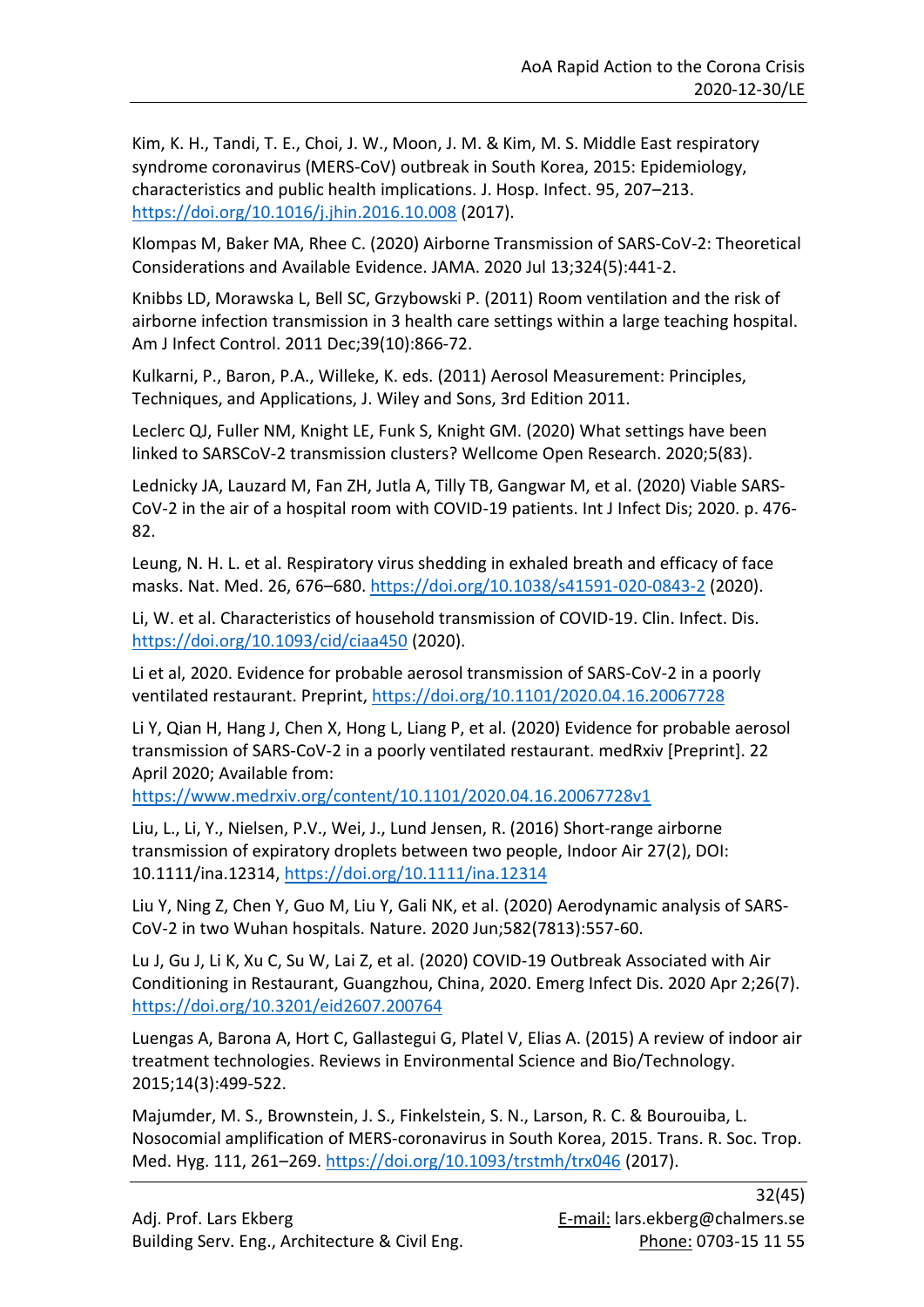Medical Advisory Secretariat (2005) Air cleaning technologies: an evidence-based analysis. Ont. Health Technol Assess Ser; 2005. p. 1-52.

Mecenas P, Bastos RTdRM, Vallinoto, ACR, Normando D (2020) Effects of temperature and humidity on the spread of COVID-19: A systematic review. PLoS ONE 15(9): e0238339. <https://doi.org/10.1371/journal.pone.0238339>

Miller, S.L., Nazaroff, W.W., Jimenez, J.L., Boerstra, A. Buonanno, G., Dancer, S.J., Kurnitski, J., Marr, L.C.,Morawska, L., Noakes, C. (2020) Transmission of SARS‐CoV‐2 by inhalation of respiratory aerosol in the Skagit Valley Chorale superspreading event, Indoor Air, 2020, [https://doi.org/10.1111/ina.12751,](https://doi.org/10.1111/ina.12751) <https://www.medrxiv.org/content/10.1101/2020.06.15.20132027v1>

Miller et al, 2020. Transmission of SARS-CoV-2 by inhalation of respiratory aerosol in the Skagit Valley Chorale superspreading event. Preprint <https://doi.org/10.1101/2020.06.15.20132027>

Morawska, L. & Cao, J. Airborne transmission of SARS-CoV-2: The world should face the reality. Environ. Int. 139, 105730.<https://doi.org/10.1016/j.envint.2020.105730> (2020).

National Academies of Sciences, Engineering, and Medicine (2020) Airborne Transmission of SARS-CoV-2: Proceedings of a Workshop—in Brief. Washington, DC: The National Academies Press. [https://doi.org/10.17226/25958.](https://doi.org/10.17226/25958)

Nissen,K., Krambrich, J., Akaberi, D., Hoffman, T., Ling, J., Lundkvist, Å., Svensson,L. & Salaneck, E. (2020) Long-distance airborne dispersal of SARS-CoV-2 in COVID-19 wards, Nature, Scientific Reports, (2020) 10:19589, [https://doi.org/10.1038/s41598-020-76442-](https://doi.org/10.1038/s41598-020-76442-2) [2](https://doi.org/10.1038/s41598-020-76442-2)

Ong SWX, Tan YK, Chia PY, Lee TH, Ng OT, Wong MSY, et al. (2020) Air, surface environmental, and personal protective equipment contamination by severe acute respiratory syndrome coronavirus 2 (SARS-CoV-2) from a symptomatic patient. JAMA. 2020;323(16):1610-2. <https://doi.org/10.1001/jama.2020.3227>

Ong SWX, Tan YK, Sutjipto S, Chia PY, Young BE, Gum M, et al. (2020) Absence of contamination of personal protective equipment (PPE) by severe acute respiratory syndrome coronavirus 2 (SARS-CoV-2). Infection Control and Hospital Epidemiology; 2020. p. 614-6.

Park SY, Kim YM, Yi S, Lee S, Na BJ, Kim CB, et al. (2020) Coronavirus Disease Outbreak in Call Center, South Korea. Emerg Infect Dis. 2020 Apr 23;26(8).

Prather KA, Marr LC, Schooley RT, McDiarmid MA, Wilson ME, Milton DK. (2020) Airborne transmission of SARS-CoV-2. Science. 2020;370(6514):303-4

Qian H, Miao T, Liu L, Zheng X, Luo D, Li Y. (2020) Indoor transmission of SARS-CoV-2. medRxiv [Preprint]. 7 April 2020; <https://www.medrxiv.org/content/10.1101/2020.04.04.20053058v1>

Qian, H. & Zheng, X. Ventilation control for airborne transmission of human exhaled bioaerosols in buildings. J. Thorac. Dis. 10, S2295–S2304. <https://doi.org/10.21037/jtd.2018.01.24> (2018).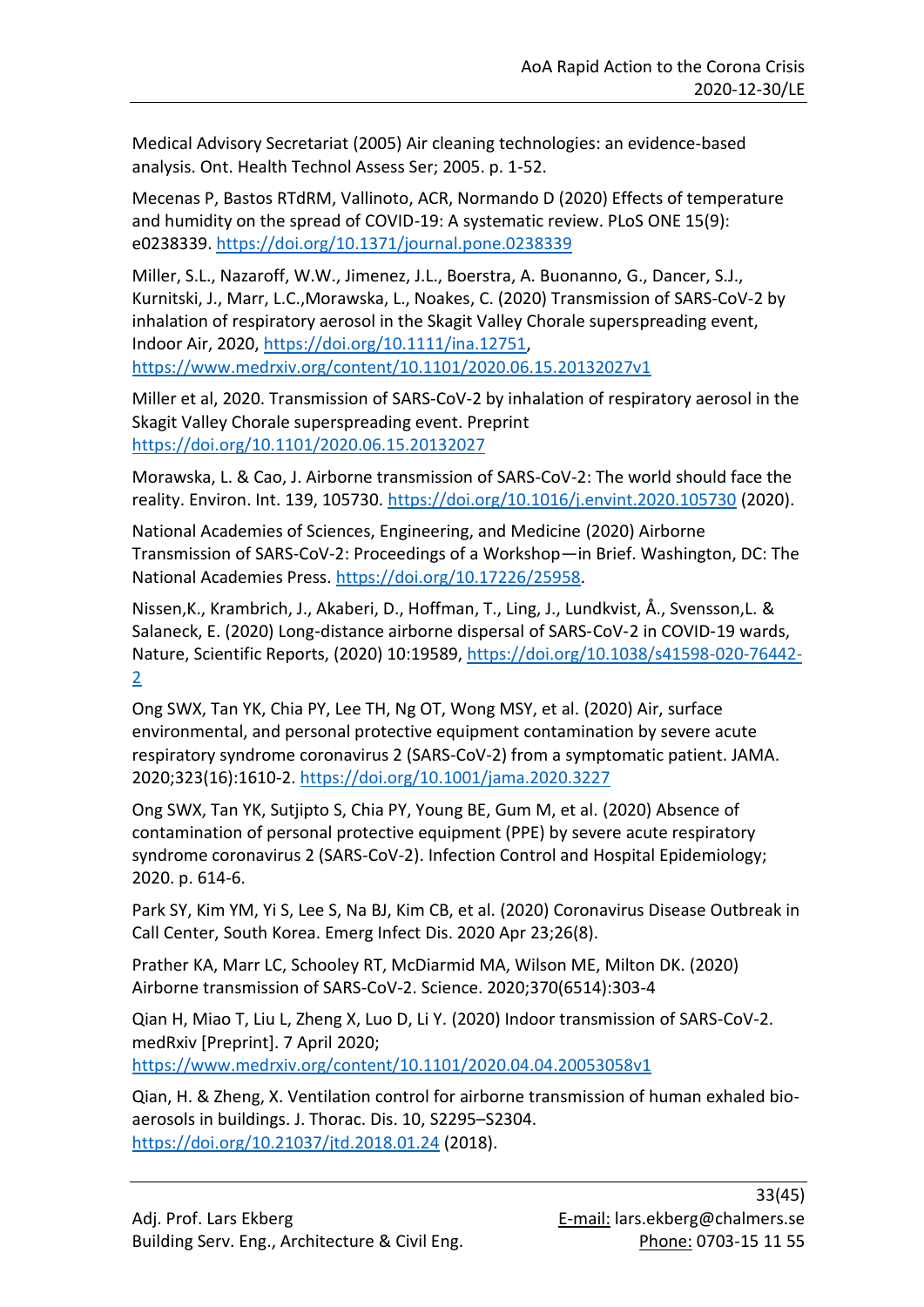Quraishi, S. A., Berra, L. & Nozari, A. Indoor temperature and relative humidity in hospitals: Workplace considerations during the novel coronavirus pandemic. Occup. Environ. Med. 77, 508–508.<https://doi.org/10.1136/oemed-2020-106653> (2020).

Razzini K, Castrica M, Menchetti L, Maggi L, Negroni L, Orfeo NV, et al. (2020) SARS-CoV-2 RNA detection in the air and on surfaces in the COVID-19 ward of a hospital in Milan, Italy. Sci Total Environ; 2020. p. 140540.

REHVA (2020) COVID-19 Guidance Document, Federation of European Heating Ventilation and Air Conditioning Associations (REHVA). [updated 3 August 2020]. [https://www.rehva.eu/fileadmin/user\\_upload/REHVA\\_COVID19\\_guidance\\_document\\_V](https://www.rehva.eu/fileadmin/user_upload/REHVA_COVID19_guidance_document_V3_03082020.pdf) [3\\_03082020.pdf](https://www.rehva.eu/fileadmin/user_upload/REHVA_COVID19_guidance_document_V3_03082020.pdf)

Riley, E.C., Murhy, G., Riley, R.L. (1978) Airborne Spread of Measles in a Suburban Elementary School, American Journal of Epidemiology, Vol. 107, 5, 1978, pp. 421–432, [https://doi.org/10.1093/oxfordjournals.aje.a112560,](https://doi.org/10.1093/oxfordjournals.aje.a112560) <https://academic.oup.com/aje/article-abstract/107/5/421/58522>

Rothe C, Schunk M, Sothmann P, Bretzel G, Froeschl G, Wallrauch C, et al. (2020) Transmission of 2019-nCoV Infection from an Asymptomatic Contact in Germany. N Engl J Med. 2020 Mar 5;382(10):970-1.

Rocklöv, J., Sjödin, H. & Wilder-Smith, A. COVID-19 outbreak on the diamond princess cruise ship: Estimating the epidemic potential and effectiveness of public health countermeasures. J. Travel Med.<https://doi.org/10.1093/jtm/taaa030> (2020).

Santarpia JL, Herrera VL, Rivera DN, Ratnesar-Shumate S, Denton PW, Martens JW, et al. (2020a) The infectious nature of patient-generated SARS-CoV-2 aerosol. MedRxiv [Preprint]. 21 July 2020;Available from:<https://doi.org/10.1101/2020.07.13.20041632>

Santarpia JL, Rivera DN, Herrera VL, Morwitzer MJ, Creager HM, Santarpia GW, et al. (2020b) Aerosol and surface contamination of SARS-CoV-2 observed in quarantine and isolation care. Scientific Reports. 2020 2020/07/29;10(1):12732.

Shen Y, Li C, Dong H, Wang Z, Martinez L, Sun Z, et al. (2020) Community Outbreak Investigation of SARS-CoV-2 Transmission Among Bus Riders in Eastern China. JAMA Internal Medicine [Preprint]. 1 September 2020; Available from: <https://doi.org/10.1001/jamainternmed.2020.5225>

Shen Y, Li C, Dong H, Wang Z, Martinez L, Sun Z, et al. (2020) Airborne Transmission of COVID-19: Epidemiologic Evidence from Two Outbreak Investigations 2020. Available from: <https://app.dimensions.ai/details/publication/pub.1126623971>

Siegel, J. D., Rhinehart, E., Jackson, M., Chiarello, L. & Committee, H. C. I. C. P. A. Guideline for isolation precautions: Preventing transmission of infectious agents in health care settings. Am. J. Infect. Control 35(S65–164), 2007. https://www.ajicjournal.org/article/S0196-6553(07)00740-7/fulltext (2007).

Smith,S.H., Somsen, G.A., van Rijn, C., Kooij, S., van der Hoek, L., Bem, R.A. Bonn, SD. (2020) Phys. Fluids 32, 107108 (2020);<https://doi.org/10.1063/5.0027844>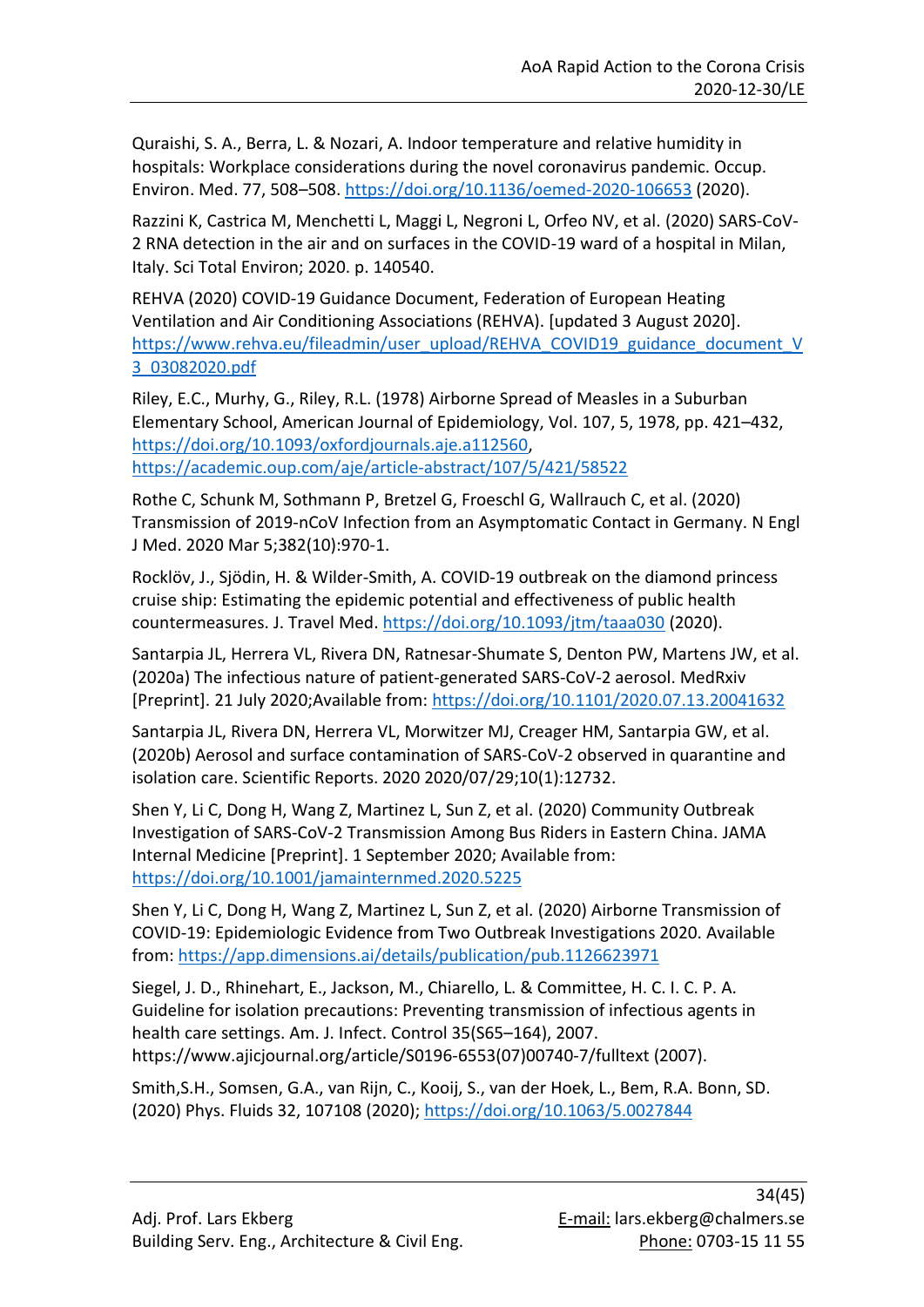Sun Y, Wang Z, Zhang Y, Sundell J. (2011) In China, students in crowded dormitories with a low ventilation rate have more common colds: evidence for airborne transmission. PLoS ONE. 2011;6(11):e27140.

Sundhedsstyrelsen. COVID-19: Forebyggelse af smittespredning [updated 2 October 2020].Available from: [https://www.sst.dk/-](https://www.sst.dk/-/media/Udgivelser/2020/Corona/Forebyggelse-afsmittespredning/Forebyggelse-af-smittespredningpublikation.ashx?la=da&hash=FD3E64042EEDB7A6C3305BD37A003B5B58B1BC79)

[/media/Udgivelser/2020/Corona/Forebyggelse-afsmittespredning/Forebyggelse-af](https://www.sst.dk/-/media/Udgivelser/2020/Corona/Forebyggelse-afsmittespredning/Forebyggelse-af-smittespredningpublikation.ashx?la=da&hash=FD3E64042EEDB7A6C3305BD37A003B5B58B1BC79)[smittespredningpublikation.ashx?la=da&hash=FD3E64042EEDB7A6C3305BD37A003B5B](https://www.sst.dk/-/media/Udgivelser/2020/Corona/Forebyggelse-afsmittespredning/Forebyggelse-af-smittespredningpublikation.ashx?la=da&hash=FD3E64042EEDB7A6C3305BD37A003B5B58B1BC79) [58B1BC79](https://www.sst.dk/-/media/Udgivelser/2020/Corona/Forebyggelse-afsmittespredning/Forebyggelse-af-smittespredningpublikation.ashx?la=da&hash=FD3E64042EEDB7A6C3305BD37A003B5B58B1BC79)

Stadnytskyi, V., Bax, C. E., Bax, A. & Anfinrud, P. The airborne lifetime of small speech droplets and their potential importance in SARS-CoV-2 transmission. Proc. Natl. Acad. Sci. USA 117, 11875–11877.<https://doi.org/10.1073/pnas.2006874117> (2020).

Tang, S. et al. Aerosol transmission of SARS-CoV-2? Evidence, prevention and control. Environ. Int. 144, 106039.<https://doi.org/10.1016/j.envint.2020.106039> (2020).

United States Environmental Protection Agency (EPA). Ventilation and Coronavirus (COVID-19) [cited 2 November 2020]. Available from: <https://www.epa.gov/coronavirus/ventilation-andcoronavirus-covid-19>

Wang, D. et al. Clinical characteristics of 138 hospitalized patients with 2019 novel coronavirus-infected pneumonia in Wuhan, China. JAMA 323, 1061. <https://doi.org/10.1001/jama.2020.1585> (2020).

Wang, Y., Wang, Y., Chen, Y. & Qin, Q. Unique epidemiological and clinical features of the emerging 2019 novel coronavirus pneumonia (COVID-19) implicate special control measures. J. Med. Virol. 92, 568–576.<https://doi.org/10.1002/jmv.25748> (2020).

Wang Y, Xu G, Huang Y-W (2020) Modeling the load of SARS-CoV-2 virus in human expelled particles during coughing and speaking. PLoS ONE 15(10): e0241539. <https://doi.org/10.1371/journal.pone.0241539>

WHO (2020a) Natural Ventilation for Infection Control in Health-Care Settings [internet], World Health Organization (WHO).. [updated 4 May 2020]. [https://apps.who.int/iris/bitstream/handle/10665/44167/9789241547857\\_eng.pdf?seq](https://apps.who.int/iris/bitstream/handle/10665/44167/9789241547857_eng.pdf?sequence=1) [uence=1](https://apps.who.int/iris/bitstream/handle/10665/44167/9789241547857_eng.pdf?sequence=1)

WHO (2020b). Modes of transmission of virus causing COVID-19: Implications for IPC precaution recommendations: Scientific brief, 27 March 2020. [https://apps.who.int/iris/handle/10665/331601,](https://apps.who.int/iris/handle/10665/331601) (2020).

Wilson, N. M., Norton, A., Young, F. P. & Collins, D. W. Airborne transmission of severe acute respiratory syndrome coronavirus-2 to healthcare workers: A narrative review. Anaesthesia 75, 1086–1095.<https://doi.org/10.1111/anae.15093> (2020).

Yang, S., Lee, G.W.M, Cheng-Min Chen, Chih-Cheng Wu and Kuo-Pin Yu (2007) The Size and Concentration of Droplets Generated by Coughing in Human Subjects, Journal of

Yu, I. T. S. et al. Evidence of airborne transmission of the severe acute respiratory syndrome virus. N. Engl. J. Med. 350, 1731–1739. [https://doi.org/10.1056/NEJMoa0328](https://doi.org/10.1056/NEJMoa0328%2067)  [67](https://doi.org/10.1056/NEJMoa0328%2067) (2004).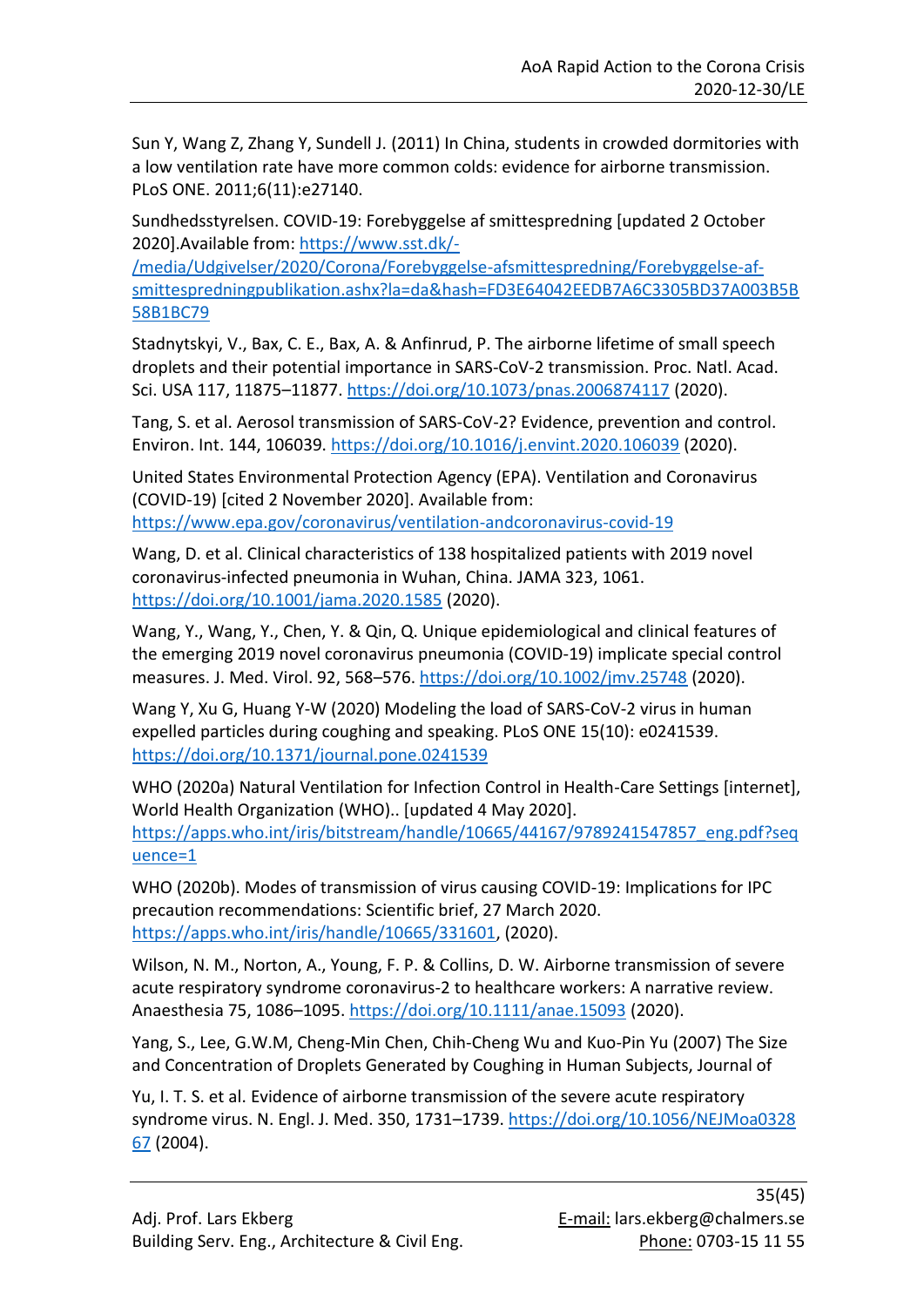## <span id="page-35-0"></span>Appendix A. Members of NVG

Alireza Afshari, Professor, Aalborg University Amar Aganovic, Associate Professor, UiT The Arctic university of Norway Guangyu Cao, Professor, NTNU - Norwegian university of science and technology Lars Ekberg, Associate Professor, Chalmers University of Technology Per Kvols Heiselberg, Professor, Aalborg University Dennis Johansson, Associate Professor HVAC, Lund University Risto Kosonen, Professor, Aalto University Jarek Kurnitski, Professor, TalTech - Tallinn University of Technology Ivo Martinac, Professor, KTH- Royal Institute of Technology Hans Martin Mathisen, Professor, NTNU - Norwegian University of Science and Technology Arsen Melikov, Professor, DTU - Technical University of Denmark Peter V. Nielsen, Professor emeritus, Aalborg University Bjarne W. Olesen, Professor, DTU - Technical University of Denmark Thomas Olofsson, Professor, Umeå University Pertti Pasanen, Director, University of Eastern Finland Peter Schild, Professor, OsloMet - Oslo Metropolitan University Olli Seppänen, Professor emeritus., Aalto University Martin Thalfeldt, Professor, TalTech - Tallinn University of Technology Pawel Wargocki, Associate Professor, director, DTU - Technical University of Denmark

Secretary: Siru Lönnqvist, secretary general, VVS Föreningen i Finland and SCANVAC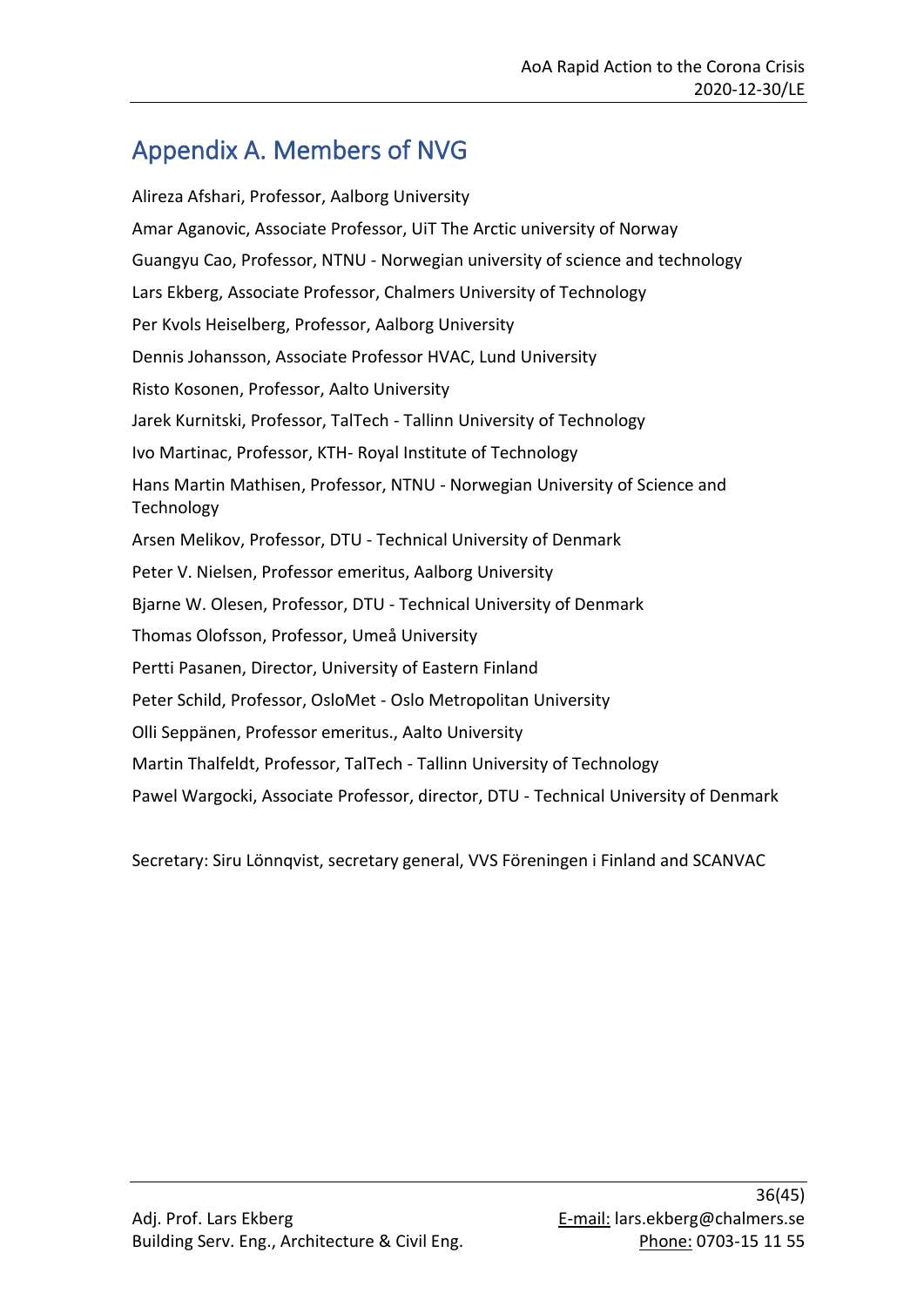## <span id="page-36-0"></span>Appendix B. Development of the new NVG

This appendix outlines the background for the new start of the Nordic Ventilation Group. Some early ideas for a working plan and an outline of important issues are briefly summarized. The text is gathered from a rater early working document of the NVG.

## <span id="page-36-1"></span>B1. Background

Properly designed, maintained and operated systems for ventilation of buildings is important both for human wellbeing and for energy efficiency. Both the wellbeing and the energy aspects involve great economic values for businesses and for society. The Nordic countries have been leading in construction of energy efficient buildings with high indoor environmental quality. This knowledge must be kept updated with increasing demands of the sustainable society.

The building regulations in Nordic countries give the basic, minimum requirements for ventilation. The requirements set by the building codes and by other relevant authorities need to be complemented with voluntary guidelines. Such guidelines are needed, partly in order to meet the mandatory legislative requirements and definitely in order to meet higher level requirements – both regarding the quality of indoor environment and the energy efficiency.

Differences in regulations, classification systems and guidelines cause a need for adjustments of products and building design, which may cause extra cost challenges for companies in the common Nordic market.

As the cultural background, climate and building constructions are similar in the Nordic counties, the harmonization of ventilation guidelines would be realistic to achieve and of great value. A strong Nordic consensus regarding ventilation solutions would be a beneficial for strengthening the Nordic position as the leader of technology development and know-how. This would strengthen trade organizations, service providers and other stake-holders for a good environmental and energy efficient built environment.

## <span id="page-36-2"></span>B2. Objective

The objective of the Nordic Ventilation Group (NVG) is to develop Nordic ventilation technologies and services for good and healthy indoor environment with energy efficient and environmentally friendly ways of working.

## <span id="page-36-3"></span>B3. Organization

NVG is intended for academics sharing the same interest and concerns regarding the indoor climate and ventilation. The work is 100% voluntary and free from commercial interest. The Group does not have any specific funding, and each participant has to fund his/her own work. Possible outcomes of the work can be published through various channels with the common agreement of the group. The current members of the group are listed in Appendix A: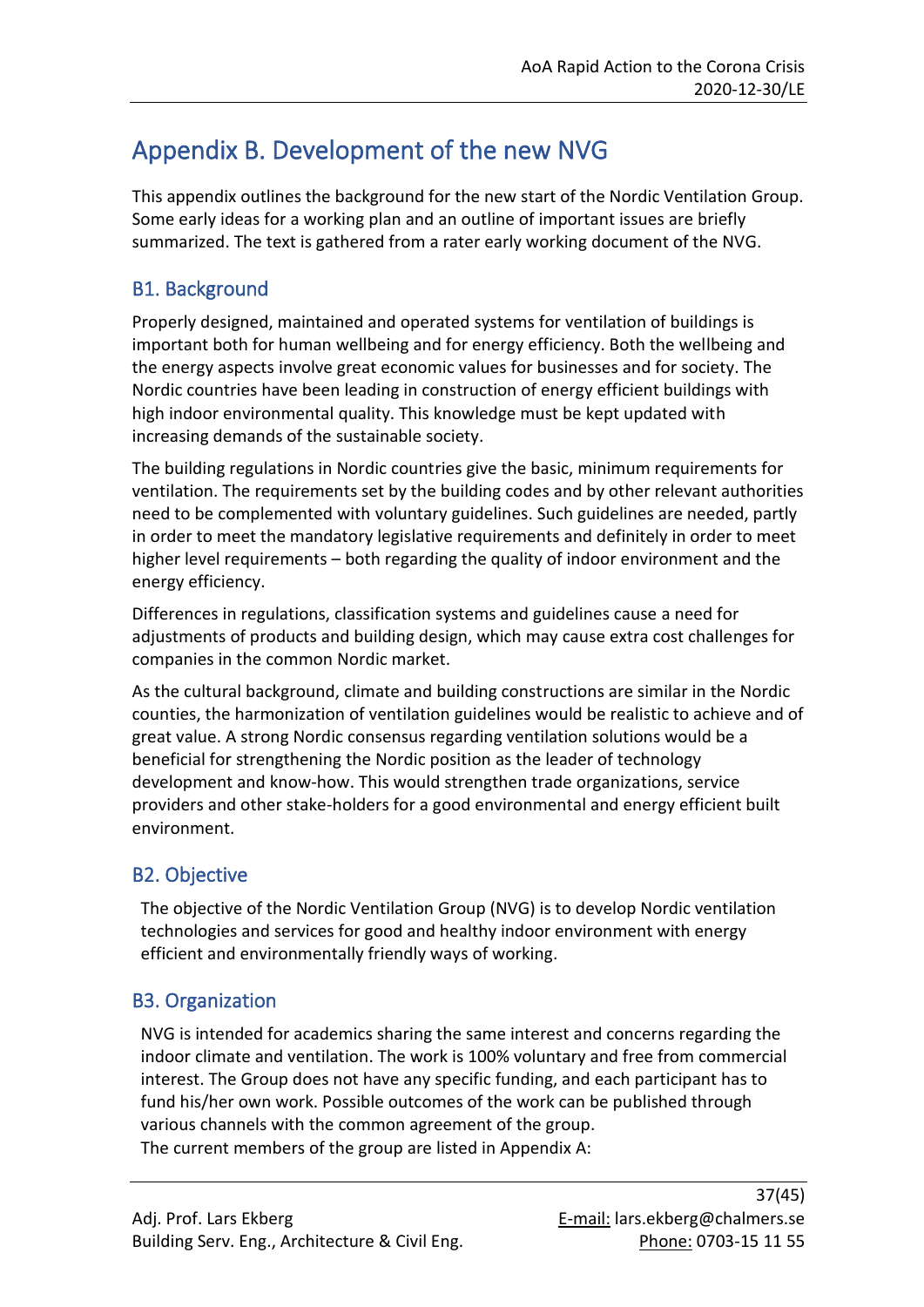## <span id="page-37-0"></span>B4. Working platform

The platform for NVG is for sharing knowledge and for discussion of common problems. A platform has been established using Microsoft Teams (VVS Föreningen i Finland rf hosts the platform). Meetings are arranged using Teams to discuss and decide on topics of interest. Material and feedback are shared on the platform. In the future also faceto-face meetings and seminars can be arranged.

## <span id="page-37-1"></span>B5. Working plan/areas of common interest

The following summary of potential working items is based on the national inputs from Finland (Risto Kosonen), Denmark (Pawel Wargocki), Estonia (Jarek Kurnitski), Norway (Peter Schild), Sweden (Lars Ekberg) and a Teams meeting on June 8<sup>th</sup>, 2020.

Below is a rough summary of potential NVG working items. Note that it is not a final report; instead it is a rather early working document:

## <span id="page-37-2"></span>B5.1 Ventilation, energy and IAQ

Ventilation rates are often balanced with perceived indoor climate and energy use. How much does ventilation need energy, and how it can be reduced? A useful information would be the total share of ventilation on national energy balances and also breakdown of the ration of ventilation energy demand (heating, cooling and fan power) in different building types. A cost benefit analysis of ventilation should be updated. The analysis should include direct and indirect cost and benefits like: investment, energy, health, productivity, learning etc.

Some estimations have been presented that ventilation will contribute about 10% of national energy use? Is any analysis data published?

## <span id="page-37-3"></span>B5.2 Multidisciplinary IAQ work

The Corona/Covid 19 crisis has emphasized the need for multidisciplinary work. International communication during the corona pandemic has again shown the communication problems between disciplines. NVG will follow with interest the work and results of the Danish working group in this area. Could Nordic groups be again leading the international work in this area as it was during the Fanger – Lindvall – Berglund - Rodahl era.

### <span id="page-37-4"></span>B5.3 Ventilation rates

What is the minimum and optimal ventilation rate? All Nordic countries have mandatory minimum ventilation rates in building codes. Looks like regulation on occupational health and regulations on public health do not. Previous work in the area of ventilation has shown large variety in the regulations. This has been reported in the EU HealthVent project in mid-2010´s, as well as in the report by The Buildings Performance Institute Europe (BPIE) on Residential ventilation.

Examples of minimum ventilation rates: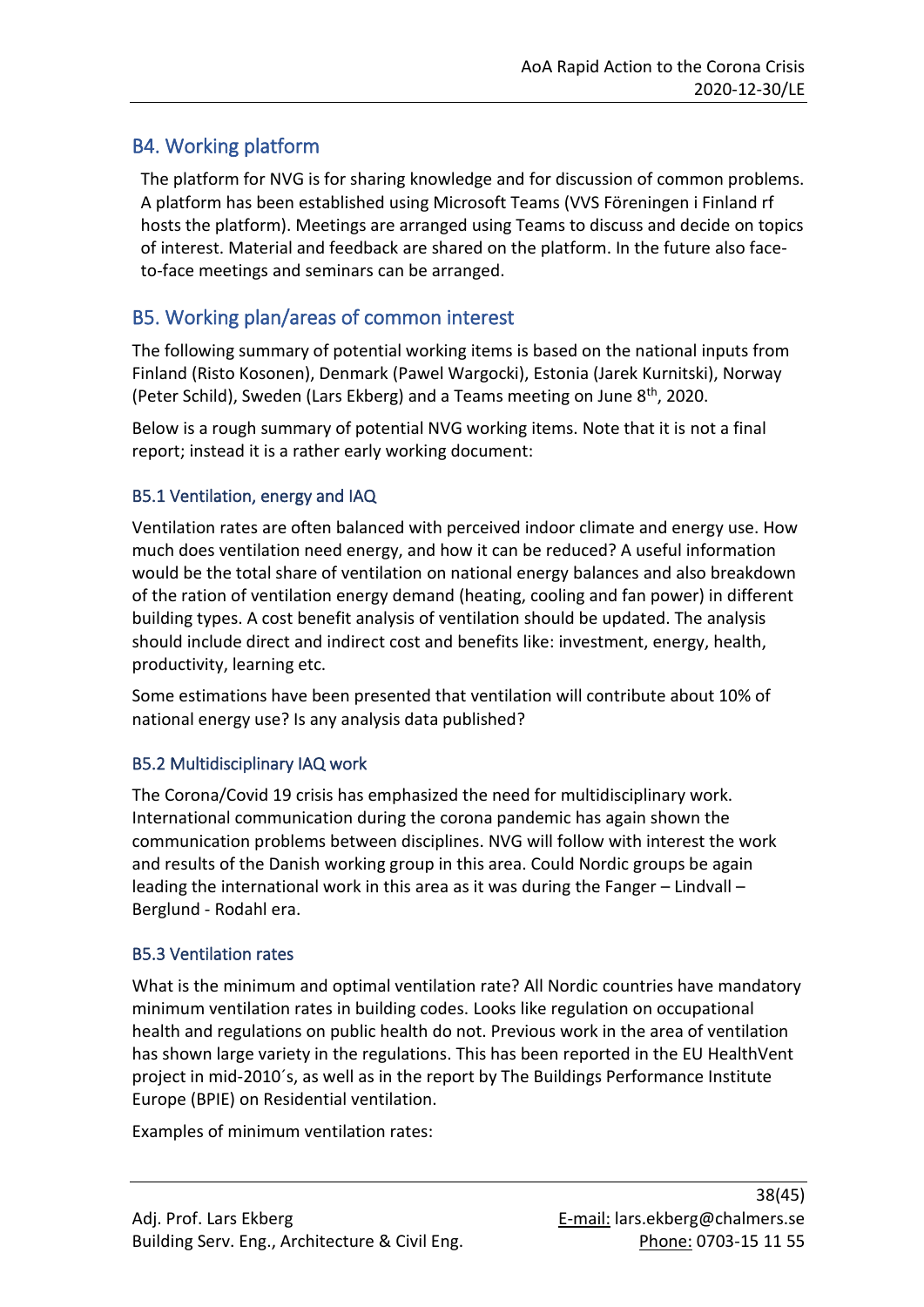- Finland 6 l/s, person
- Norway 7,2 l/s, person
- Sweden
	- $\circ$  Building code: 0,35l/s, m<sup>2</sup> + intended use (no fixed value in the building code)
	- o Healthcode: 4 l/s,person (residential),
	- $\circ$  Occupational health regulations: 0,35 l/s, m<sup>2</sup>+7 l/s, person),
- Denmark?

Optimal ventilation rates (in voluntary based guidelines like Swedish R1 and Finnish Classification of Indoor Air Quality and Climate) are typically greater than minimum values when effects on the health, productivity and learning are included.

EN 16798-1:2019 has four quality levels, however, the values in standard are based on perceived air quality of non-adapted person, not health. The absolute minimum ventilation rate is 4 L/s,pers. Values in standard depend on the assume level of pollution emission of building.

### *Could NVG make a summary:*

What are the mandatory and guideline values for ventilation rates in the Nordic countries taking in account the size, flexibility, and use of the spaces. This may affect also on the design of whole system like duct work, air handling units, zoning etc.

### <span id="page-38-0"></span>B5.4 IAQ standard EN 16798-1

Standard was accepted in the final voting with minimum marginal by the final votes from Nordic countries.

Some of Nordic countries think that standard should be revised. In the standard blank table Annex A has been criticized a lot. Only a few Nordic countries have made national version of Annex A like Estonia (any other country?).

Can NVG write a common draft for Nordic Annex A?

Standard 16798-1 has many new ideas which may not yet been formulated correctly in the standard and technical report. There is need to improve. Can NVG do some of this work as several of the NVG members proposed in the meeting. Some examples of the potential working items:

- occupancy schedules
- how much ventilation rates can be reduced due to the air cleaning
- criteria for localized indoor environmental control
- effect of the real use of the spaces

## <span id="page-38-1"></span>B5.5 Non-polluting building

EN16798-1 specifies the low pollution building based on Mid European criteria (previous version of standard EN 15251 referred to the Finnish method as an example how to specify a clean building). Is there a need to define more exactly the relation between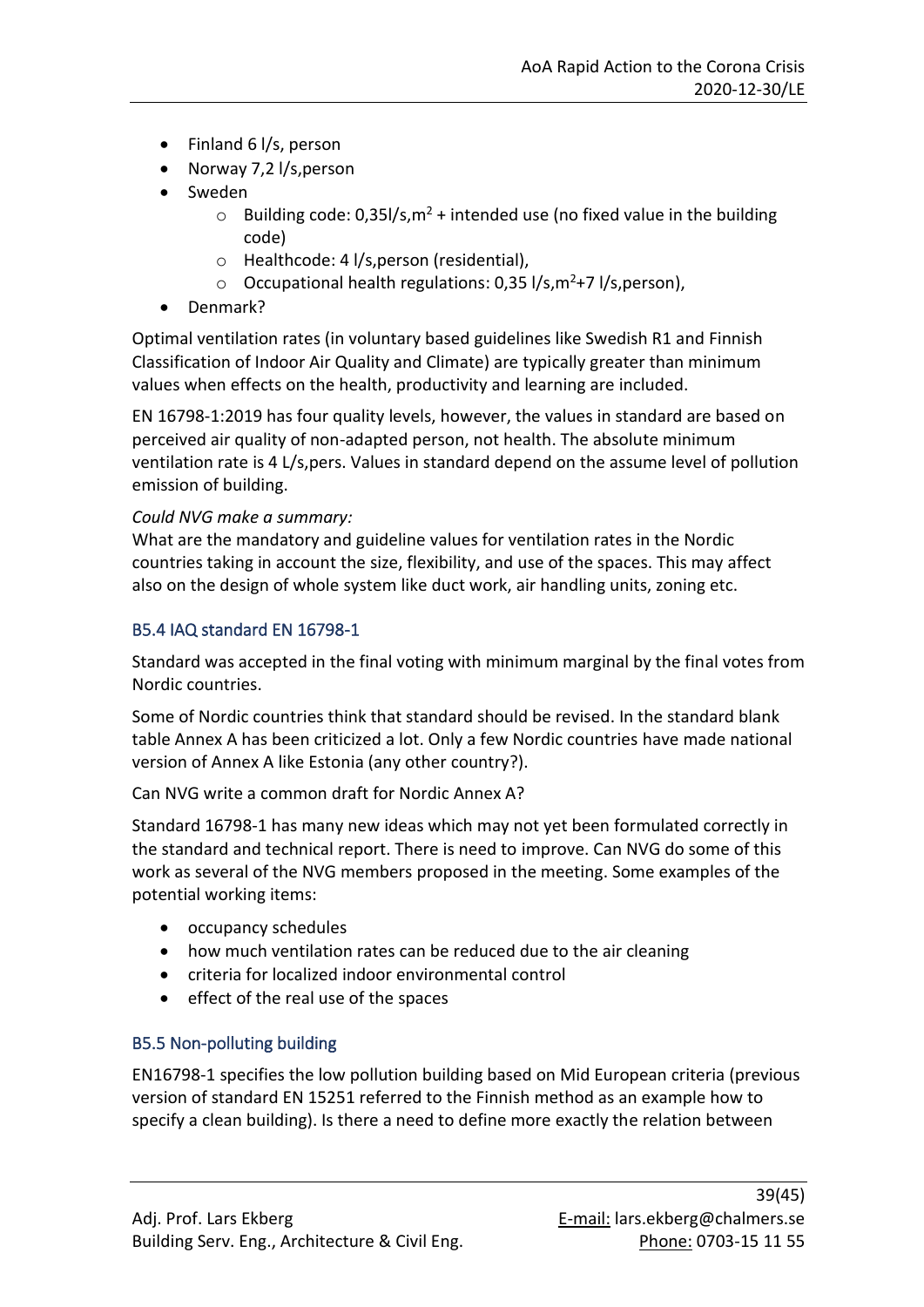"non-polluting building and ventilation"? How long a building is "non-polluting". Is this something for Nordic member of ISIAQ?

However, it is very difficult to control in at the design state the material emissions and their impact on ventilation requirements. Cleanliness and control of the construction work may also have an influence on the need of ventilation.

Is this an area NVG could do something about?

### <span id="page-39-0"></span>B5.6 Effect of potential cross contamination on ventilation guidelines

Increasing evidence shows that building occupants are infected by "corona virus aerosols". Aerosol infections have been recognized for long time with many other viruses. Is there enough data to modify ventilation design due to aerosol infections? Like ventilation rates, air flows in buildings, air distribution in rooms, recirculation. REHVA and other organizations have guidelines. Do we need to have some Nordic input? Many members of this group have already been involved in the international working groups in this topic area, focusing particularly on current corona virus.

#### <span id="page-39-1"></span>B5.7 Ventilation rates and outdoor air quality

Ventilation is supposed to improve the indoor air quality, but this is not always the case. Is there a strategy to control ventilation rates by outdoor air quality? Like using more outdoor air for ventilation when the outdoor ai quality is good and less when it is bad.

Should the ventilation rates be higher in summer when the heating of the air needs less energy than in winter, and vice versa in the summer. Lower ventilation rates in winter increase the relative humidity indoor which may be beneficial.

### <span id="page-39-2"></span>B5.8 Residential ventilation

In general, the optimal ventilation rates as still under discussion. Ventilation may be too low in some countries and building types, especially in existing building with no designed/installed ventilations system (natural or mechanical). Nordic originating guideline value for residential ventilation 0,5 ach that been used in many counties.

Some specific problems in the area of residential ventilation were also identified:

- What is the optimal ventilation rate for bedrooms for good sleeping quality. Some new data is available.
- How to control the supply air flow rate when kitchen ventilation is used with high flow rates, typically increase from 8 to 20-30 L/s. This is a problem is recognized specifically in tight buildings.
- Can supply and exhaust opening be placed on walls in apartment buildings instead of having the exhaust on roof

### <span id="page-39-3"></span>B5.9 Ventilation products

Products in the market are controlled by various regulations and standards. One of most important being the regulations based on ecodesign directive. The regulations are mandatory in all EU countries without national approvement. The follow up of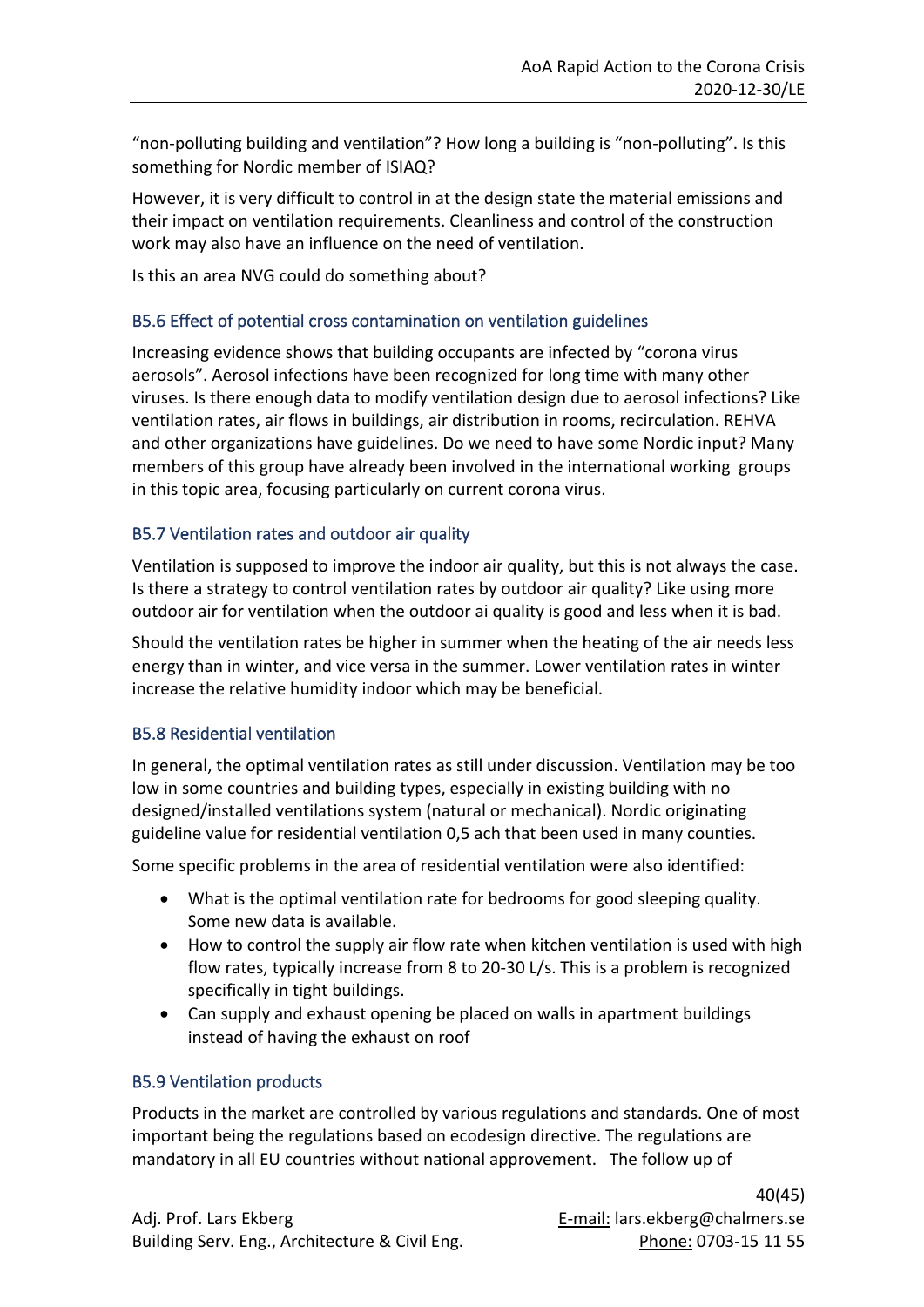preparatory work is most important but very time consuming. NVG may not be major player in this area, but needs to work with industry when needed. The same applies to CEN standards, NVG could help in checking that CEN product standards also acknowledge the requirements for good IAQ and energy efficiency, like the leakage of heat exchangers.

One single product group brought on the table was the need to have international ISO air duct standards based on EU standards.

Another product in the discussion was residential kitchen range hoods. An international, or even Nordic, testing standard is needed. Currently Swedish SP method is widely used. Could it be the developed to a Nordic standard and further to a European standard?

Another problem is the performance criteria of commercial kitchen hood regarding the removal of particulate pollutants and odors.

The corona crisis has also emphasized the good performance of air cleaners. Common standards for performance testing of room air cleaners are also needed, specifically regarding the location the unit in the test room and room use.

### <span id="page-40-0"></span>B5.10 UV- air cleaning

UV- air cleaners have been promoted a lot during the corona crises. Good design and products have been emphasized. Performance of UV cleaners depends on the wavelength of the radiation, residence time of microbes in the radiation, radiation intensity and many other factors.

### <span id="page-40-1"></span>B5.11 Ventilation efficiency and air distribution

Many studies have shown that air distribution has an effect on exposure to pollutants, and that localized ventilation can result in many benefits. This has been known for years, but still ventilation is dimensioned based on assumption of complete mixing. What are the steps which can be taken towards wider practical applications of air distribution indices? This has been the interest area from little difference angles of several NVG members.

REHVA has two task Forces related to the topic.

Air distribution has also an effect on the air quality controlled ventilation. The assumption of complete and even distribution of pollutants and  $CO<sub>2</sub>$  is not necessarily true.

### <span id="page-40-2"></span>B5.12 Operation of ventilation

Poor operation of ventilation is a universal problem. Recent report (2019) based on Energy performance of buildings directive (EPBD) 2018 article 19a showed also a large variation on ventilation inspection within EU countries. Various guidelines and standards have been published during last decades describing how to check and improve the performance of ventilation, including the CEN standards. Sweden has had the mandatory ventilation control in practice from 1995. Can we develop a Nordic inspection and monitoring method based on Swedish instructions and experience?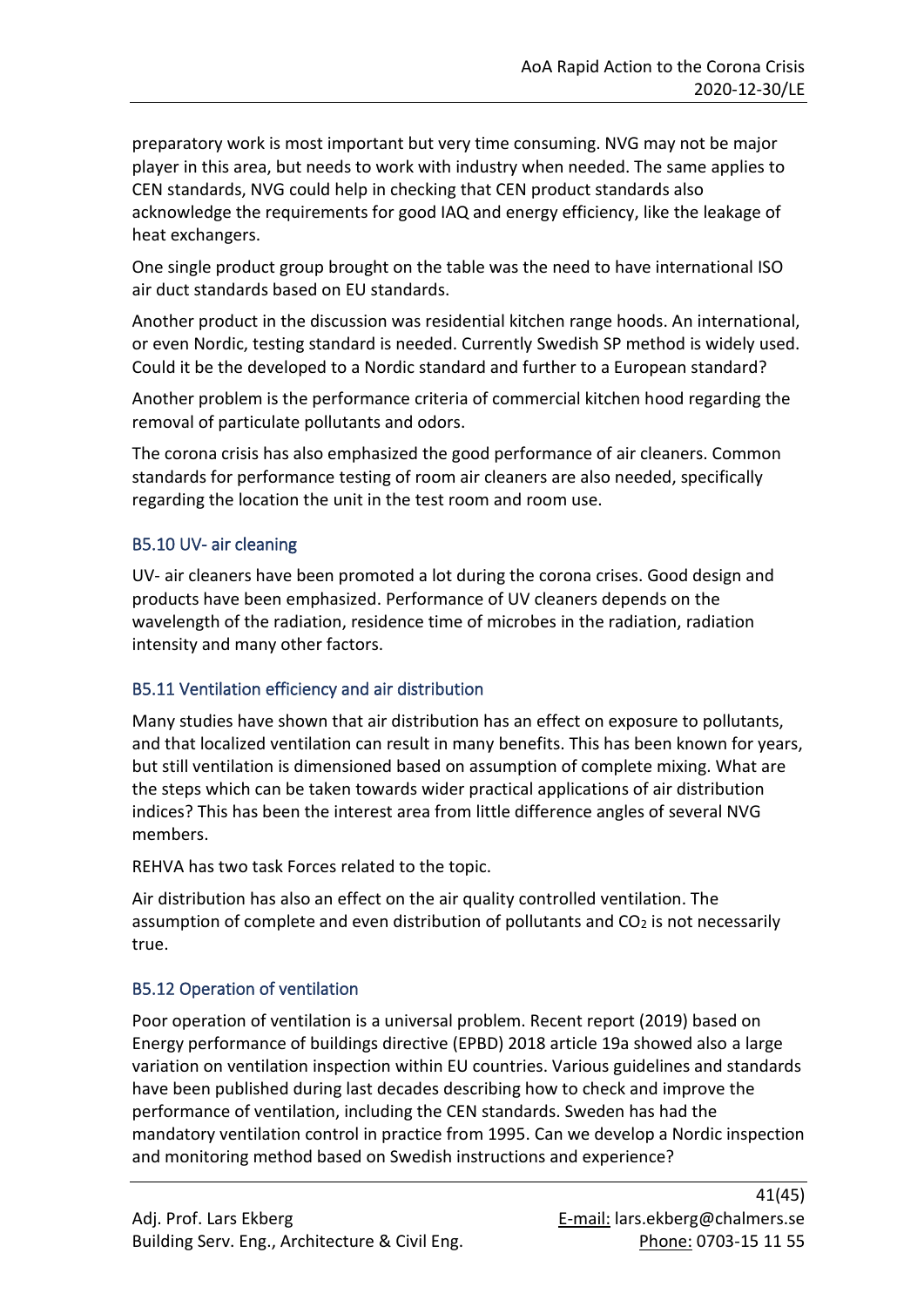The problem with CEN standard, for example, is that it is too complex, complicated, and expensive to apply. Could we first make a summary of Swedish experience, and lean from that? This has been an interest area at least in Finland.

### <span id="page-41-0"></span>B5.13 Indoor air humidity

The question on correct humidity levels indoor has been on table for decades.

It is real problem in cold climate countries. Position in EN 16798-1 is very conservative. No binding values, and if you humidify or dehumidify, do not do too much.

In some countries, the position is: higher humidity in winter is beneficial but the increased energy use and risks with humidifiers are bigger than benefits. In Finland, the position is: low humidity is not a risk factor for healthy people in clean air – so no humidification is recommended. Higher humidity is beneficial for many symptomatic people. Decreasing the ventilation rates in winter will increase humidity indoors in spaces with human occupancy.

How to increase the humidity in winter with minimum energy use and risk for dampness?

### <span id="page-41-1"></span>B5.14 Use of ventilation during non-occupied hours

Running ventilation on full speed also during the night will consume energy but is supposed to improve the indoor air quality during daytime. In Finland parents of school children in some areas have demanded cities to run ventilation 100% full speed in schools.

Is it necessary to run ventilation also during non-occupied hours, if yes how and how much, and in which types of buildings? Does the ventilation outside the normal operation hours have also an influence on the spread of COVID-19.

All Nordic countries have requirements for minimum ventilation during nighttime use.

Finland  $0,15$  dm<sup>3</sup>/m<sup>2</sup>

Norway 0,19 dm<sup>3</sup>/m<sup>2</sup>

Sweden  $>0.1$  dm<sup>3</sup>/m<sup>2</sup> (for residential and only if IAQ-demands still are met). Cutoff is allowed in other building types if prestart before use secure IAQ-demands in use.

EN 16798-1:2019 gives minimum and optional run time before the use of the building

These guideline values and based on the assumption that pollutants are generated in the building also during non-occupied hours due to sorption and reemission mechanism. The balancing of ventilation system for these low ventilation rates is almost impossible in practice. Low air flow will not lead to a good air distribution either.

Questions:

- Can IAQ be improved with high nighttime ventilation?
- What is the minimum ventilation rate during nighttime?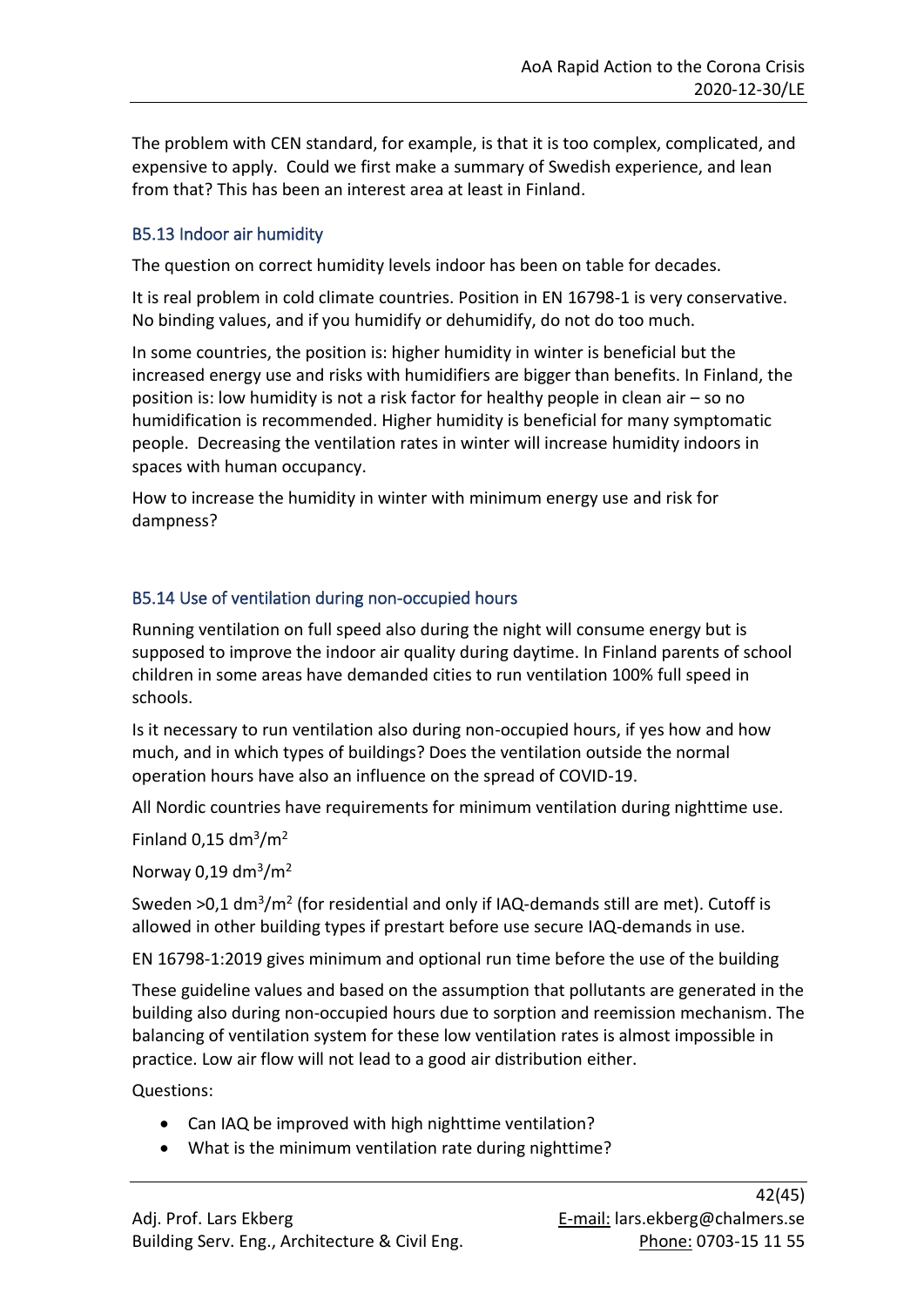• What is the best way to implement the nighttime minimum ventilation without causing more problems related to pressure differences etc.

### <span id="page-42-0"></span>B5.15 Balancing of ventilation

How to balance the ventilation in airtight buildings, where even a small difference between supply and exhaust air flows may cause significant pressure differences over the building envelope and consequent problems. The accuracy of current air flow measurements is not good enough to do the balancing by just based on air flows measurements. The air flows and pressure differences between rooms should also be included in the balancing process. The problem has been recognized, specifically in Finland.

Question:

• What is the best procedure to balance ventilation a) based on more accurate air flow measurements b) based on pressure difference over the building envelope?

### <span id="page-42-1"></span>B5.16 Measurement of air flows

Measurement of air flow rates was the one of the starters of the NVG work in 80´s. Currently EN standard 16211:2015 is being revised. Any input from NVG needed?

The measurement strategy should not be limited only in air flows but include also other environmental parameters.

### <span id="page-42-2"></span>B5.17 Demand controlled ventilation (Load based control of ventilation)

Adjusting/controlling of ventilation rates has been for a long time a significant technology to improve energy efficiency of ventilation without deteriorating indoor air quality. The performance of these systems could have been better. Only one out of eight recently investigated systems in Finland worked as intended. Similar results are reported from other countries as well. Technology has been used and developed for years in Nordic countries, but still the shortage of performance is common.

What could this group do?

## <span id="page-42-3"></span>B5.18 Health care facilities

Some NVG members have been involved several initiatives on IAQ and ventilation of health care facilities, including a EU Marie Curie ITN group (has not received funding yet), CEN TC 56 WG8 for a European standard of ventilation for hospitals, REHVA COVID-19 Task force, a new Gemini centre (about Safe indoor environment in hospitals) of NTNU&SINTEF. Hopefully more participants of NVG may be interested in this Topic.

### <span id="page-42-4"></span>B5.19 Education

All participating countries have curricula on HVAC technology also in English.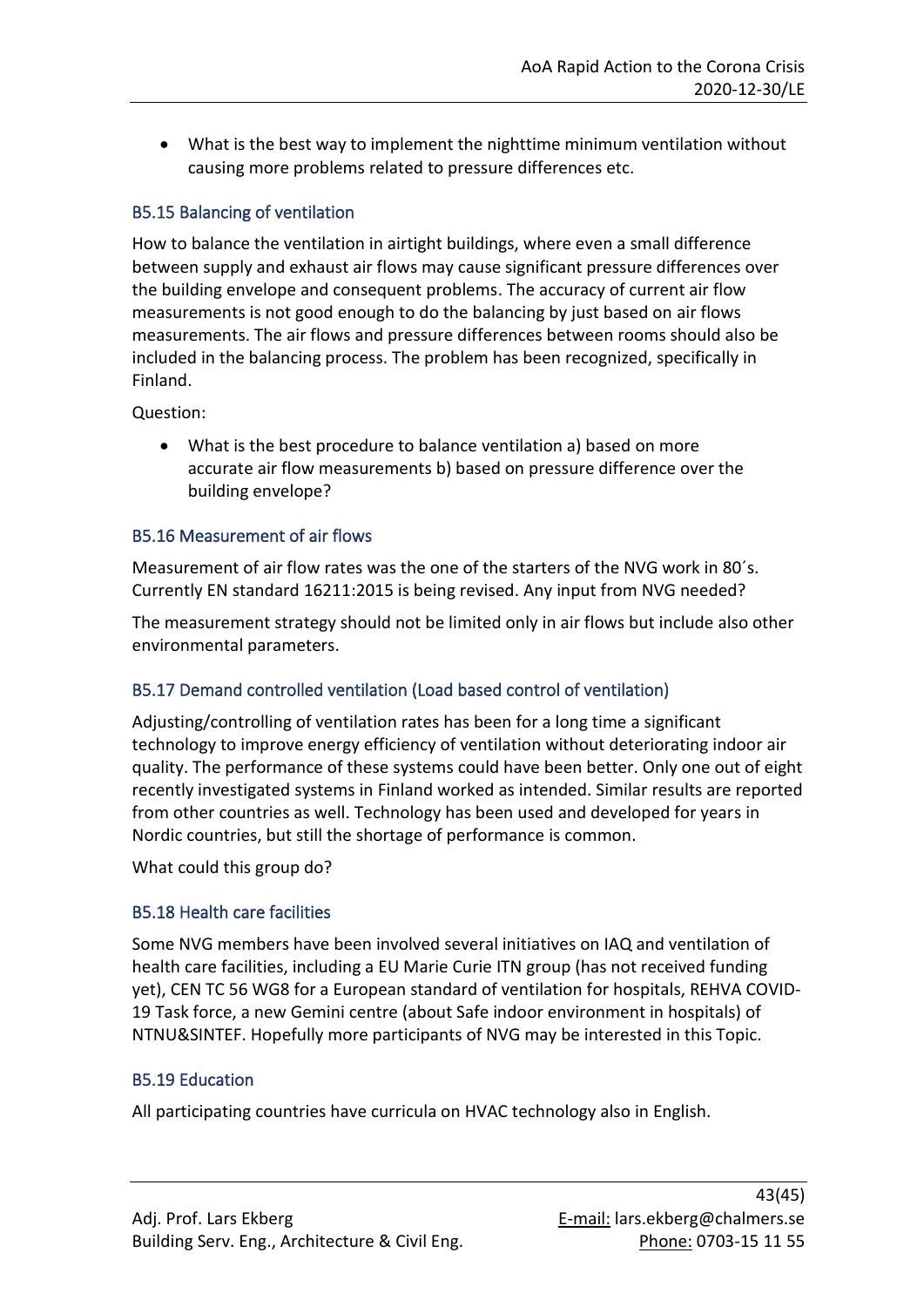Could some common actions be taken to promote these programmes to attract students particularly from EU countries to these programmes. Could Scanvac help in the promotion of programmes? Could cooperation with REHVA be beneficial in this area? Maybe training of professionals could be included, too.